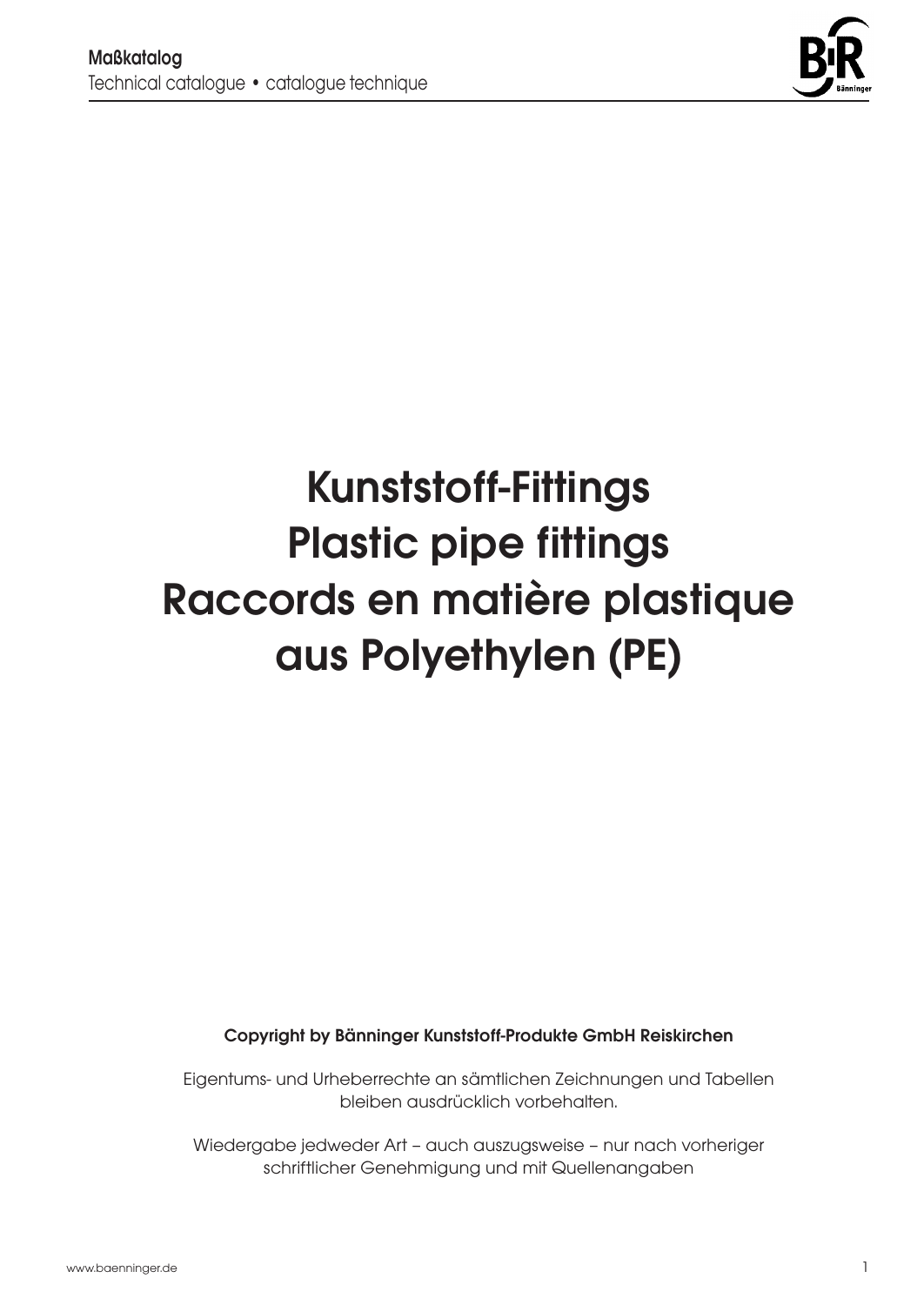

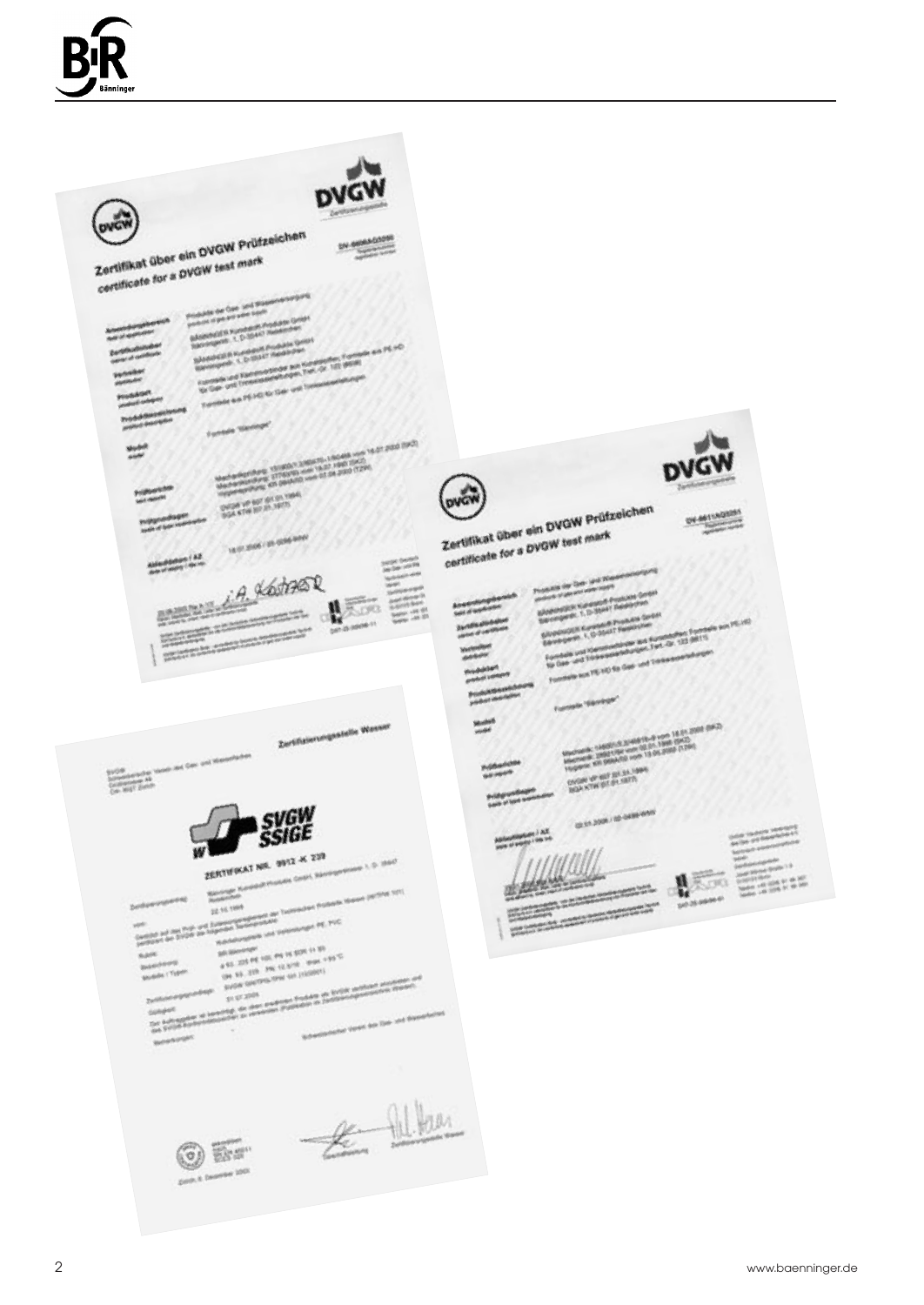

|                                                                                                            | Seite / Page |
|------------------------------------------------------------------------------------------------------------|--------------|
| <b>Heizwendel-Fittings aus PE 100</b><br>Electrofusion fittings                                            | $7 - 14$     |
| Raccords électrosoudables                                                                                  |              |
| Übergangsstücke PE - Stahl<br>Welding adaptor PE - steel<br>Adapteur de soudage PE - acier                 | 14           |
| Absperramaturen<br>Shutoff armature<br>robinetteries d'arret                                               | 15           |
| Fittings aus PE 100, lange Ausführung;<br>für die Heizelement-Stumpfschweißung und<br>Heizwendelschweißung | $16 - 27$    |
| PE 100 fittings, long type, for butt welding<br>with heating elements or by electric fusion                |              |
| Raccords en PE 100, type long (haute densité)<br>à souder bout à bout electro-soudage                      |              |
| Fittings aus PE 100, kurze Ausführung,<br>für die Heizelement-Stumpfschweißung                             | $28 - 35$    |
| PE 100, short type,<br>for butt-welding with heating elements                                              |              |
| Raccords en PE 100, type court,<br>à souder bout à bout                                                    |              |
| Verschraubungen für PE 100                                                                                 | $36 - 41$    |
| Unions for PE 100                                                                                          |              |
| Manchons unions pour PE 100                                                                                |              |
| Zubehör / Flansch                                                                                          | $42 - 46$    |
| Accessories                                                                                                |              |
| Accessoires                                                                                                |              |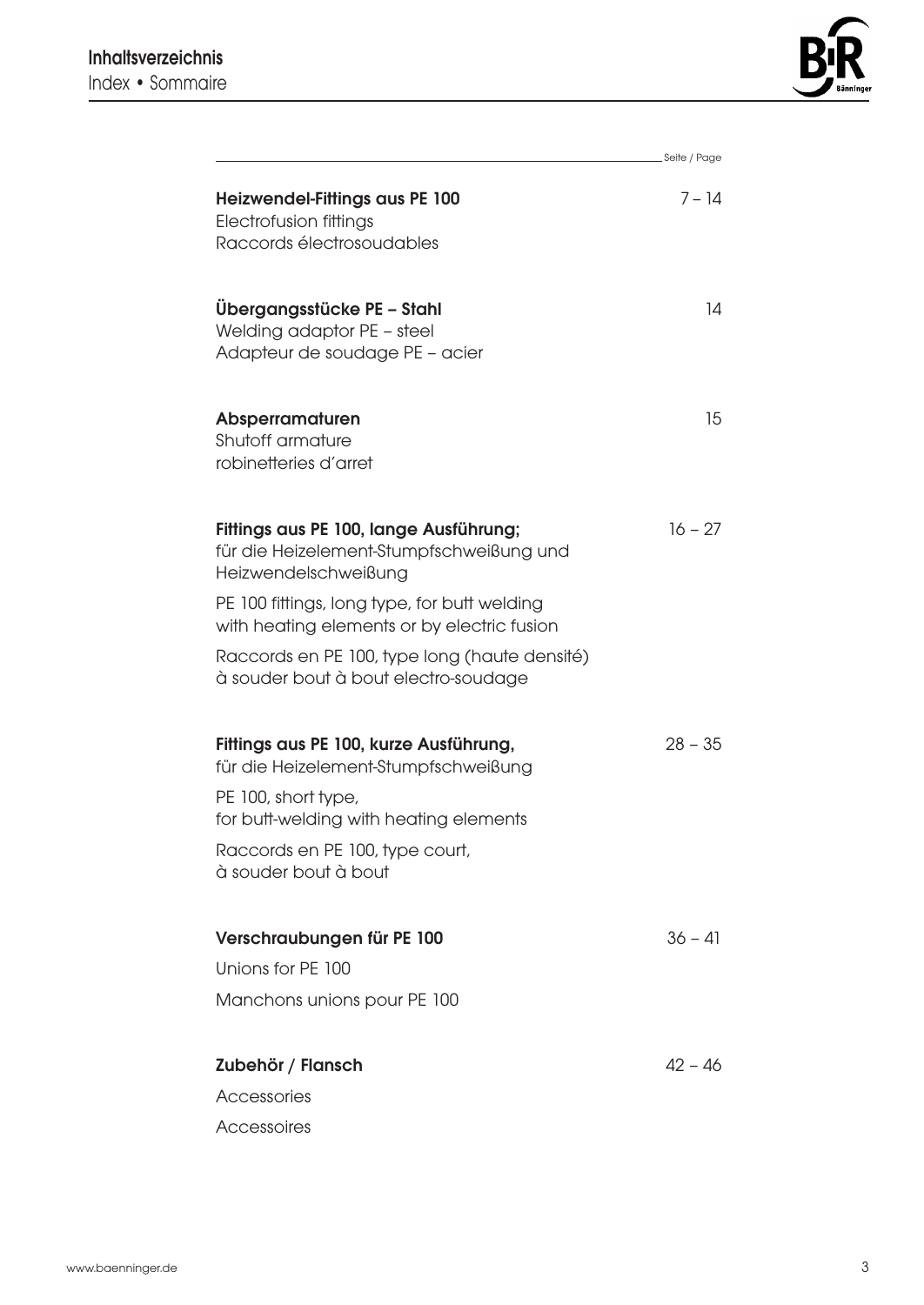

#### PE-Werkstoff:

Der eingesetzte PE-Werkstoff erfüllt die Anforderungen der:

EN 1555 Kunststoffrohrleitungssystem für die Gasversorgung.

EN 12201 Kunststoffrohrleitungssystem für die Trinkwasserversorgung.

Klassifiziert sind die PE-Werkstoffe nach der Mindest-Langzeitfestigkeit (MRS) PE 100.

#### Technische Daten:

| Eigen-<br>schaft                            | Prüf-<br>verfahren  | Einheit           | PE 100      |
|---------------------------------------------|---------------------|-------------------|-------------|
| <b>Dichte</b>                               | <b>ISO 1183</b>     | kg/m <sup>3</sup> | $\geq$ 930  |
| Schmelz-<br>index<br>MFR 190/5              | <b>ISO 1133</b>     | $g/10$ min.       | $0.2 - 0.9$ |
| Längen-<br>aus-<br>dehnungs-<br>koeffizient | <b>DIN</b><br>53752 | mm/m.k.           | 0.13        |
| Farbe                                       |                     |                   | schwarz     |

#### Geometrische Eigenschaften und Nenndrücke:

Außendurchmesser und Wanddicke nach EN 1555\* und EN 12201 bzw. DIN 16963 und DIN 16962. Erläuterungen zu:

Außendurchmesser/Wanddickenverhältnis SDR mit Nenndruck PN.

\*\* EN 1555 verlangt Sonderwanddicke 3,0 bei Fittings d = 25 mm SDR 11.

| Werk-  | <b>SDR</b>               | Außendurchmesser     | <b>PN SF 1.25</b>  |
|--------|--------------------------|----------------------|--------------------|
| stoff  |                          | Wanddickenverhältnis | Nenndruck          |
| PF 100 | <b>SDR</b><br><b>SDR</b> |                      | 16 bar<br>$10$ bar |

\*\* Nennwanddicke in den Maßtabellen sind in SDR 17 angegeben. Die Istwanddicke der Formteile erfüllen SDR 17,6 und SDR 17.

Tabelle gilt nicht für Bauteilkombination nach DIN 16963 (z. B. Flanschverbindungen, Verschraubungen)

#### Für Gas gilt:

Max. Betriebsdruck ist nicht gleich Nenndruck. Siehe DVGW-Richtlinie VP 608 oder Regelung der einzelnen Länder

 $Z$ -Katalogmaße  $\pm$  3 mm bis d = 160 Ab d =  $180 \pm 10$  mm

#### Chemische Beständigkeit:

Ausführliche Angaben sind in DIN 8075, Beiblatt 1 und DIN 8078, Beiblatt 1 enthalten.

#### Qualität / Zertifizierung / DVGW-Zulassung

**B**■**R** Fittinge unterliegen laufenden Qualitätskontrollen, die Bestandteil unseres umfassenden, nach DIN EN ISO 9001 zertifizierten Qualitäts-Managementsystems sind.

Die Fittinge erfüllen die Anforderungen der EN 1555-3 und EN 12201-3 bzw. DIN 16963 und GW 335-B2.

Die DVGW-Zulassung nach VP 607 liegt vor. Bauteile entsprechend GW 335-B2 (Entwurf).

#### Betriebsdruck:

Die zulässigen Betriebsdrücke sind entsprechend der DVGW-Richtlinie VP 608 definiert.

#### Kennzeichnung der Fittinge:

| Hersteller                                         | <b>B</b> -R   |
|----------------------------------------------------|---------------|
| Außendurchmesser<br>des anzuschließenden<br>Rohres | 110           |
| Werkstoff-<br>Klassifizierung                      | PE 100        |
| <b>SDR</b>                                         | <b>SDR 11</b> |
| Fertigungsdatum                                    | 1/04          |

zum Teil in Vorbereitung

#### Bestellungen:

Bei der Bestellung soll neben der Benennung des Teils auch immer die Abmessung und die Bestellnummer angegeben werden. Beispiel PE 100: Winkel 90˚, d 110, 25.10.01.103, SDR 11

Zeichenerklärung:

- $d = NennmaB = Rohrdurchmesser$ <br> $DN = Nennweite$
- DN = Nennweite<br>SDR = Standard D
	- = Standard Dimension Ratio
- R = kegliges Rohraußengewinde
- Rp = zylindrisches Innengewinde
- Rc = kegliges Rohrinnengewinde
- G = zylindrisches Außengewinde
- Stp = Standardpackung<br>® = Einaetraaenen Sch
- ® = Eingetragenen Schutzmarke<br>AL = Anzahl der Schraubenlöcher
- = Anzahl der Schraubenlöcher

#### Schweißen:

Für die Heizwendel-Schweißung und Heizelementstumpfschweißung gilt das DVS-Merkblatt 2207, Teil 1 für PE.

**B**■**R**-Fittinge aus PE 100 können im MFR-Bereich (0,2 – 0,9) g/10min mit allen den Normen EN 1555 und EN 12201 entsprechenden Rohren verschweißt werden. Liegt der MFR-Wert der Rohre außerhalb des oben angegebenen MFR-Bereiches, so ist die Verschweißbarkeit nach DVS 2203-4 nachzuweisen.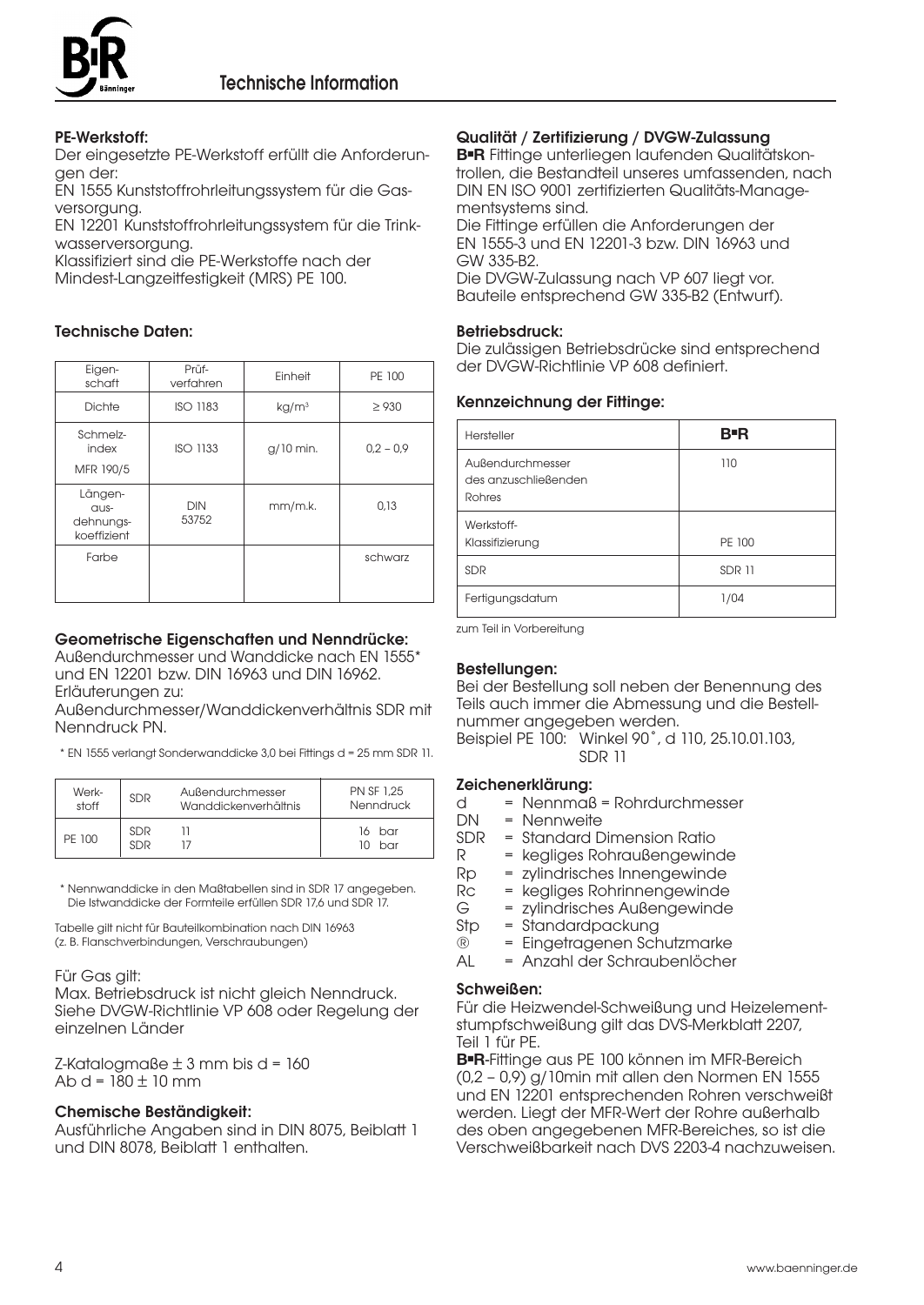

#### PE-Material:

The employed PE-material complies with the requirements of:

EN 1555 Plastic Pipe Systems for Gas Supply EN 12202 Plastic Pipe Systems for Drinking Water Supply.

The PE-materials are classified under the minimum long-time strength (MRS) PE 100.

#### Technical Data:

| Property                                      | Test<br>Procedure   | Unit              | PE 100      |
|-----------------------------------------------|---------------------|-------------------|-------------|
| Density                                       | <b>ISO 1183</b>     | kg/m <sup>3</sup> | $\geq$ 930  |
| Melt-flow<br>index<br>MFI 190/5               | <b>ISO 1133</b>     | $g/10$ min.       | $0.2 - 0.9$ |
| Long-<br>itudinal<br>expansion<br>coefficient | <b>DIN</b><br>53752 | mm/m.k.           | 0.13        |
| Colour                                        |                     |                   | black       |

#### Geometric Properties and Nominal Pressures:

Outside diameter and wall thickness according to EN 1555\* and EN 12201, respectively DIN 16963 and DIN 16962.

Annotations to:

Outside diameter/wall thickness ratio SDR with nominal pressure PN.

\*\* EN 1555 request a special wall thickness of 3,0 for fittings d = 25 mm SDR 11.

| Material | <b>SDR</b>               | Outside Diameter<br>Wall Thickness Ratio | <b>PN SF 1.25</b><br>Nominal<br>Pressure |
|----------|--------------------------|------------------------------------------|------------------------------------------|
| PF 100   | <b>SDR</b><br><b>SDR</b> |                                          | 16 bar<br>bar<br>m                       |

\*\* Nominal wall thicknesses in the dimensional tables are given in SDR 17. The actual wall thickness of the fittings complies with SDR 17,6 and SDR 17.

This table does not apply to component part combination of max. 10 bar (e. g. flanged joints, screwed connectunions)

For gas applies: maximum working pressure is not similar to nominal pressure.

See DVGW-Direction VP 608 or the Regulations of the respective countries.

 $Z$ -Catalogue dimensions  $\pm$  3 mm to d = 160 From  $d = 180 \pm 10$  mm

#### Chemical Resistance:

For detailed information see DIN 8075, supplementary sheet 1 and DIN 8078, supplementary sheet 1

#### Quality / Certification / DVGW Permission

**B**■**R** Fittings undergo permanent quality controls that are part of our comprehensive, DIN EN ISO 9001 certified Quality Management System. The fittings comply with the requirements under EN 1555-3 and EN 12201-3, respectively DIN 16963 and GW 335-B2. The DVGW permission according to VP 607 is available.

Component parts according to GW 335-B2 (draft).

#### Working Pressure:

The allowed working pressures are defined according to DVGW Directive VP 608.

#### Identification of the Fittings:

| Manufacturer                                       | B=R           |
|----------------------------------------------------|---------------|
| Outside diameter<br>of the tube to be<br>connected | 110           |
| Material<br>Classification                         | PE 100        |
| <b>SDR</b>                                         | <b>SDR 11</b> |
| Manufacturing date                                 | 1/04          |

Partly in preparation

#### Orders:

In each order, please indicate in addition to the part also its dimensions and stock number. Example: PE 100: Elbow 90˚, d 110, 25.10.01.103, SDR 11

#### Legend:

 $d =$  nominal size – tube diameter<br>DN = nominal width

- $=$  nominal width
- SDR = Standard Dimension Ratio
- R = male thread-conical
- Rp = female thread-cylindric<br>Rc = female thread-conical
- $RC = female thread-conical  
\n $G = male thread-cylinder$$
- G = male thread-cylindric<br>Stp = standard packaae
- $\text{Stp} = \text{standard package}$ <br>  $\text{R} = \text{revisited tradema}$
- $\begin{array}{ll}\n\circledR &= \text{registered trademark} \\
\text{Al} &= \text{number of screw hole}\n\end{array}$
- $=$  number of screw holes

#### Welding:

For electrofusion welding and butt welding DVS instruction sheet 2207, part 1 applies to PE. **B**■**R**-fittings made of PE 100 can be welded in the MFR-range (0,2 – 0,9) g/10 min. with all tubes in conformity with the standards EN 1555 and EN 12201. With the MFR-value being outside the MFRrange above indicated, weldability according to DVS 2203-4 has to be established.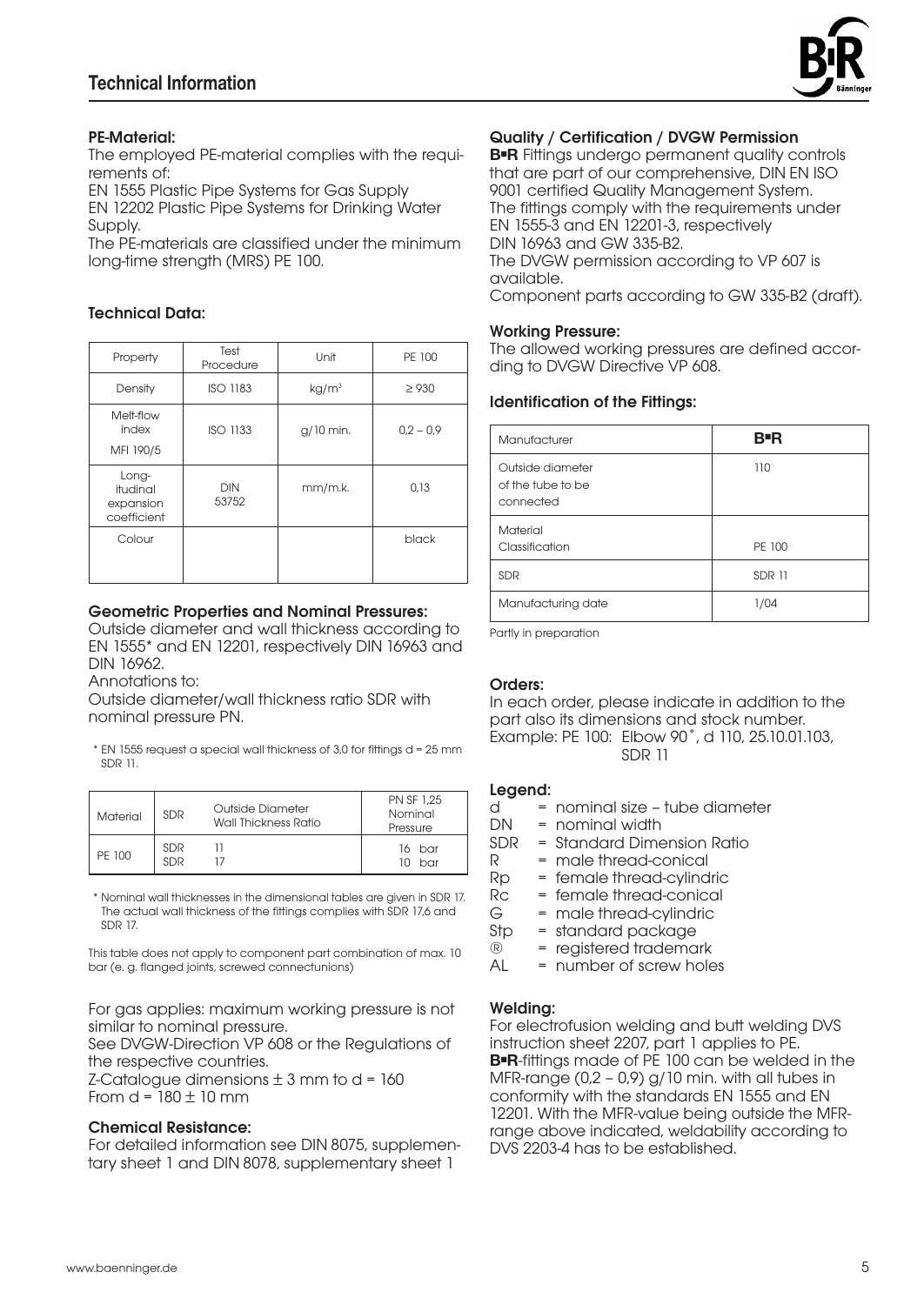

#### Materiél PE:

Le matériel employé répond aux exigences de: EN 1555 Systèmes de Tuyauterie en Matières plastiques pour l'Alimentation en Gaz EN 12201 Systèmes de Tuyauterie en Matières Pla-

stiques pour l'Alimentation en Eau Potable. Les matériaux PE sont spécifiés selon la tenue en longue durée minimale (MRS) PE 100.

#### Spécifications:

| Propriété                                 | <b>Méthodes</b><br>d'essai | Unité             | PE 100      |
|-------------------------------------------|----------------------------|-------------------|-------------|
| Ètanchéité                                | <b>ISO 1183</b>            | kg/m <sup>3</sup> | $\geq$ 930  |
| Indice de<br>fusion<br>MFI 190/5          | <b>ISO 1133</b>            | $g/10$ min.       | $0.2 - 0.9$ |
| Coefficient de<br>dilatation<br>thermique | <b>DIN</b><br>53752        | mm/m.k.           | 0.13        |
| Couleur                                   |                            |                   | noir        |

#### Propriétés Géometriques et Pressions Nominales:

Diamètre extérieur et épaisseur de paroi selon EN 1555\* et EN 12201, respectivement DIN 16963 et DIN 16962.

Explications concemant:

Rapport SDR diamètre extérieur/épaisseur paroi avec pression nominale PN

\* EN 1555 demande épaisseur spécial de 3,0 pour les raccords  $d = 25$  mm SDR 11.

| Matière | <b>SDR</b>               | Rapport diamétre<br>extérieur<br>épaisseur paroi | SF 1.25 PN<br>pression<br>nominale |
|---------|--------------------------|--------------------------------------------------|------------------------------------|
| PF 100  | <b>SDR</b><br><b>SDR</b> |                                                  | 16 bar<br>bar                      |

\*\* L'épaisseur de paroi nominal dans les tableaus de dimensions est en SDR 17.

L'épaisseur de paroi effective des raccords est selon SDR 17,6 et SDR 17.

Ce relevé ne s'applique pas aux combinaisons de composants d'un maximum de 10 bar (par ex. joints à brides, unions)

Pour le gaz s'applique: la pression de service n'est pas identique à la pression nominale.

Voir Directive DVGW no. VP 608 ou les réglementations par les pays respectifs.

Dimensions catalogue  $Z \pm 3$  mm jusqu'à d = 160 Dès d = 180 ± 10 mm

#### Résistance chimique:

Pour des informations détaillées voir DIN 8075, feuillet annexe 1, et DIN 8078, feuillet annexe 1.

#### Qualité / Certification / Autorisation DVGW

Les raccords **B**■**R** sont soumis à des qualités de contrôle permanentes qui sont un élément essentiel de notre Système des Gestion de Qualité certifié selon DIN EN ISO 9001.

Les raccords répondent aux exigences des normes EN 1555-3 et EN 12201-3, respectivement DIN 16963 et GW 335-B2. L'autorisation DVGW selon VP 607 est rendue.

Eléments de construction selon GW 335-B2 (browillon).

#### Pression de Service:

Les pressions de service autorisées sont déterminées selon la Directive DVGW no. VP 608.

#### Identification des Raccords:

| Fabricant                                     | <b>B</b> R    |
|-----------------------------------------------|---------------|
| Diamètre extérieur<br>du tuyau à<br>raccorder | 110           |
| Classification du<br>matériel                 | PE 100        |
| <b>SDR</b>                                    | <b>SDR 11</b> |
| Date de fabrication                           | 1/04          |

Partiellement en préparation

#### Commandes:

Dans toute commande, veuillez indiquer à part de la désignation de la pièce aussi ses dimensions et son numéro de commande.

Example PE 100: coude 90˚, d 110, 25.10.01.103, SDR 11

Example PE 80: coude 90˚, d 110, 22.10.01.063, SDR 17

#### Légende:

- d = diamètre nominale extérieur du tube<br>DN = diamètre intérieur approximatif du tub
- DN = diamètre intérieur approximatif du tube<br>SDR = rapport dimension unifiée
- $SDR =$  rapport dimension unifiée<br>  $R =$  filet mâle, conjque
- R = filet mâle, conique<br>Rp = filet femelle, cylindi
- $Rp = filet$  femelle, cylindrique<br> $Rc = filet$  femelle, conique
- Rc = filet femelle, conique<br>
G = filet mâle, cvlindrique
- G = filet mâle, cylindrique<br>Stp = emballage standard
- $Stp = emballage standard  
\n $R = m$ orrule déposée$ 
	- ® = marque déposée
- AL = nombre des trous à vis

#### Soudage:

Au soudage par fusion et soudage en bout avec éléments thermiques la fiche technique DVS no. 2207 1re partie s'applique au PE.

Dans la zone MFR (0,2 – 0,9) g/10min les raccords **B=R** en PE 100 sont soudables avec tous tuyaux conformes au normes EN 1555 et EN 12201. Si la valeur MFR des tuyaux est hors de la zone MFR cidessus indiquée, la soudabilité suivant DVS 2203-4 est à établir.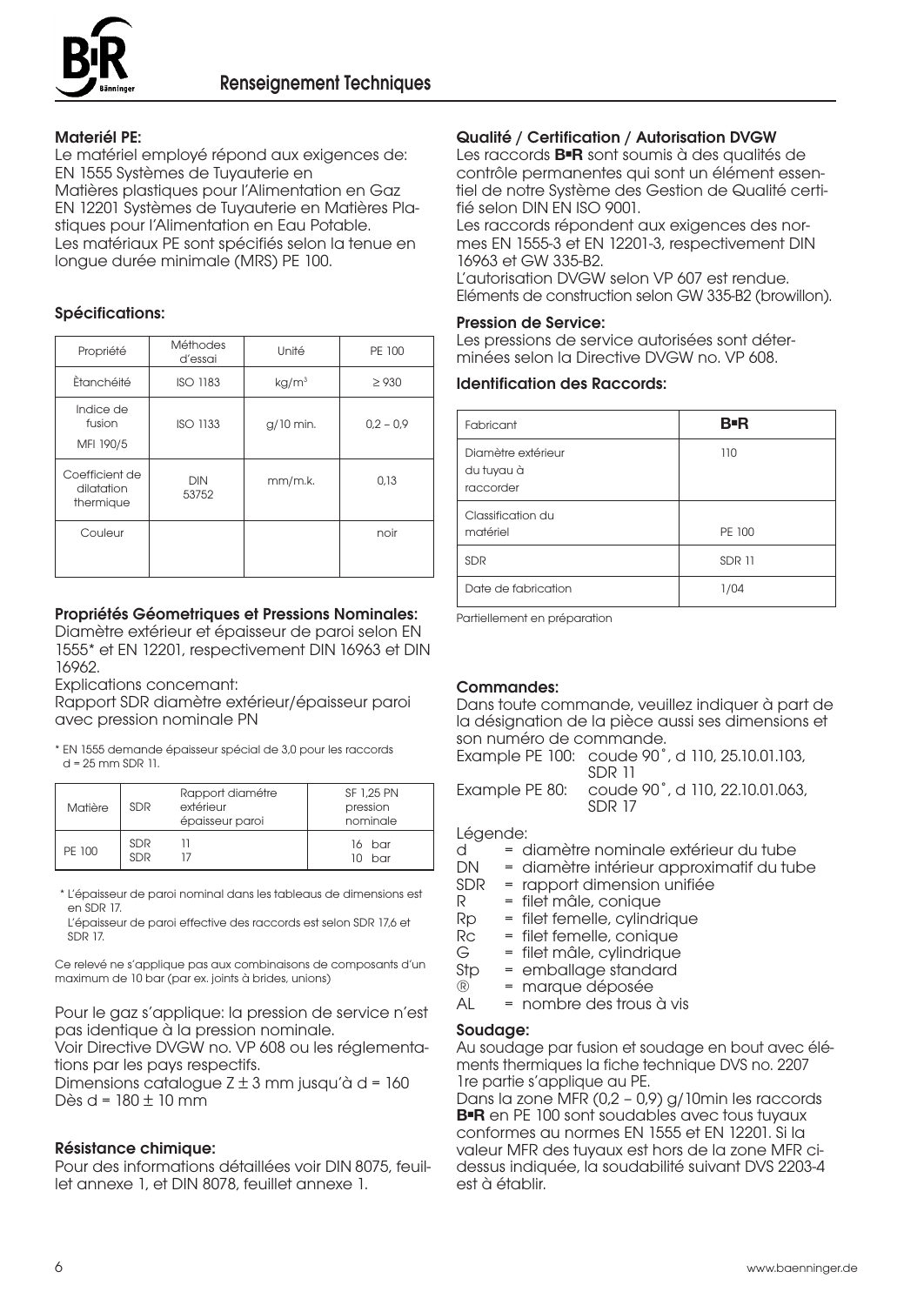

# Heizwendel-Schweißfittings aus PE 100 Electrofusion fittings PE 100 Raccords électrosoudables PE 100

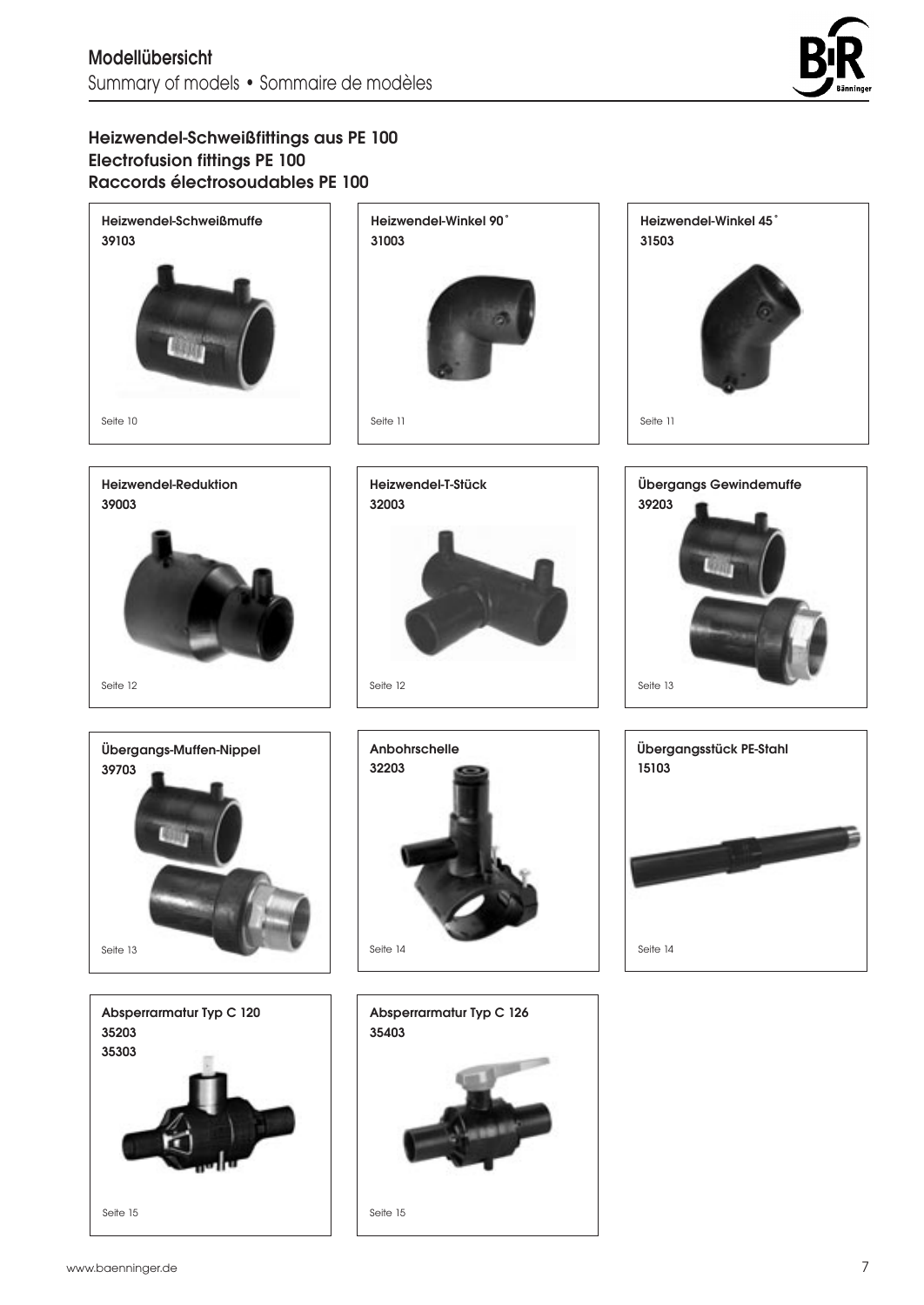

# Schweißgerät für Heizwendel-Fittings und Anbohrarmaturen Electrofusion machine for electrofusion fittings and tapping tees Machine à souder pour raccords électrosoudables et prises de branchement



Das Schweißgerät für Heizwendel-Fittings und Heizwendel-Anbohrarmaturen ist ein computergesteuertes Gerät, das für alle handelsüblichen Heizwendel-Fittings und -Armaturen eingesetzt werden kann. Die Dateneingabe erfolgt über manuelle Bedienung der vorhandenen Tastatur oder über Lesestift. Der Schweißablauf bzw. die Steuerung des Schweißablaufs erfolgt vollautomatisch.

Die notwendige fittingspezifische Schweißarbeit wird vom Schweißgerät exakt ausgeregelt. Das Gerät überwacht und speichert alle Schweißdaten, die über einen zusätzlich installierten Drucker, jederzeit ausgedruckt werden können. Es ist also eine lückenlose Dokumentation der Schweißvorgänge gewährleistet.

The electrofusion machine for electrofusion fittings and tapping tees is controlled by computer.

Data input is effected manually or by reading pencil. The fusion processing and its controlling is performed fully automatic.

La machine à souder pour raccords électrosoudables et prises de branchement est conçue d'opérer par odinateur. L'approvisionnement des data se fait soit par main. Le procédé de la soudure et son contrôle se fait totalement automatique.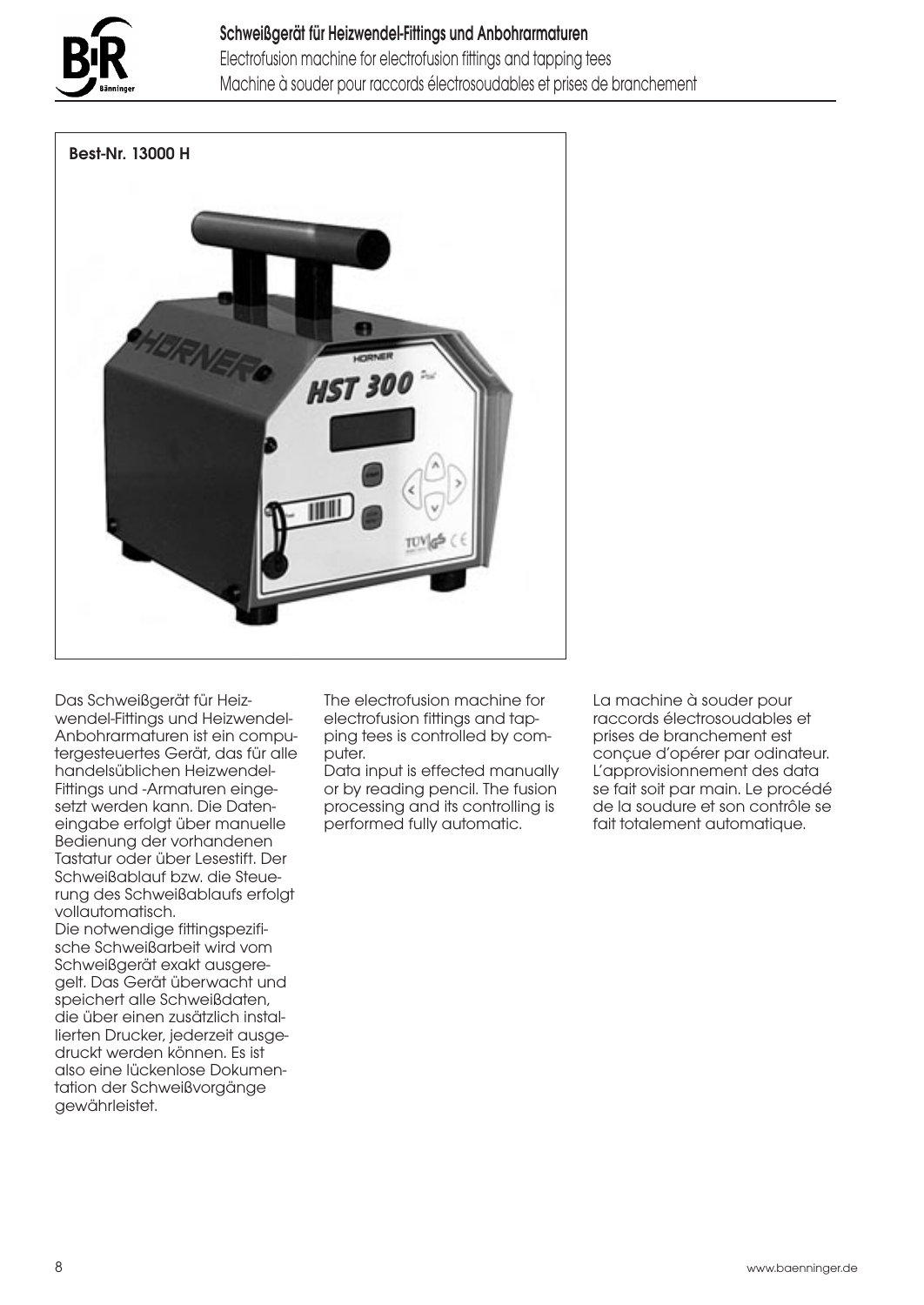



# Bestell-Nr. 13010

Spannschelle für Rohr Tightening clamp for pipes d 63 - 160 mm Collier tendeur pour tube



Bestell-Nr. 13015 Abschälgerät Peeling tool Outil à peler



Bestell-Nr. 13020 Abschälgerät Peeling tool Outil à peler



Bestell-Nr. 13025 Ziehklinge **Scraper** Lame à dresser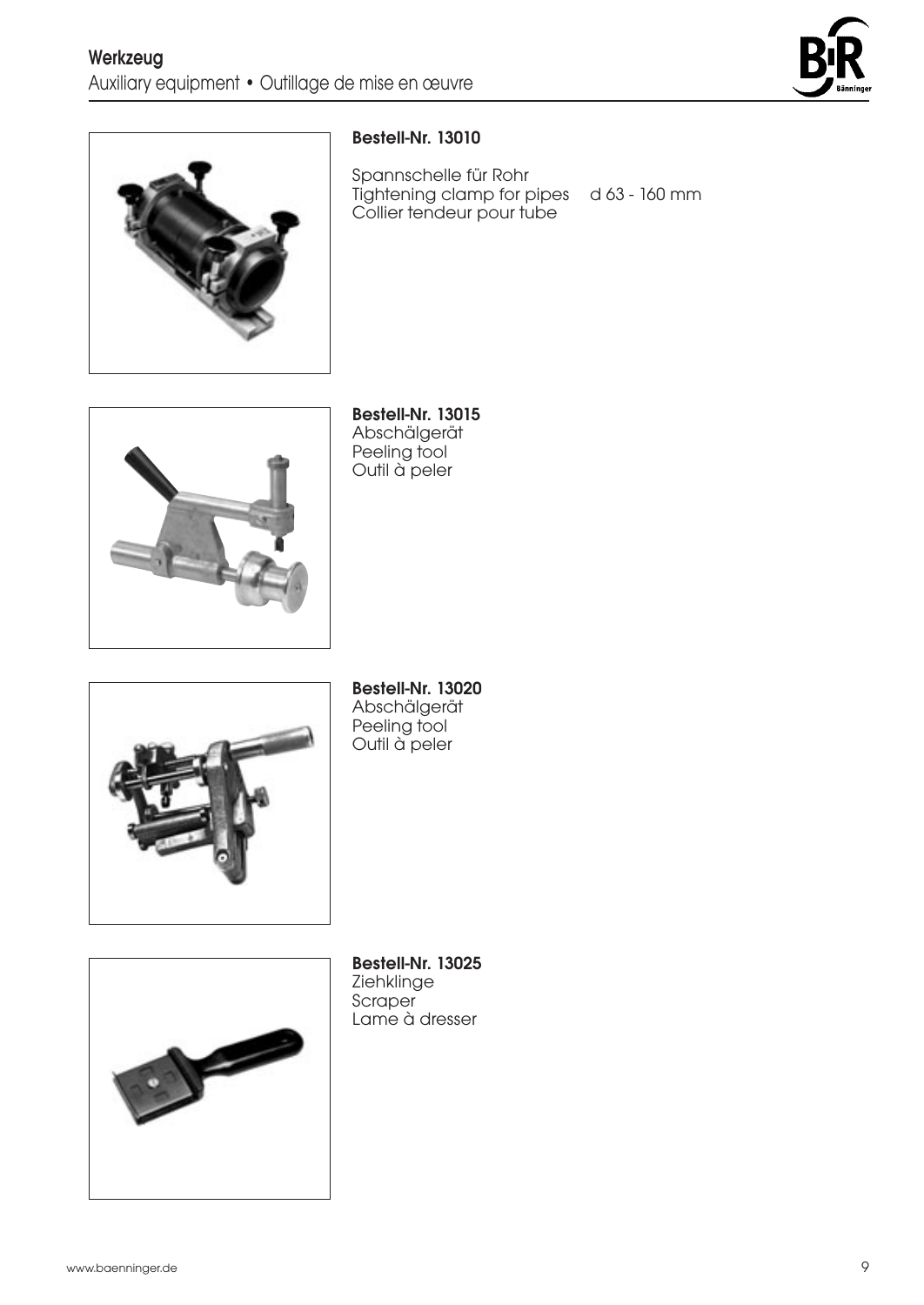

Socket Manchon

Heizwendel-Schweißmuffe, monofilar





| Bestell-Nr. 39063<br><b>Bestell-Nr. 39103</b> |           | <b>SDR 17</b><br><b>SDR 11</b> |                           |  |
|-----------------------------------------------|-----------|--------------------------------|---------------------------|--|
| $\mathsf{d}$                                  | $\dagger$ | L                              | $\boldsymbol{\mathsf{h}}$ |  |
| 20                                            | 34        | 70                             | 53                        |  |
| 25                                            | 34        | 70                             | 58                        |  |
| 32                                            | 34        | 70                             | 65                        |  |
| 40                                            | 41        | 84                             | 75                        |  |
| 50                                            | 42        | 87                             | 86                        |  |
| 63                                            | 47        | 97                             | 100                       |  |
| 75                                            | 59,5      | 122                            | 115                       |  |
| 90                                            | 71        | 145                            | 128                       |  |
| 110                                           | 76,5      | 155                            | 150                       |  |
| 125                                           | 81,5      | 164                            | 167                       |  |
| 140                                           | 96        | 195                            | 180                       |  |
| 160                                           | 97        | 197                            | 205                       |  |
| 180                                           | 99,5      | 202                            | 222                       |  |
| 200                                           | 99,5      | 202                            | 245                       |  |
| 225                                           | 90        | 180                            | 288                       |  |
| 250                                           | 110       | 220                            | 315                       |  |
| 280                                           | 110       | 220                            | 355                       |  |
| 315                                           | 110       | 220                            | 400                       |  |
| 355                                           | 130       | 260                            | 450                       |  |
| 400                                           | 145       | 290                            | 500                       |  |
| 450                                           | 170       | 340                            | 555                       |  |
| 500                                           | 180       | 360                            | 600                       |  |
|                                               |           |                                |                           |  |
| 560                                           | 200       | 400                            | 710                       |  |
| 630                                           | 220       | 440                            | 800                       |  |

# Technische Beschreibung

Die Heizwendel-Schweißfittings sind mit einer verdeckt angeordneten Heizwendel ausgerüstet. Diese Anordnung bietet den größtmöglichen Schutz gegen äußere Beschädigung der Heizwendel. Die Fittings besitzen einen The fittings are provided with a Barcode und können somit mit allen moderenen Schweißgeräten mit Barcode-Leseeinrichtungen verschweißt werden. Bei älteren Schweißgeräten werden die Schweißdaten manuell eingegeben. Alle Fittings besitzen einen Schweißindikator.

#### Technical description

The electrofusion fittings are provided with wire coils integrated and proteced in the fittings which guarantees an extreme protection of the coil against damage from outside. barcode and can be welded by any modern welding machine fitted with a barcode reading system with elder machines the welding dates have to be put in manually.

All fittings are provided with a welding control indicator.

#### Description techniques

Les raccords électrosoudables sont munis d'un fil bobiné noyé et protegé dans le raccord, offrant une protection très élévée de la bobine électrique contre tout endommagement extérieur. Les raccords sont pourvus d'un barcode permettant une soudure par toute machine à souder moderne équipée d'un barcode déchiffrement. Pour machines vieilles les data de soudure sont à donner manuellement. Tous les raccords sont pourvus d'un indicateur sur le contrôle des soudure.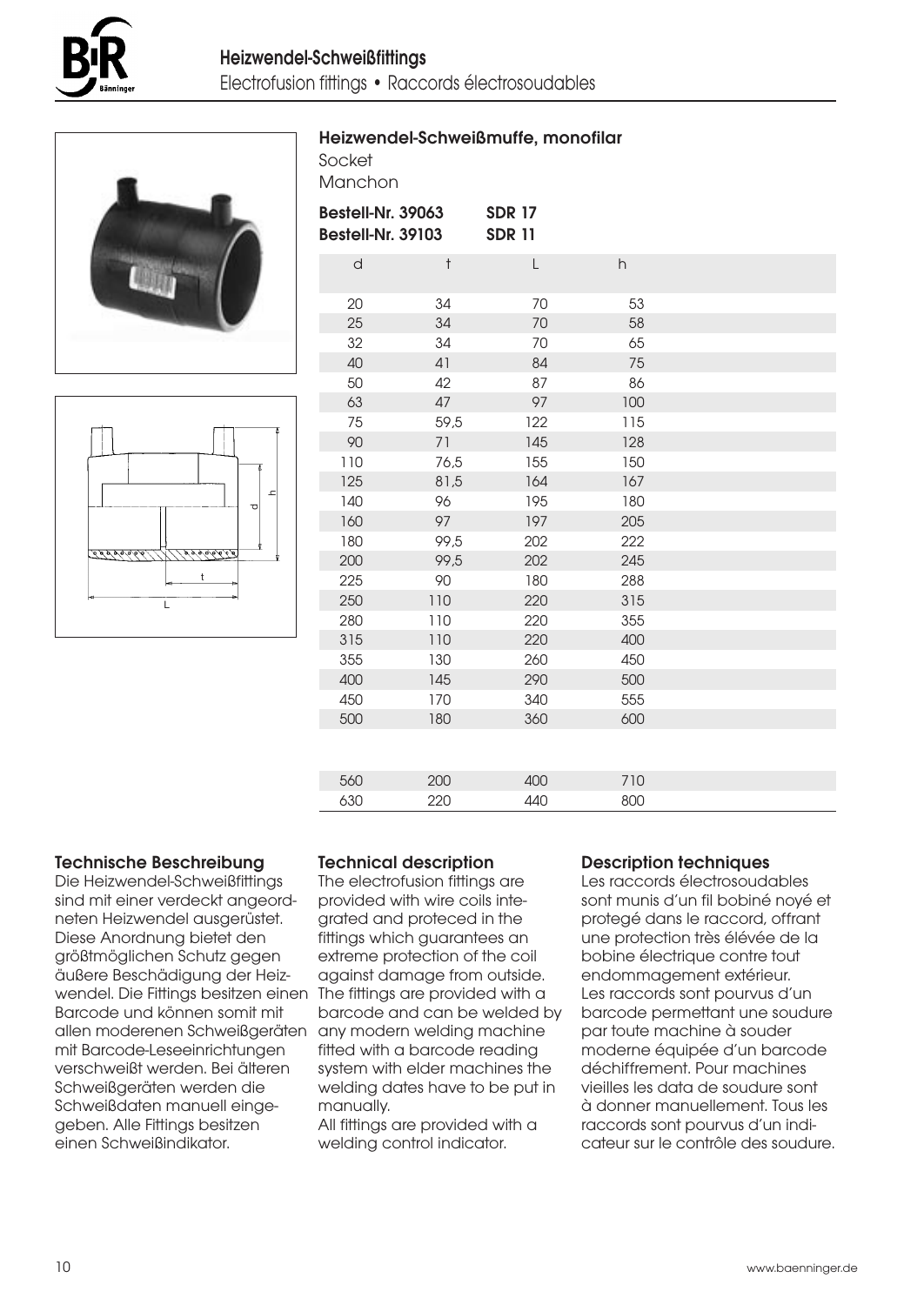



# Heizwendel-Winkel 90˚, monofilar

electrofusion-elbow 90˚ électrosoudables coude 90˚

Bestell-Nr. 31003 SDR 11

| d   | L     | $\ddagger$ | Z     | D     |  |
|-----|-------|------------|-------|-------|--|
| 25  | 71    | 36         | 52    | 37    |  |
| 32  | 75,5  | 30         | 53    | 45    |  |
| 40  | 95,5  | 41         | 68    | 55    |  |
| 50  | 110,5 | 43,5       | 77    | 67    |  |
| 63  | 130   | 52,5       | 88    | 84    |  |
| 75  | 139,5 | 47,5       | 91    | 97    |  |
| 90  | 182   | 70         | 122   | 120   |  |
| 110 | 221   | 70         | 149   | 144   |  |
| 125 | 237,5 | 88         | 157,5 | 159,5 |  |
| 160 | 298,5 | 100        | 200   | 197   |  |
| 180 | 323   | 100        | 213   | 220   |  |
|     |       |            |       |       |  |



#### **Heizwendel-Winkel 45˚, monofilar**

electrofusion-elbow 45˚ électrosoudable coude 45˚

Bestell-Nr. 31503 SDR 11



| d   | t    | Z    | D     |  |
|-----|------|------|-------|--|
| 32  | 30   | 42   | 45    |  |
| 40  | 38   | 50   | 54    |  |
| 50  | 40   | 54   | 67    |  |
| 63  | 54   | 73,5 | 88    |  |
| 75  | 47,5 | 70   | 97    |  |
| 90  | 70   | 99   | 120   |  |
| 110 | 70   | 119  | 144   |  |
| 125 | 88   | 123  | 159,5 |  |
| 160 | 100  | 150  | 197   |  |
| 180 | 100  | 160  | 220   |  |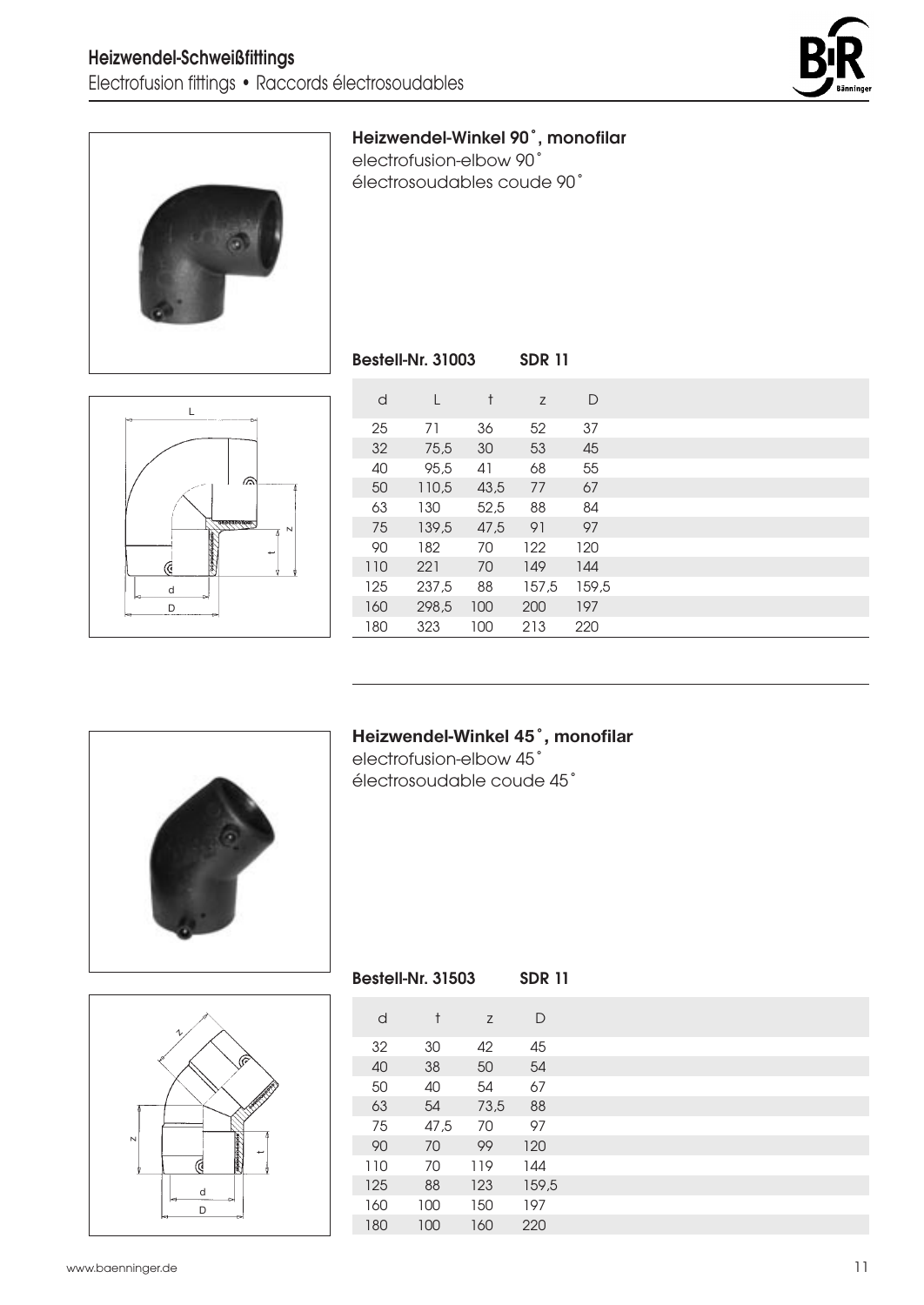





# Heizwendel-Reduktion, monofilar

electrofusion-reducing bush electrosoudables reduction double

| Bestell-Nr. 39003 |             | <b>SDR 11</b>  |     |     |     |  |
|-------------------|-------------|----------------|-----|-----|-----|--|
| $d_1 - d_2$       | $\dagger_1$ | t <sub>2</sub> | D   | Н   | L   |  |
| $25 - 20$         | 43          | 38             | 34  | 54  | 82  |  |
| $32 - 20$         | 43          | 39             | 42  | 62  | 90  |  |
| $32 - 25$         | 40          | 40             | 44  | 64  | 85  |  |
| 40-32             | 42          | 43             | 52  | 70  | 90  |  |
| 50-32             | 47          | 42             | 63  | 82  | 98  |  |
| $50 - 40$         | 48          | 44             | 68  | 86  | 98  |  |
| 63-32             | 53          | 42             | 77  | 100 | 117 |  |
| 63-40             | 55          | 44             | 81  | 100 | 117 |  |
| 63-50             | 53          | 47             | 77  | 100 | 117 |  |
| $90 - 50$         | 72          | 49             | 117 | 135 | 142 |  |
| $90 - 63$         | 67          | 63             | 113 | 130 | 148 |  |
| 110-63            | 72,5        | 63             | 132 | 149 | 158 |  |
| 110-90            | 73,5        | 68             | 132 | 149 | 158 |  |
| 125-63            | 69.5        | 63             | 149 | 166 | 158 |  |
| 125-90            | 74          | 68             | 148 | 166 | 156 |  |
| 125-110           | 58          | 51             | 152 | 167 | 122 |  |
| 160-90            | 75          | 68             | 193 | 205 | 173 |  |
| 160-110           | 75          | 72             | 193 | 205 | 178 |  |
| 160-125           | 75          | 72             | 193 | 205 | 178 |  |
| 200-160           | 112         | 105            | 253 | 263 | 240 |  |
| 225-160           | 115         | 105            | 275 | 290 | 240 |  |

# Heizwendel-T-Stück, monofilar

Equal T Té égal





| <b>Bestell-Nr. 32003</b> |       | <b>SDR 11</b> |      |       |       |  |
|--------------------------|-------|---------------|------|-------|-------|--|
| d                        | D     | L             | t    | $t_1$ | $Z_1$ |  |
| 25                       | 37    | 100           | 37,5 | 46    | 50    |  |
| 32                       | 45    | 106           | 37.5 | 50    | 53    |  |
| 40                       | 54    | 129           | 44,5 | 53,5  | 69,5  |  |
| 50                       | 67    | 149           | 46,5 | 59.5  | 76    |  |
| 63                       | 88    | 182           | 56,5 | 67    | 90    |  |
| 75                       | 97    | 182           | 58   | 72    | 89.5  |  |
| 90                       | 120   | 244           | 70   | 85    | 120   |  |
| 110                      | 144   | 298           | 81,5 | 89,5  | 140   |  |
| 125                      | 159.5 | 315           | 88   | 95    | 157.5 |  |
| 160                      | 200   | 340           | 110  | 105   | 215   |  |
| 180                      | 223   | 360           | 160  | 105   | 283   |  |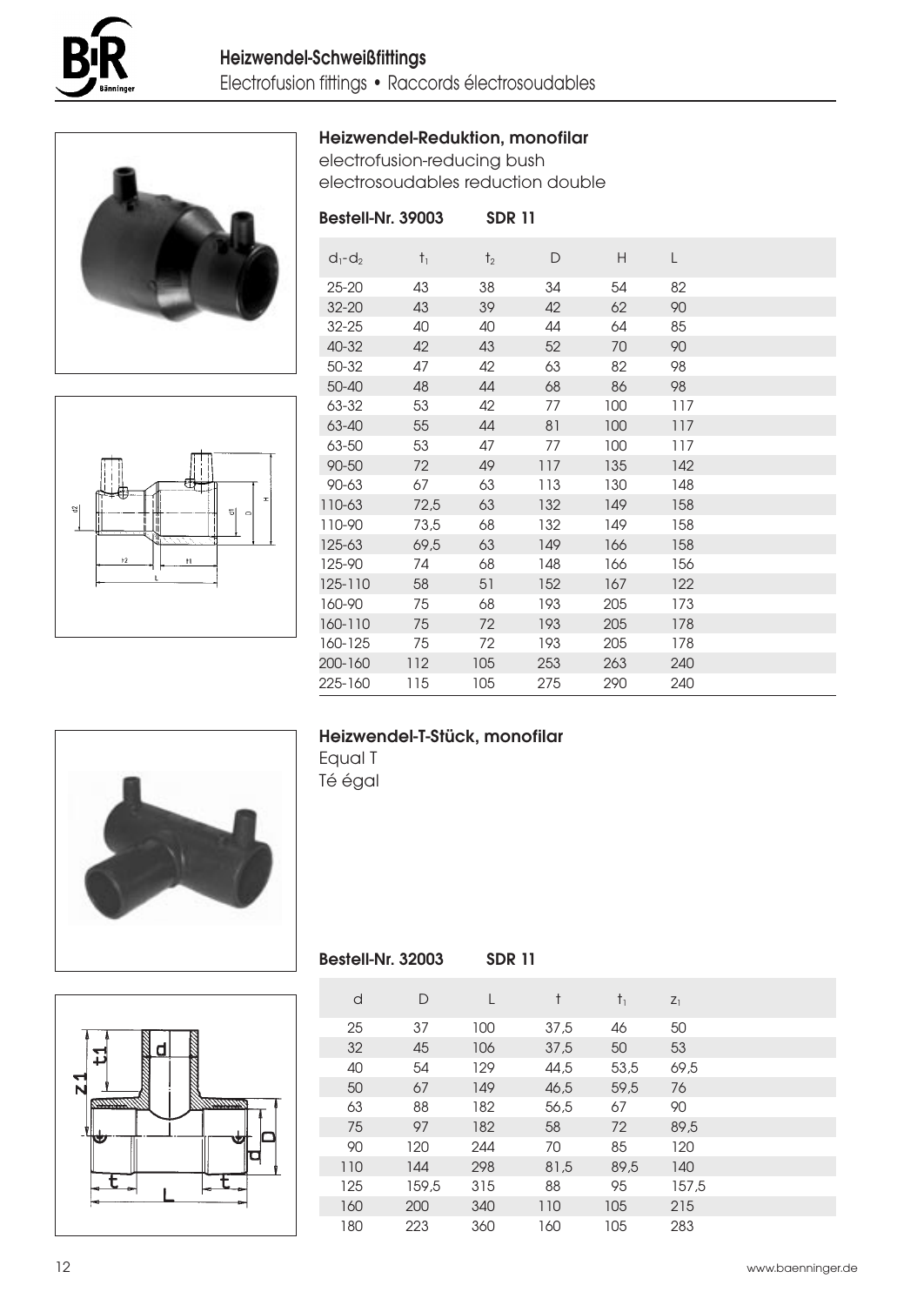



Übergangs Gewindemuffe, geliefert als Kit mit beigepackter El-Muffe Adaptor socket Manchon d'adaptation



#### Bestell-Nr. 39203

| $d-Rp$              |     | $L_1$ | L <sub>2</sub> |  |
|---------------------|-----|-------|----------------|--|
| $20 - \frac{1}{2}$  | 120 | 84    | 50             |  |
| $25 - \frac{3}{4}$  | 120 | 84    | 50             |  |
| $32 - 1$            | 126 | 90    | 56             |  |
| $40 - 1\frac{1}{4}$ | 143 | 100   | 59             |  |
| $50 - 11/2$         | 153 | 108   | 66             |  |
| $63 - 2$            | 171 | 122   | 74             |  |
| $75-2$ $1/2$        | 192 | 138   | 87             |  |
| $90 - 3$            | 218 | 158   | 100            |  |
| $110 - 4$           | 241 | 167   | 94             |  |



# Übergangs-Muffen-Nippel, geliefert als Kit mit beigepackter El-Muffe Adaptor socket Embout d'adaptation



#### Bestell-Nr. 39703

| d-R                | L   | $L_1$ | L <sub>2</sub> |  |
|--------------------|-----|-------|----------------|--|
| $20 - \frac{1}{2}$ | 134 | 98    | 64             |  |
| $25 - \frac{3}{4}$ | 138 | 102   | 68             |  |
| $32 - 1$           | 144 | 108   | 74             |  |
| 40-1 $1/4$         | 165 | 122   | 81             |  |
| $50-1\frac{1}{2}$  | 176 | 131   | 89             |  |
| $63 - 2$           | 195 | 146   | 98             |  |
| $75-2$ $1/2$       | 214 | 160   | 109            |  |
| $90 - 3$           | 243 | 183   | 125            |  |
| $110 - 4$          | 277 | 203   | 130            |  |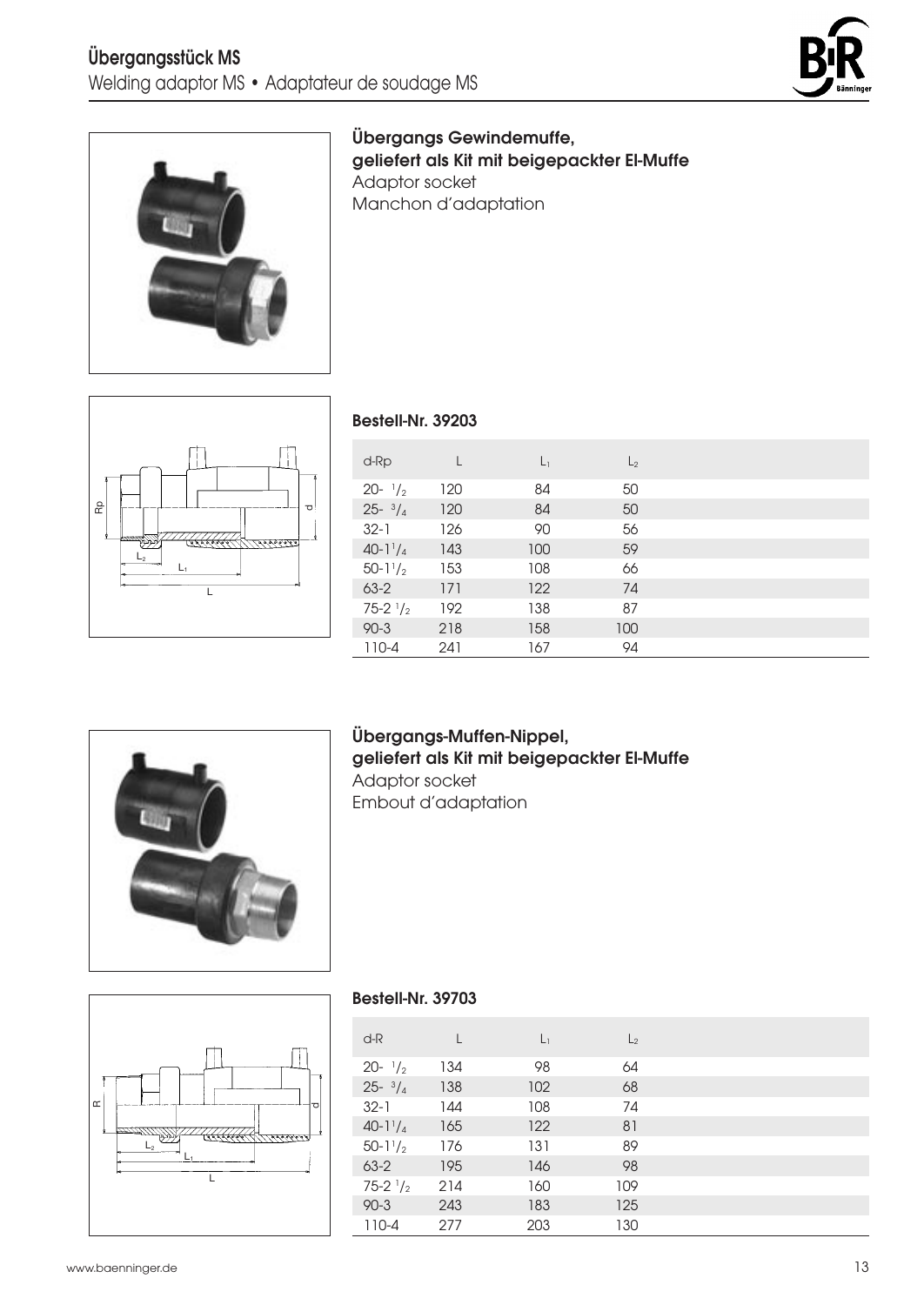



#### Anbohrschelle

Tapping tee Prise de brachement



#### Bestell-Nr. 32203

| $D-d$     | Z   | h   |     |  |
|-----------|-----|-----|-----|--|
| 90-32     | 90  | 185 | 100 |  |
| $90 - 63$ | 90  | 185 | 100 |  |
| 110-32    | 100 | 195 | 100 |  |
| 110-63    | 100 | 195 | 100 |  |
| 125-32    | 108 | 202 | 100 |  |
| 125-63    | 108 | 202 | 100 |  |
| 160-32    | 125 | 232 | 100 |  |
| 160-63    | 125 | 232 | 100 |  |
|           |     |     |     |  |





# Übergangsstück PE – Stahl PE-Rohr SDR 11 Zulassungen für Gas und Wasser

Welding adaptor PE/Steel Adapteur des soudage PE/acier

#### Bestell-Nr. 15103

| 3,0<br>3,0<br>4,6<br>5,8<br>6,8<br>8,2<br>14,6<br>18,2<br>20,5 |
|----------------------------------------------------------------|

Weitere Ausführungen und Abmessungen auf Anfrage.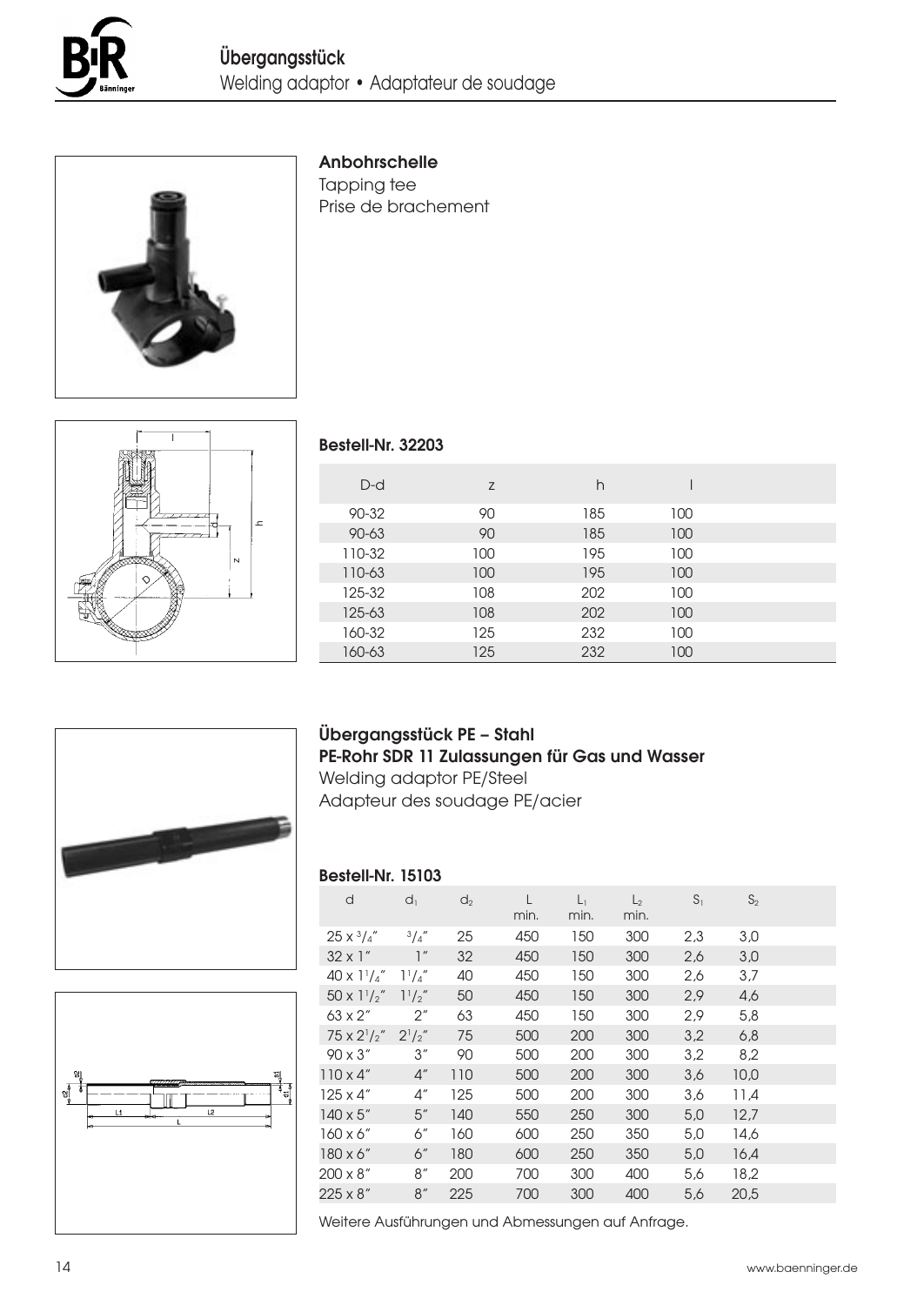



Kugelhahn PN 10 Typ C 120 G für Gas Bestell-Nr. 35203  $Typ C 124 A$  für Abwasser Dichtung NBR Anschlüsse SDR 11

| d   |     | $H_1$ | H   | L <sub>1</sub> |  |
|-----|-----|-------|-----|----------------|--|
| 63  | 438 | 188   | 264 | 100            |  |
| 75  | 466 | 192   | 277 | 105            |  |
| 90  | 496 | 212   | 311 | 110            |  |
| 110 | 536 | 226   | 356 | 115            |  |
| 125 | 551 | 226   | 336 | 125            |  |
| 160 | 720 | 286   | 442 | 140            |  |
| 180 | 750 | 286   | 442 | 150            |  |



Einbauzubehör auf Anfrage



Kugelhahn PN 10 Typ C 126 für Industrie

Anschlüsse SDR 11 Bestell-Nr. 35503

| d   |     | $H_1$ | H   | L <sub>1</sub> |  |
|-----|-----|-------|-----|----------------|--|
| 63  | 438 | 188   | 264 | 100            |  |
| 75  | 466 | 192   | 277 | 105            |  |
| 90  | 496 | 212   | 311 | 110            |  |
| 110 | 536 | 226   | 336 | 115            |  |
| 125 | 551 | 226   | 336 | 125            |  |
| 160 | 720 | 286   | 442 | 140            |  |
| 180 | 750 | 286   | 442 | 150            |  |

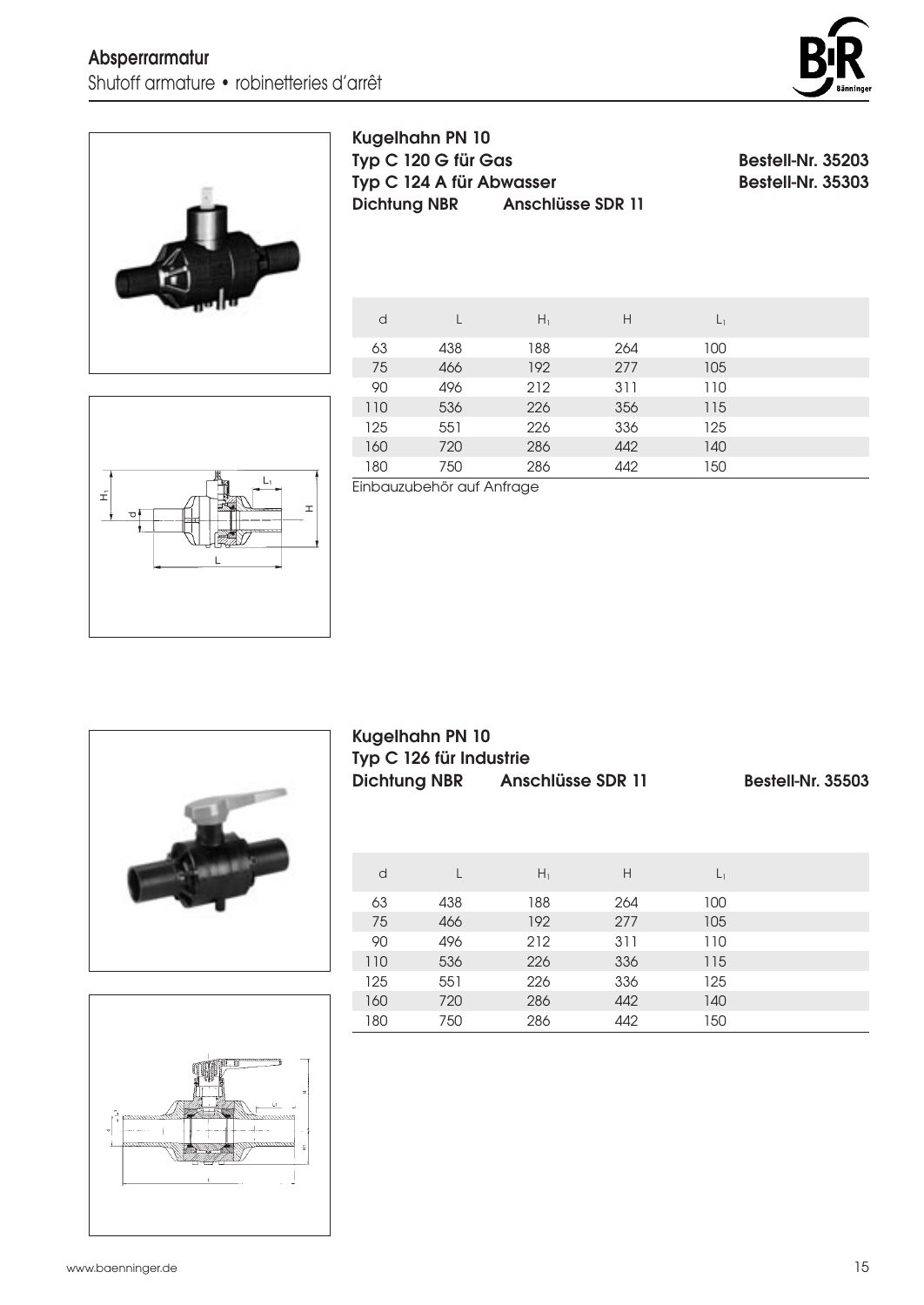

# Fittings aus PE 100 nahtlose Bogen, gedrückt – nach DIN 16963 Teil 3 aus Rohr geformt für Heizelement-Stumpfschweißung und Heizwendel-Schweißung

PE 100 seamless formed bends for butt-welding with heating elements or by electric fusion

PE 100 courbes sans sondure, surbaissé à souder bout à bout ou par électrosoudage



Bei gedrückten Bogen sind Abweichungen von ± 3° möglich. Beanstandungen auf Grund dieser Gegebenheiten können wir nicht anerkennen. Weitere Abmessungen, Radien, Gradzahlen auf Anfrage.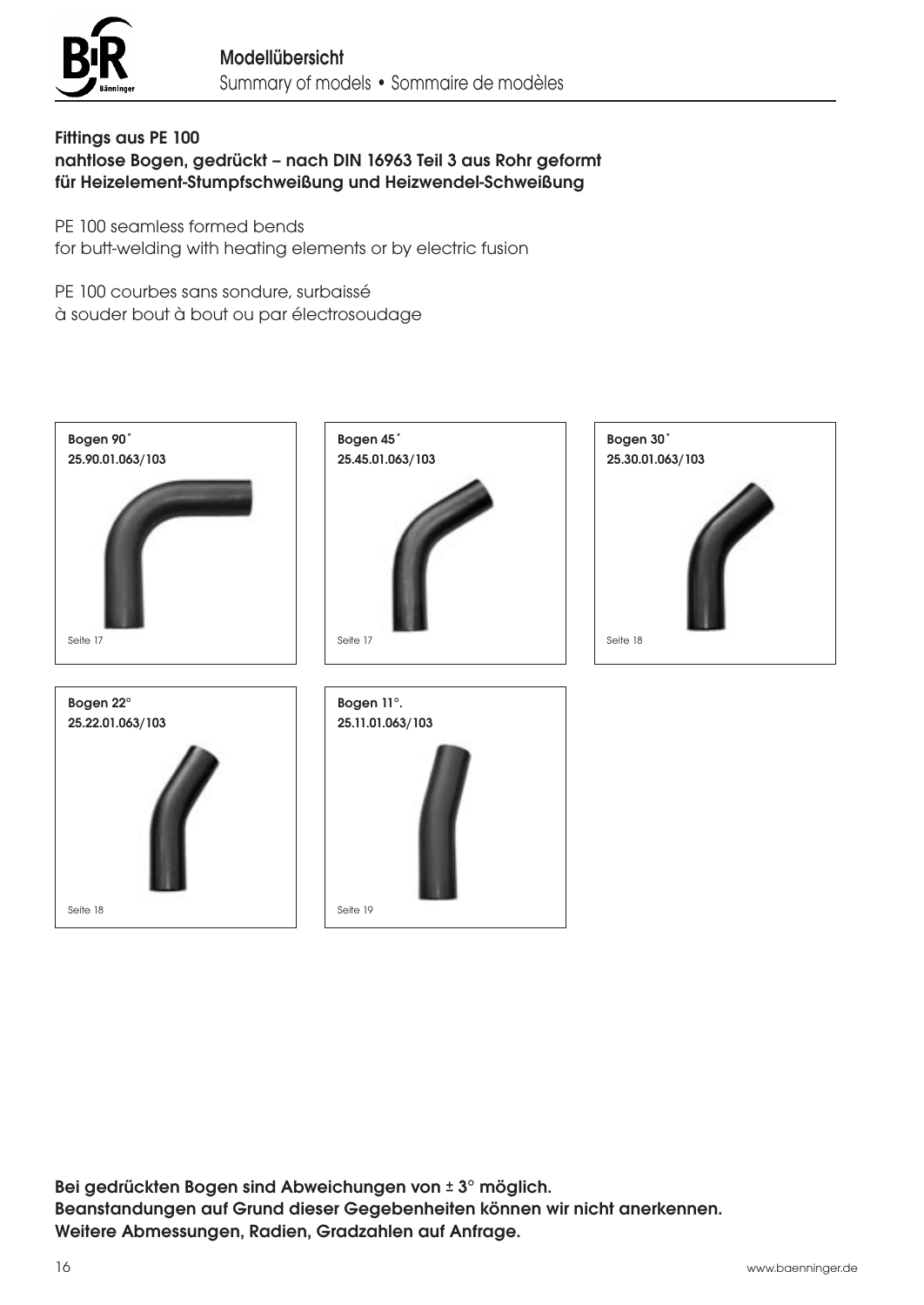



Bogen 90˚

Bend 90˚ Courbe à 90˚

# Bestell-Nr. 25.90.01.063 SDR 17 Bestell-Nr. 25.90.01.103 SDR 11



|     |               | S      |     |      |      |  |
|-----|---------------|--------|-----|------|------|--|
| d   | <b>SDR 17</b> | SDR 11 |     | r    | Z    |  |
| 90  | 5,4           | 8,2    | 100 | 135  | 235  |  |
| 110 | 6,6           | 10,0   | 150 | 165  | 315  |  |
| 125 | 7,4           | 11,4   | 150 | 188  | 338  |  |
| 140 | 8,3           | 12,7   | 150 | 210  | 360  |  |
| 160 | 9,5           | 14,6   | 180 | 240  | 420  |  |
| 180 | 10,7          | 16,4   | 180 | 270  | 450  |  |
| 200 | 11,9          | 18,2   | 200 | 300  | 500  |  |
| 225 | 13,4          | 20,5   | 200 | 338  | 538  |  |
| 250 | 14,8          | 22,7   | 220 | 375  | 595  |  |
| 280 | 16,6          | 25,4   | 220 | 420  | 640  |  |
| 315 | 18,7          | 28,6   | 250 | 473  | 723  |  |
| 355 | 21,1          | 32,2   | 250 | 533  | 783  |  |
| 400 | 23,7          | 36,3   | 250 | 600  | 850  |  |
| 450 | 26,7          | 40,9   | 300 | 900  | 1200 |  |
| 500 | 29,7          | 45,4   | 300 | 1000 | 1300 |  |





# Bogen 45˚

Bend 45˚ Courbe à 45˚

#### Bestell-Nr. 25.45.01.063 SDR 17 Bestell-Nr. 25.45.01.103 SDR 11

|     |        | S      |     |              |     |  |
|-----|--------|--------|-----|--------------|-----|--|
| d   | SDR 17 | SDR 11 | I   | $\mathsf{r}$ | Z   |  |
| 90  | 5,4    | 8,2    | 100 | 135          | 157 |  |
| 110 | 6,6    | 10,0   | 150 | 165          | 219 |  |
| 125 | 7,4    | 11,4   | 150 | 188          | 229 |  |
| 140 | 8,3    | 12,7   | 150 | 210          | 238 |  |
| 160 | 9,5    | 14,6   | 180 | 240          | 281 |  |
| 180 | 10,7   | 16,4   | 180 | 270          | 293 |  |
| 200 | 11,9   | 18,2   | 200 | 300          | 326 |  |
| 225 | 13,4   | 20,5   | 200 | 338          | 365 |  |
| 250 | 14,8   | 22,7   | 220 | 375          | 440 |  |
| 280 | 16,6   | 25,4   | 220 | 420          | 460 |  |
| 315 | 18,7   | 28,6   | 250 | 473          | 647 |  |
| 355 | 21,1   | 32,2   | 250 | 533          | 783 |  |
| 400 | 23,7   | 36,3   | 250 | 600          | 800 |  |
| 450 | 26,7   | 40,9   | 300 | 900          | 900 |  |
| 500 | 29.7   | 45.4   | 300 | 1000         | 950 |  |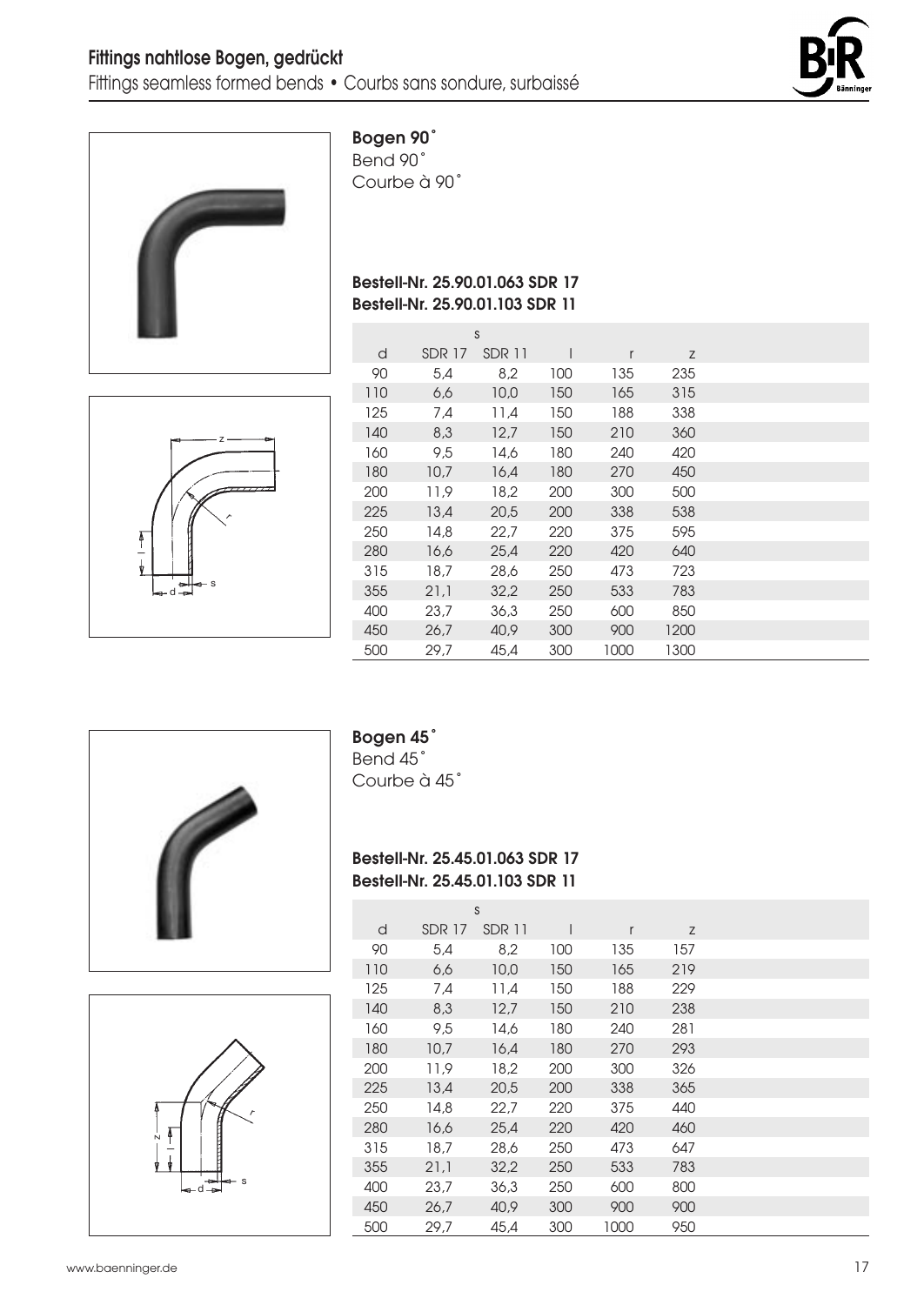



# Bogen 30˚

Bend 30˚ Courbe à 30˚

# Bestell-Nr. 25.30.01.063 SDR 17 Bestell-Nr. 25.30.01.103 SDR 11

| N<br>S<br>ᆋऻख़<br>$-d \rightarrow$<br>d |
|-----------------------------------------|
|-----------------------------------------|

|     |               | S      |     |      |     |  |
|-----|---------------|--------|-----|------|-----|--|
| d   | <b>SDR 17</b> | SDR 11 | I   | r    | Z   |  |
| 90  | 5,4           | 8,2    | 100 | 135  | 136 |  |
| 110 | 6,6           | 10,0   | 150 | 165  | 195 |  |
| 125 | 7,4           | 11,4   | 150 | 188  | 201 |  |
| 140 | 8,3           | 12,7   | 150 | 210  | 207 |  |
| 160 | 9,5           | 14,6   | 180 | 240  | 245 |  |
| 180 | 10,7          | 16,4   | 180 | 270  | 253 |  |
| 200 | 11,9          | 18,2   | 200 | 300  | 281 |  |
| 225 | 13,4          | 20,5   | 200 | 338  | 320 |  |
| 250 | 14,8          | 22,7   | 220 | 375  | 400 |  |
| 280 | 16,6          | 25,4   | 220 | 420  | 430 |  |
| 315 | 18,7          | 28,6   | 250 | 473  | 683 |  |
| 355 | 21,1          | 32,2   | 350 | 533  | 723 |  |
| 400 | 23,7          | 36,3   | 350 | 600  | 750 |  |
| 450 | 26,7          | 40,9   | 400 | 900  | 830 |  |
| 500 | 29,7          | 45,4   | 400 | 1000 | 880 |  |





# Bogen 22˚

Bend 22˚ Courbe à 22˚

# Bestell-Nr. 25.22.01.063 SDR 17 Bestell-Nr. 25.22.01.103 SDR 11

|     |               | S      |              |      |     |  |
|-----|---------------|--------|--------------|------|-----|--|
| d   | <b>SDR 17</b> | SDR 11 | $\mathsf{l}$ | r    | Z   |  |
| 90  | 5,4           | 8,2    | 100          | 135  | 136 |  |
| 110 | 6,6           | 10,0   | 150          | 165  | 195 |  |
| 125 | 7,4           | 11,4   | 150          | 188  | 201 |  |
| 140 | 8,3           | 12,7   | 150          | 210  | 207 |  |
| 160 | 9,5           | 14,6   | 180          | 240  | 245 |  |
| 180 | 10,7          | 16,4   | 180          | 270  | 253 |  |
| 200 | 11,9          | 18,2   | 200          | 300  | 281 |  |
| 225 | 13,4          | 20,5   | 200          | 338  | 320 |  |
| 250 | 14,8          | 22,7   | 220          | 375  | 400 |  |
| 280 | 16,6          | 25,4   | 220          | 420  | 430 |  |
| 315 | 18,7          | 28,6   | 250          | 473  | 633 |  |
| 355 | 21,1          | 32,2   | 350          | 533  | 683 |  |
| 400 | 23,7          | 36,3   | 350          | 600  | 700 |  |
| 450 | 26.7          | 40,9   | 400          | 900  | 800 |  |
| 500 | 29.7          | 45.4   | 400          | 1000 | 850 |  |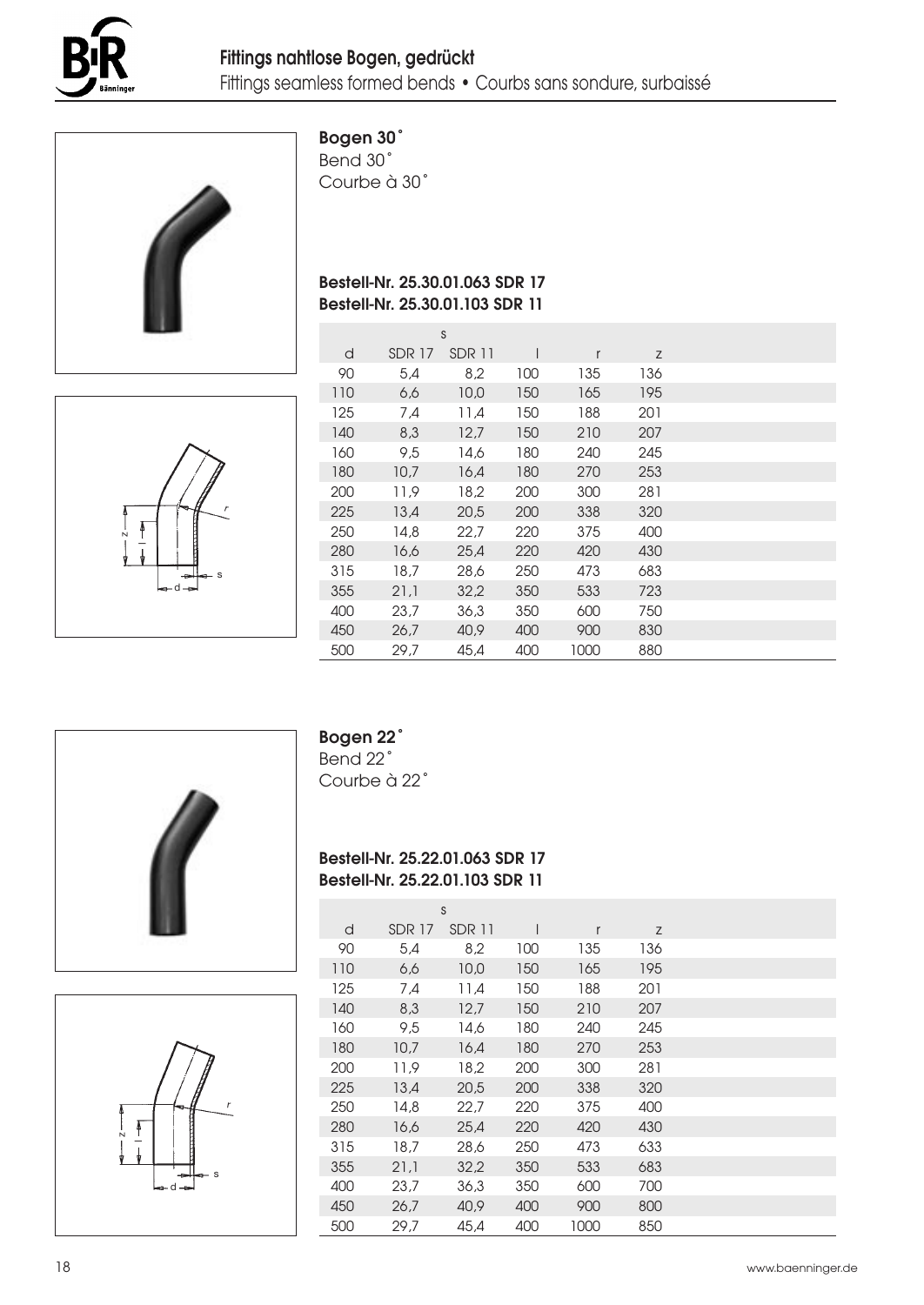



Bogen 11˚

Bend 11˚ Courbe à 11˚

# Bestell-Nr. 25.11.01.063 SDR 17 Bestell-Nr. 25.11.01.103 SDR 11

| $\overline{\mathsf{N}}$<br>s<br>ᆋ<br>$d \rightarrow$ |  |
|------------------------------------------------------|--|
|------------------------------------------------------|--|

|     |               | S      |     |      |     |  |
|-----|---------------|--------|-----|------|-----|--|
| d   | <b>SDR 17</b> | SDR 11 |     | r    | Z   |  |
| 90  | 5,4           | 8,2    | 100 | 135  | 136 |  |
| 110 | 6,6           | 10,0   | 150 | 165  | 195 |  |
| 125 | 7,4           | 11,4   | 150 | 188  | 201 |  |
| 140 | 8,3           | 12,7   | 150 | 210  | 207 |  |
| 160 | 9,5           | 14,6   | 180 | 240  | 245 |  |
| 180 | 10,7          | 16,4   | 180 | 270  | 253 |  |
| 200 | 11,9          | 18,2   | 200 | 300  | 281 |  |
| 225 | 13,4          | 20,5   | 200 | 338  | 320 |  |
| 250 | 14,8          | 22,7   | 220 | 375  | 400 |  |
| 280 | 16,6          | 25,4   | 220 | 420  | 430 |  |
| 315 | 18,7          | 28,6   | 250 | 473  | 633 |  |
| 355 | 21,1          | 32,2   | 350 | 533  | 683 |  |
| 400 | 23,7          | 36,3   | 350 | 600  | 700 |  |
| 450 | 26,7          | 40,9   | 400 | 900  | 800 |  |
| 500 | 29,7          | 45,4   | 400 | 1000 | 850 |  |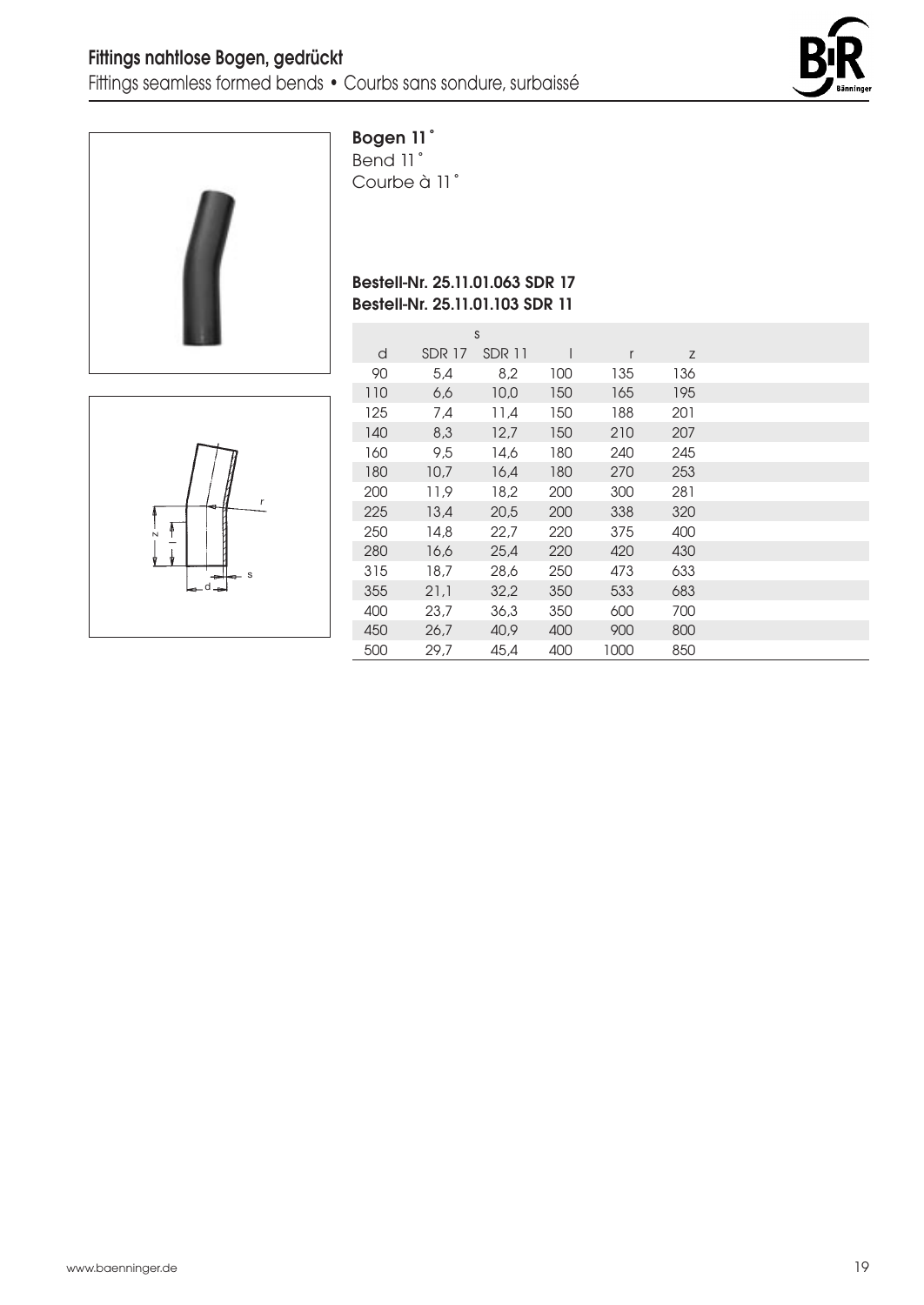

# Fittings aus PE 100 lange Ausführung mit glatten Enden für Heizelement-Stumpfschweißung und Heizwendel-Schweißung

PE 100 fittings with smooth ends

for butt-welding with heating elements or by electric fusion

Raccords en PE 100 type long (haute densité) à souder bout à bout ou par électrosoudage

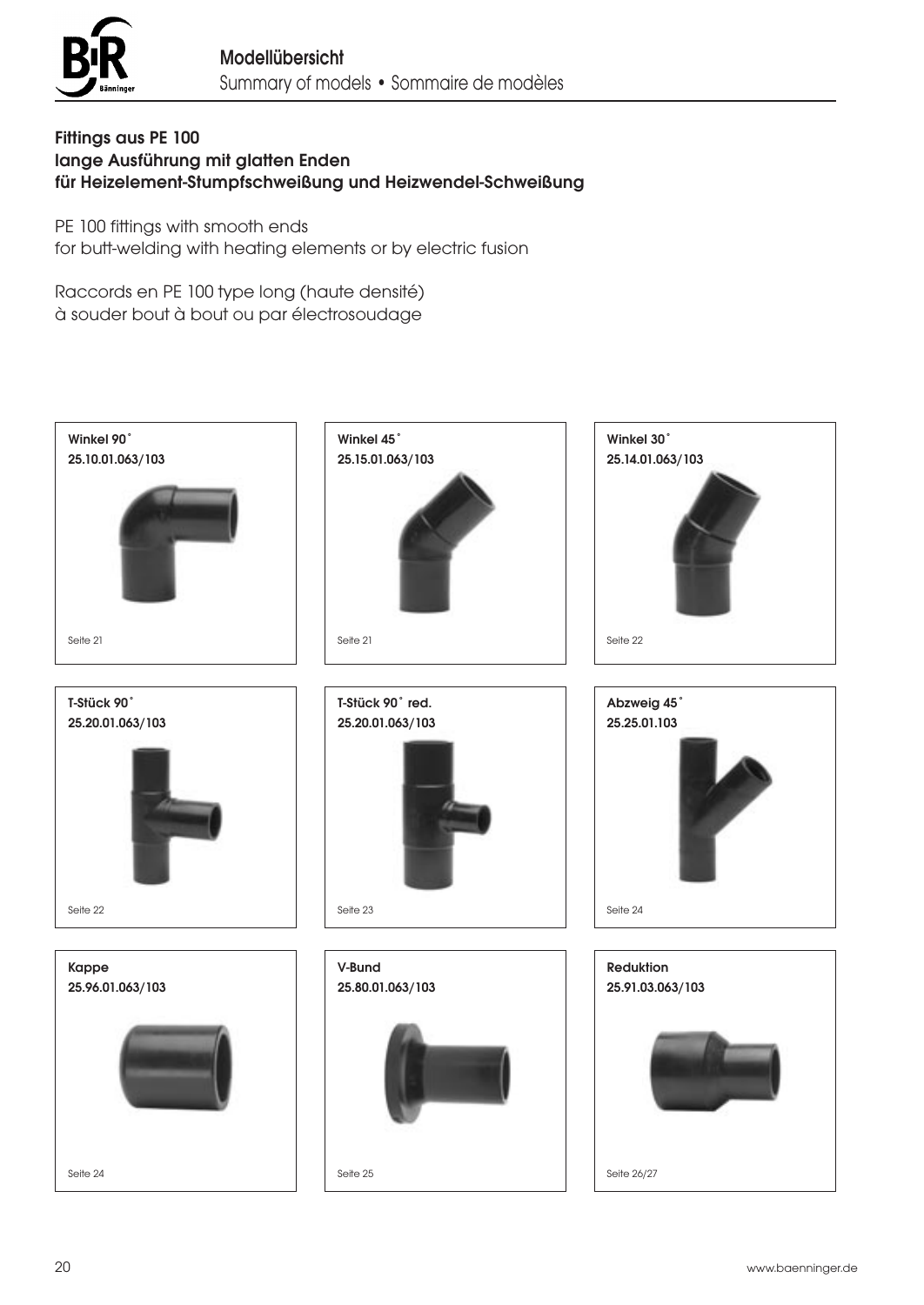



#### Winkel 90˚

Elbow 90˚ Coude à 90˚

# Bestell-Nr. 25.10.01.063 SDR 17 Bestell-Nr. 25.10.01.103 SDR 11



|     |               | S             |     |     |              |  |
|-----|---------------|---------------|-----|-----|--------------|--|
| d   | <b>SDR 17</b> | <b>SDR 11</b> | I   | Z   | Stp          |  |
| 25  |               | 2,3           | 42  | 63  | 5            |  |
| 32  |               | 3,0           | 47  | 72  | 5            |  |
| 40  |               | 3,7           | 44  | 69  | 5            |  |
| 50  |               | 4,6           | 50  | 77  | 5            |  |
| 63  | 3,8           | 5,8           | 56  | 95  | 5            |  |
| 75  | 4,5           | 6,8           | 72  | 116 | $\mathbf{2}$ |  |
| 90  | 5,4           | 8,2           | 78  | 139 | 2            |  |
| 110 | 6,6           | 10,0          | 86  | 158 | $\mathbf{2}$ |  |
| 125 | 7,4           | 11,4          | 104 | 180 | 1            |  |
| 140 | 8,3           | 12,7          | 119 | 198 | 1            |  |
| 160 | 9,5           | 14,6          | 117 | 210 | 1            |  |
| 180 | 10,7          | 16,4          | 116 | 222 | 1            |  |
| 200 | 11,9          | 18,2          | 128 | 250 | 1            |  |
| 225 | 13,4          | 20,5          | 136 | 269 | 1            |  |
| 250 | 14,8          | 22,7          | 180 | 307 | 1            |  |
| 280 | 16,6          | 25,4          | 200 | 340 | 1            |  |
| 315 | 18,7          | 28,6          | 210 | 370 | 1            |  |





# Winkel 45˚

Elbow 45˚ Coude à 45˚

# Bestell-Nr. 25.15.01.063 SDR 17 Bestell-Nr. 25.15.01.103 SDR 11

|     |               | S      |              |             |                          |
|-----|---------------|--------|--------------|-------------|--------------------------|
| d   | <b>SDR 17</b> | SDR 11 | $\mathsf{I}$ | $\mathsf Z$ | Stp                      |
| 25  |               | 2,3    | 35           | 41          | 5                        |
| 32  |               | 3,0    | 47           | 48          | 5                        |
| 40  |               | 3,7    | 44           | 58          | 5                        |
| 50  |               | 4,6    | 54           | 74          | 5                        |
| 63  | 3,8           | 5,8    | 71           | 97          | 5                        |
| 75  | 4,5           | 6,8    | 75           | 96          | $\overline{2}$           |
| 90  | 5,4           | 8,2    | 84           | 120         | $\mathbf{2}$             |
| 110 | 6,6           | 10,0   | 91           | 129         | $\overline{2}$           |
| 125 | 7,4           | 11,4   | 101          | 147         | 1                        |
| 140 | 8,3           | 12,7   | 104          | 153         | $\overline{\phantom{a}}$ |
| 160 | 9,5           | 14,6   | 113          | 169         | 1                        |
| 180 | 10,7          | 16,4   | 120          | 186         | $\overline{\phantom{a}}$ |
| 200 | 11,9          | 18,2   | 127          | 201         | 1                        |
| 225 | 13,4          | 20,5   | 134          | 218         | $\overline{1}$           |
| 250 | 14,8          | 22,7   | 155          | 217         | 1                        |
| 280 | 16,6          | 25,4   | 162          | 232         | $\overline{\phantom{a}}$ |
| 315 | 18,7          | 28,6   | 173          | 251         | 1                        |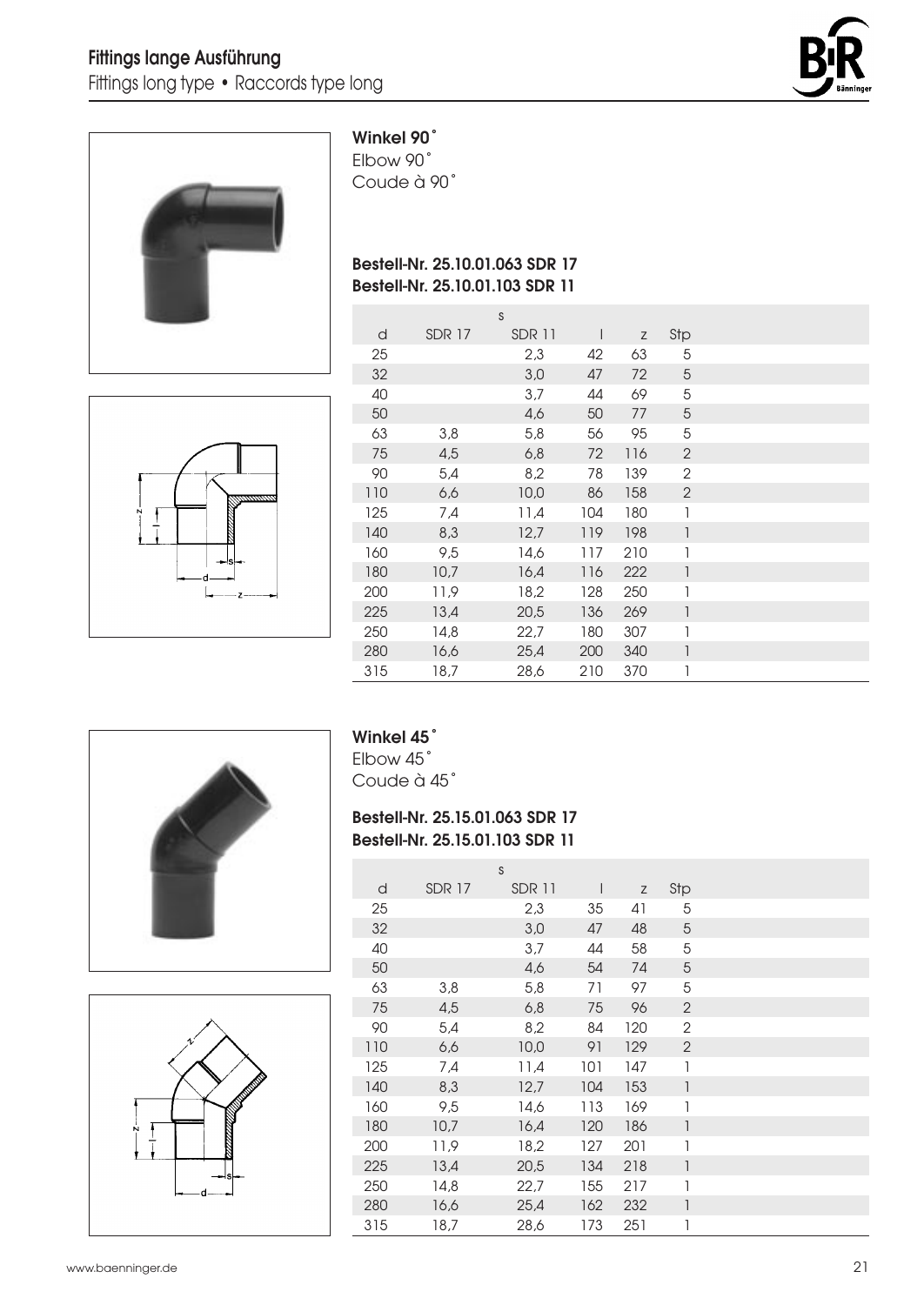



# Winkel 30˚

Elbow 30˚ Coude à 30˚

# Bestell-Nr. 25.14.01.063 SDR 17 Bestell-Nr. 25.14.01.103 SDR 11

|     |               | S      |     |     |                |
|-----|---------------|--------|-----|-----|----------------|
| d   | <b>SDR 17</b> | SDR 11 |     | Z   | Stp            |
| 75  | 4,5           | 6,8    | 77  | 108 | $\overline{2}$ |
| 90  | 5,4           | 8,2    | 85  | 116 | 2              |
| 110 | 6,6           | 10,0   | 96  | 130 | $\overline{2}$ |
| 125 | 7,4           | 11,4   | 102 | 143 | 1              |
| 140 | 8,3           | 12,7   | 110 | 148 |                |
| 160 | 9,5           | 14,6   | 108 | 154 |                |
| 180 | 10,7          | 16,4   | 116 | 160 |                |
| 200 | 11,9          | 18,2   | 122 | 170 | 1              |
| 225 | 13,4          | 20,5   | 129 | 185 |                |



# T-Stück 90˚

Tee 90˚ Té à 90˚

# Bestell-Nr. 25.20.01.063 SDR 17 Bestell-Nr. 25.20.01.103 SDR 11

|           | 40  |      |  |
|-----------|-----|------|--|
|           | 50  |      |  |
|           | 63  | 3,8  |  |
|           | 75  | 4,5  |  |
|           | 90  | 5,4  |  |
|           | 110 | 6,6  |  |
|           | 125 | 7,4  |  |
|           | 140 | 8,3  |  |
| mmmm      | 160 | 9,5  |  |
|           | 180 | 10,7 |  |
|           | 200 | 11,9 |  |
| mmmn<br>の | 225 | 13,4 |  |
|           | 250 | 14,8 |  |
|           | 280 | 16,6 |  |
|           | 315 | 18,7 |  |
|           | 355 | 21,1 |  |
|           | 400 | 23,7 |  |

|     |               | S      |              |             |                                       |
|-----|---------------|--------|--------------|-------------|---------------------------------------|
| d   | <b>SDR 17</b> | SDR 11 | $\mathsf{I}$ | $\mathsf Z$ | Stp                                   |
| 25  |               | 2,3    | 41           | 62          | 5                                     |
| 32  |               | 3,0    | 51           | 75          | $\mathbf 5$                           |
| 40  |               | 3,7    | 55           | 82          | 5                                     |
| 50  |               | 4,6    | 51           | 83          | $\overline{5}$                        |
| 63  | 3,8           | 5,8    | 70           | 114         | 5                                     |
| 75  | 4,5           | 6,8    | 73           | 120         | $\sqrt{2}$                            |
| 90  | 5,4           | 8,2    | 86           | 153         | $\mathbf{2}$                          |
| 110 | 6,6           | 10,0   | 95           | 168         | $\sqrt{2}$                            |
| 125 | 7,4           | 11,4   | 100          | 179         | $\begin{array}{c} \hline \end{array}$ |
| 140 | 8,3           | 12,7   | 105          | 193         | $\mathbf{I}$                          |
| 160 | 9,5           | 14,6   | 124          | 225         | 1                                     |
| 180 | 10,7          | 16,4   | 119          | 233         | 1                                     |
| 200 | 11,9          | 18,2   | 127          | 251         | 1                                     |
| 225 | 13,4          | 20,5   | 138          | 272         | $\begin{array}{c} \hline \end{array}$ |
| 250 | 14,8          | 22,7   | 148          | 314         | 1                                     |
| 280 | 16,6          | 25,4   | 160          | 346         | 1                                     |
| 315 | 18,7          | 28,6   | 170          | 380         | 1                                     |
| 355 | 21,1          | 32,2   | 165          | 410         | 1                                     |
| 400 | 23,7          | 36,3   | 195          | 458         | 1                                     |

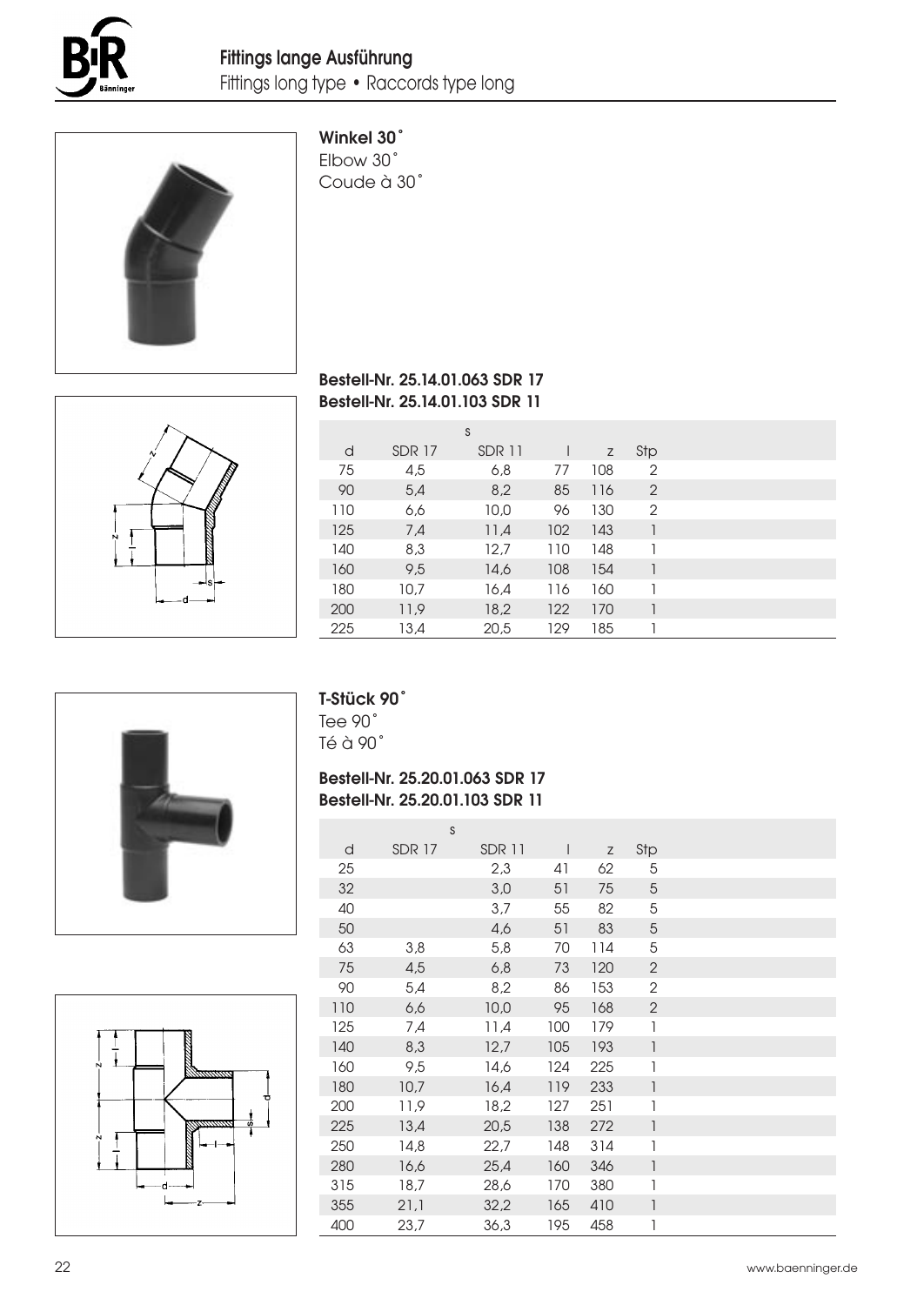



 $\overline{1}$ 

 $\frac{1}{4\pi}\frac{1}{6}$ 

# T-Stück 90˚ red.

Tee 90˚ Té à 90˚

# Bestell-Nr. 25.20.01.063 SDR 17 Bestell-Nr. 25.20.01.103 SDR 11

|          | $d - d_1$   | S    | $s1$ red. | S    | $s1$ red. | $\Box$ | $\mathsf Z$ | $\vert$ <sub>1</sub> | $Z_1$ |  |
|----------|-------------|------|-----------|------|-----------|--------|-------------|----------------------|-------|--|
|          | $63 - 32$   |      |           | 5,8  | 3,0       | 70     | 114         | 46                   | 91    |  |
|          | $110 - 63$  | 6,6  | $5,8*$    | 10,0 | 5,8       | 88     | 158         | 62                   | 135   |  |
|          | $110 - 90$  | 6,6  | 5,4       | 10,0 | 8,2       | 91     | 160         | 78                   | 151   |  |
|          | $125 - 63$  | 7,4  | $5,8*$    | 11,4 | 5,8       | 100    | 179         | 69                   | 148   |  |
| $125 -$  | 75          | 7,4  | 4,5       | 11,4 | 6,9       | 100    | 179         | 76                   | 155   |  |
|          | $125 - 90$  | 7,4  | 5,4       | 11,4 | 8,2       | 100    | 179         | 85                   | 164   |  |
|          | $125 - 110$ | 7,4  | 6,6       | 11,4 | 10,0      | 100    | 179         | 95                   | 174   |  |
|          | $140 - 63$  | 8,3  | $5,8*$    | 12,8 | 5,8       | 105    | 193         | 77                   | 160   |  |
| 140 -    | 75          | 8,3  | 4,5       | 12,8 | 6,9       | 105    | 193         | 78                   | 173   |  |
|          | $140 - 90$  | 8,3  | 5,4       | 12,8 | 8,2       | 105    | 194         | 87                   | 182   |  |
|          | $140 - 110$ | 8,3  | 6,6       | 12,8 | 10,0      | 105    | 194         | 95                   | 188   |  |
|          | $160 - 63$  | 9,5  | $5,8*$    | 14,6 | 5,8       | 110    | 212         | 72                   | 174   |  |
|          | $160 - 75$  | 9,5  | 4,5       | 14,6 | 6,9       | 111    | 212         | 73                   | 180   |  |
|          | $160 - 90$  | 9,5  | 5,4       | 14,6 | 8,2       | 111    | 212         | 84                   | 190   |  |
|          | $160 - 110$ | 9,5  | 6,6       | 14,6 | 10,0      | 111    | 212         | 93                   | 197   |  |
|          | $180 - 75$  | 10,7 | 4,5       | 16,4 | 6,8       | 116    | 230         | 93                   | 190   |  |
|          | $180 - 90$  | 10,7 | 5,4       | 16,4 | 8,2       | 116    | 230         | 85                   | 200   |  |
|          | $180 - 110$ | 10,7 | 6,6       | 16,4 | 10,0      | 116    | 230         | 95                   | 210   |  |
|          | 180 - 125   | 10.7 | 7,4       | 16,4 | 11,4      | 116    | 215         | 100                  | 215   |  |
|          | 180 - 140   | 10,7 | 8,3       | 16,4 | 12,7      | 116    | 230         | 104                  | 220   |  |
|          | 180 - 160   | 10,7 | 9,5       | 16,4 | 14,6      | 116    | 230         | 110                  | 225   |  |
|          | $225 - 63$  | 13,4 | $5,8*$    | 20,5 | 5,8       | 130    | 270         | 69                   | 241   |  |
| $225 -$  | 75          | 13,4 | 4,5       | 20,5 | 6,9       | 130    | 270         | 76                   | 248   |  |
|          | $225 - 90$  | 13,4 | 5,4       | 20,5 | 8,2       | 130    | 270         | 85                   | 257   |  |
|          | $225 - 110$ | 13,4 | 6,6       | 20,5 | 10,0      | 120    | 261         | 92                   | 271   |  |
|          | $225 - 125$ | 13,4 | 7,4       | 20,5 | 11,4      | 120    | 261         | 93                   | 266   |  |
|          | 225 - 140   | 13,4 | 8,3       | 20,5 | 12,7      | 130    | 270         | 104                  | 276   |  |
|          | $225 - 160$ | 13,4 | 9,5       | 20,5 | 14,6      | 120    | 261         | 109                  | 252   |  |
| * SDR 11 |             |      |           |      |           |        |             |                      |       |  |

SDR 17 SDR 11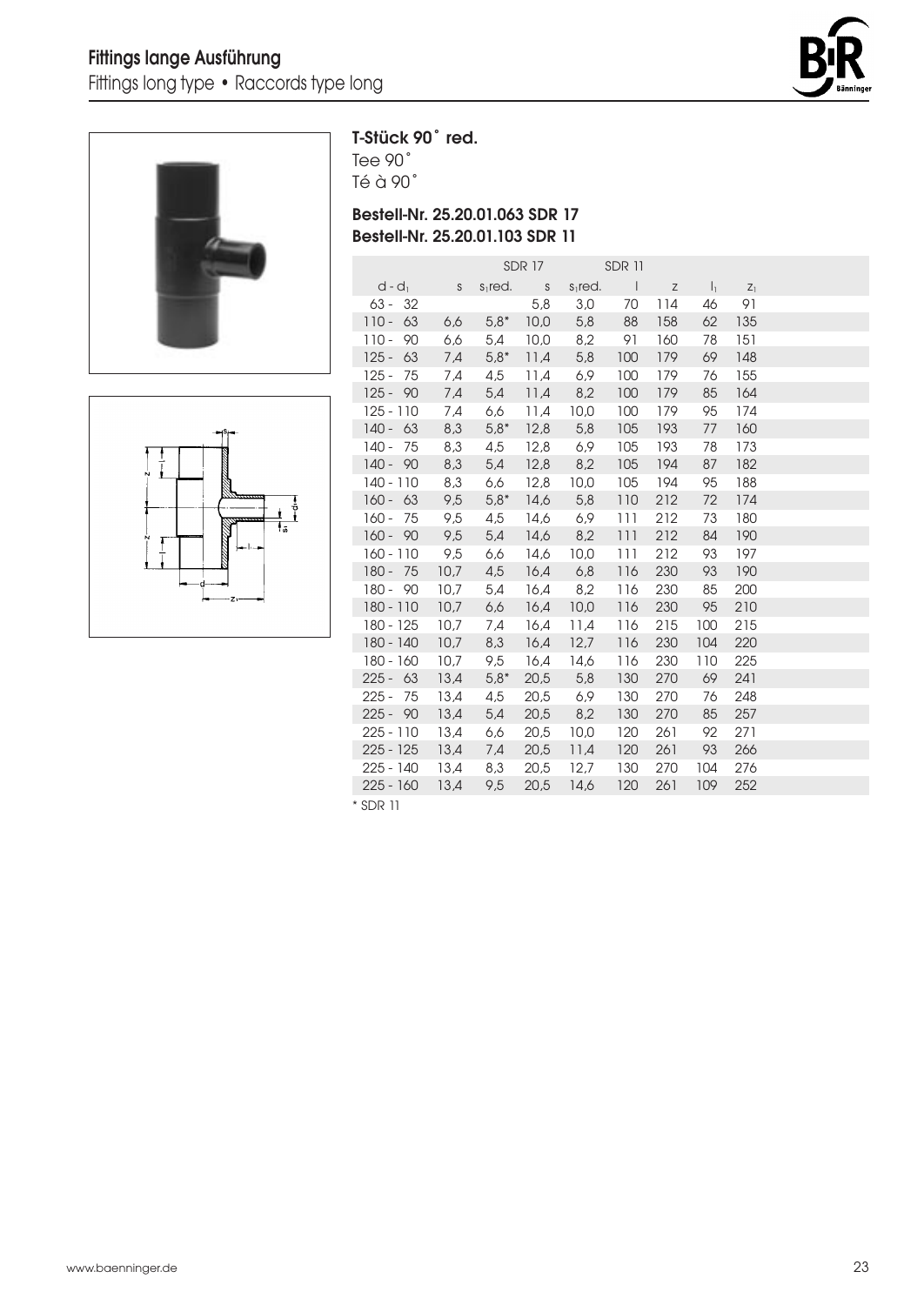



# Abzweig 45˚

Tee 45˚ Té à 45˚

# Bestell-Nr. 25.25.01.063 SDR 17 Bestell-Nr. 25.25.01.103 SDR 11

|     |               | S      |     |             |       |  |
|-----|---------------|--------|-----|-------------|-------|--|
| d   | <b>SDR 17</b> | SDR 11 | Z   | $Z^{\perp}$ | $Z^2$ |  |
| 50  |               | 4,6    | 90  | 90          | 23    |  |
| 63  | 3,8           | 5,8    | 96  | 93          | 23    |  |
| 75  | 4,5           | 6,8    | 103 | 103         | 37    |  |
| 90  | 5,4           | 8,2    | 148 | 148         | 51    |  |
| 110 | 6,6           | 10,0   | 164 | 164         | 66    |  |
| 160 | 9,5           | 14,6   | 260 | 260         | 50    |  |
| 225 | 13,4          | 20,5   | 350 | 350         | 85    |  |
|     |               |        |     |             |       |  |



| 9,5  |     | 14 |
|------|-----|----|
| 13,4 |     | 20 |
| I    | I۱  |    |
| 223  | 55  |    |
| 245  | 63  |    |
| 290  | 75  |    |
| 370  | 85  |    |
| 400  | 85  |    |
| 540  | 115 |    |
| 705  | 135 |    |
|      |     |    |

#### Kappe Cap

Couchon femelle

# Bestell-Nr. 25.96.01.063 SDR 17 Bestell-Nr. 25.96.01.103 SDR 11

s

|   | d   | <b>SDR 17</b> | SDR 11 |     |     | Stp                                   |  |
|---|-----|---------------|--------|-----|-----|---------------------------------------|--|
|   | 25  |               | 2,3    | 52  | 46  | 10                                    |  |
|   | 32  |               | 3,0    | 57  | 48  | 10                                    |  |
|   | 40  |               | 3,7    | 68  | 56  | 10                                    |  |
|   | 50  |               | 4,6    | 74  | 58  | 10                                    |  |
|   | 63  | 3,8           | 5,8    | 79  | 66  | 5                                     |  |
|   | 75  | 4,5           | 6,8    | 79  | 67  | 1                                     |  |
|   | 90  | 5,4           | 8,2    | 93  | 73  | $\mathbf{2}$                          |  |
|   | 110 | 6,6           | 10,0   | 105 | 80  | $\mathbf{2}$                          |  |
|   | 125 | 7,4           | 11,4   | 124 | 95  | 1                                     |  |
|   | 140 | 8,3           | 12,7   | 140 | 110 | $\begin{array}{c} \hline \end{array}$ |  |
|   | 160 | 9,5           | 14,6   | 152 | 121 | 1                                     |  |
| ø | 180 | 10,7          | 16,4   | 169 | 134 | 1                                     |  |
|   | 200 | 11,9          | 18,2   | 184 | 140 | 1                                     |  |
|   | 225 | 13,4          | 20,5   | 200 | 160 | $\mathsf{I}$                          |  |
|   | 250 | 14,8          | 22,7   | 230 | 152 | 1                                     |  |
|   | 280 | 16,6          | 25,4   | 257 | 162 | 1                                     |  |
|   | 315 | 18,7          | 28,6   | 262 | 167 | 1                                     |  |
|   | 355 | 21,1          | 32,2   | 292 |     | 1                                     |  |
|   | 400 | 23,7          | 36,3   | 310 |     | 1                                     |  |



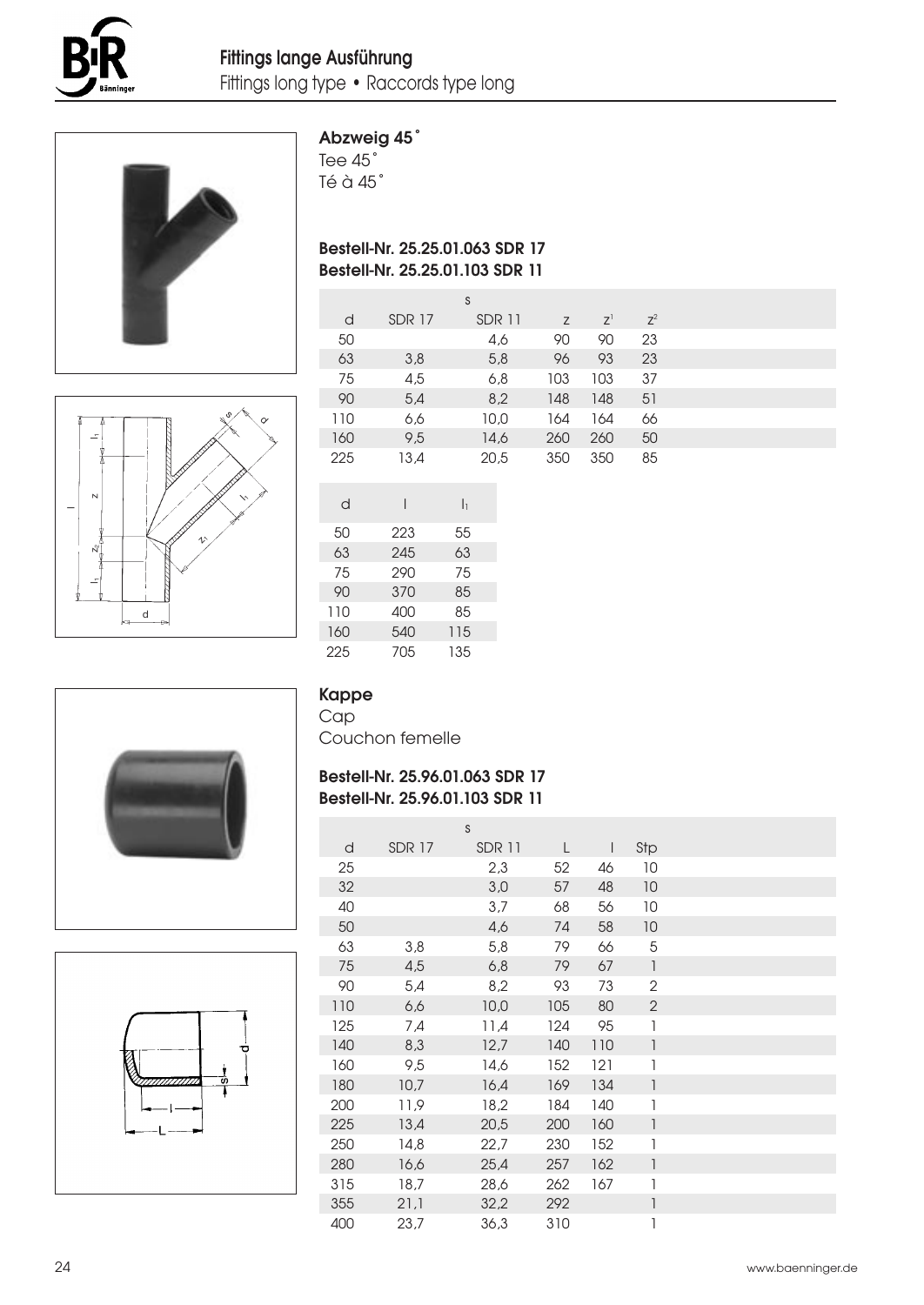



# Vorschweißbund, gerillt, für Flachdichtring

Flanges adaptor Collet à souder

Auswahlübersicht siehe Seite 43

# Bestell-Nr. 25.80.01.063 SDR 17 Bestell-Nr. 25.80.01.103 SDR 11



|     |               | S             |               | h          |                          |  |
|-----|---------------|---------------|---------------|------------|--------------------------|--|
| d   | <b>SDR 17</b> | <b>SDR 11</b> | <b>SDR 17</b> | SDR 11 Stp |                          |  |
| 25  |               | 2,3           |               | 9          | 5                        |  |
| 32  |               | 3,0           |               | 10,5       | $\mathbf 5$              |  |
| 40  |               | 3,7           |               | 11,6       | 5                        |  |
| 50  |               | 4,6           |               | 12         | 5                        |  |
| 63  | 3,8           | 5,8           | 14            | 14,5       | $\mathbf{2}$             |  |
| 75  | 4,5           | 6,8           | 18            | 16,5       | $\sqrt{2}$               |  |
| 90  | 5,4           | 8,2           | 18            | 17,5       | 2                        |  |
| 110 | 6,6           | 10,0          | 18            | 18,5       | $\sqrt{2}$               |  |
| 125 | 7,4           | 11,4          | 18            | 26         | $\mathbf{2}$             |  |
| 140 | 8,3           | 12,7          | 18            | 25         | $\mathbf{I}$             |  |
| 160 | 9,5           | 14,6          | 18            | 25         | 1                        |  |
| 180 | 10,7          | 16,4          | 20            | 31         | 1                        |  |
| 200 | 11,9          | 18,2          | 24            | 32         | 1                        |  |
| 225 | 13,4          | 20,5          | 24            | 32,5       | $\overline{\phantom{a}}$ |  |
| 250 | 14,8          | 22,7          | 25            | 35         | 1                        |  |
| 280 | 16,6          | 25,4          | 25            | 35         | $\mathsf{I}$             |  |
| 315 | 18,7          | 28,6          | 25            | 35         | 1                        |  |
| 355 | 21,1          | 32,2          | 30            | 40         | 1                        |  |
| 400 | 23,7          | 36,3          | 33            | 45         | 1                        |  |

| d   | $D_1$ | $d_4$ | Z   | I   |  |
|-----|-------|-------|-----|-----|--|
| 25  | 58    | 33    | 90  | 51  |  |
| 32  | 68    | 40    | 95  | 57  |  |
| 40  | 78    | 50    | 100 | 55  |  |
| 50  | 88    | 61    | 110 | 63  |  |
| 63  | 102   | 75    | 120 | 66  |  |
| 75  | 122   | 89    | 130 | 78  |  |
| 90  | 138   | 105   | 145 | 84  |  |
| 110 | 158   | 125   | 155 | 100 |  |
| 125 | 158   | 132   | 170 | 108 |  |
| 140 | 188   | 155   | 175 | 109 |  |
| 160 | 212   | 175   | 185 | 110 |  |
| 180 | 212   | 180   | 195 | 115 |  |
| 200 | 268   | 232   | 205 | 127 |  |
| 225 | 268   | 235   | 215 | 137 |  |
| 250 | 320   | 285   | 235 | 146 |  |
| 280 | 320   | 291   | 245 | 156 |  |
| 315 | 370   | 335   | 260 | 165 |  |
| 355 | 430   | 373   | 280 | 172 |  |
| 400 | 482   | 427   | 310 | 192 |  |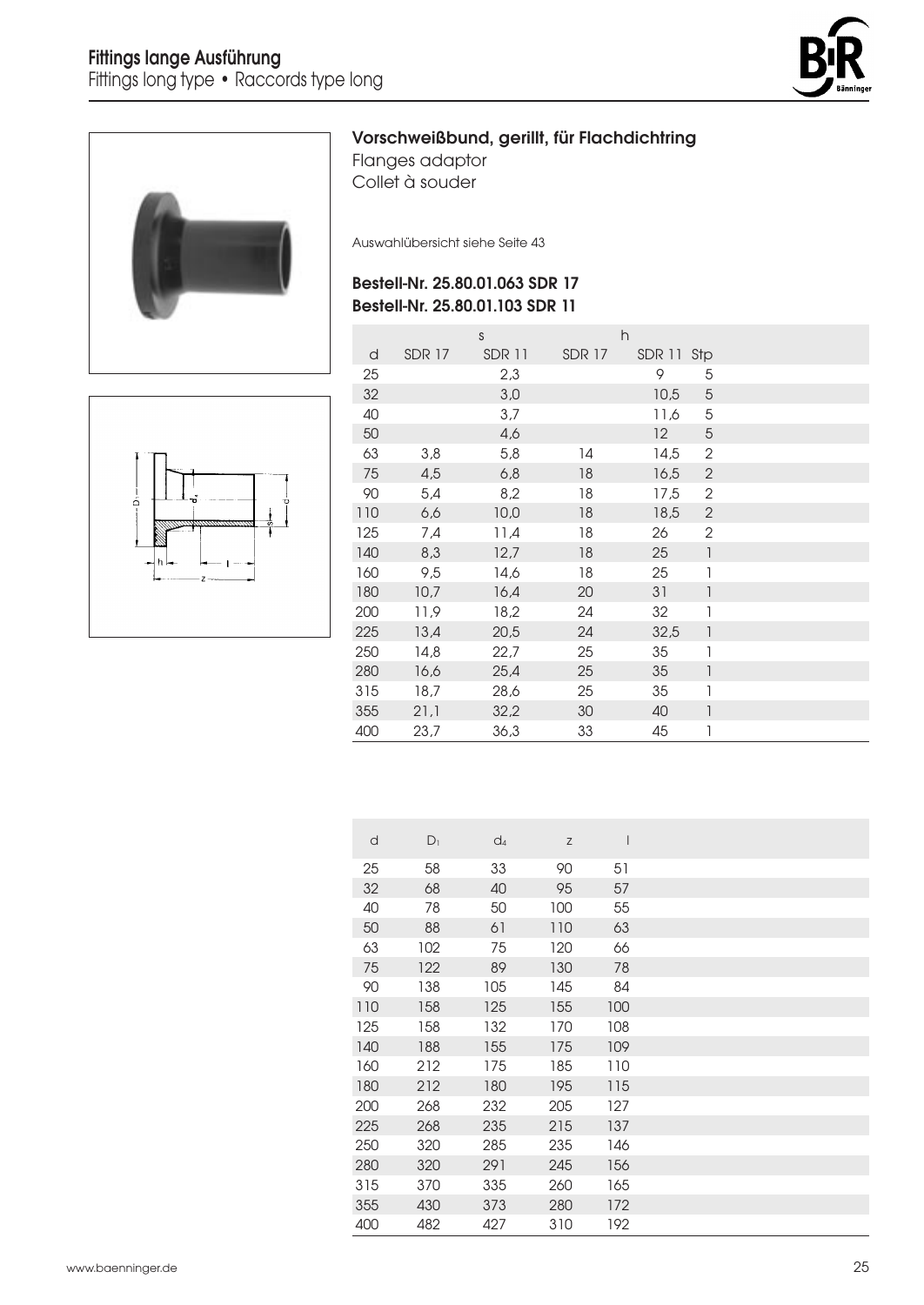





| <b>Reduktion lang</b> |  |
|-----------------------|--|
|-----------------------|--|

Reducing bush Réduction double

Bestell-Nr. 25.91.03.063 SDR 17 Bestell-Nr. 25.91.03.103 SDR 11

|                          |    | <b>SDR 17</b> |                | <b>SDR 11</b> |                |  |
|--------------------------|----|---------------|----------------|---------------|----------------|--|
| $d - d_1$                |    | S             | S <sub>1</sub> | $\mathsf S$   | S <sub>1</sub> |  |
| $32 -$                   | 25 |               |                | 3,0           | 2,3            |  |
| 40 -                     | 20 |               |                | 3,7           | 1,9            |  |
| $40 -$                   | 25 |               |                | 3,7           | 2,3            |  |
| $40 -$                   | 32 |               |                | 3,7           | 2,9            |  |
| $50 -$                   | 25 |               |                | 4,6           | 2,3            |  |
| $50 -$                   | 32 |               |                | 4,6           | 2,9            |  |
| $50 -$                   | 40 |               |                | 4,6           | 3,7            |  |
| $63 -$                   | 32 |               |                | 5,8           | 2,9            |  |
| $63 -$                   | 40 |               |                | 5,8           | 3,7            |  |
| $63 -$                   | 50 |               |                | 5,8           | 4,6            |  |
| 75 -                     | 50 |               |                | 6,8           | 4,6            |  |
| $75 -$                   | 63 | 4,5           | 3,8            | 6,8           | 5,8            |  |
| $90 -$                   | 50 | 5,4           | 3,0            | 8,2           | 4,6            |  |
| $90 -$                   | 63 | 5,4           | 3,8            | 8,2           | 5,8            |  |
| $90 -$                   | 75 | 5,4           | 4,5            | 8,2           | 6,8            |  |
| $110 -$                  | 63 | 6,6           | 3,8            | 10,0          | 5,8            |  |
| $110 -$                  | 75 | 6,6           | 4,5            | 10,0          | 6,8            |  |
| $110 -$                  | 90 | 6,6           | 5,4            | 10,0          | 8,2            |  |
| $125 -$                  | 63 | 7,4           | 3,8            | 11,4          | 5,8            |  |
| $125 -$                  | 75 | 7,4           | 4,5            | 11,4          | 6,8            |  |
| $125 -$                  | 90 | 7,4           | 5,4            | 11,4          | 8,2            |  |
| $125 - 110$              |    | 7,4           | 6,6            | 11,4          | 10,0           |  |
| $140 - 75$               |    | 8,3           | 4,5            | 12,7          | 6,8            |  |
| $140 - 90$               |    | 8,3           | 5,4            | 12,7          | 8,2            |  |
| $140 - 110$              |    | 8,3           | 6,6            | 12,7          | 10,0           |  |
| 140 - 125                |    | 8,3           | 7,4            | 12,7          | 11,4           |  |
| $160 - 90$               |    | 9,5           | 5,4            | 14,6          | 8,2            |  |
| $160 - 110$              |    | 9,5           | 6,6            | 14,6          | 10,0           |  |
| 160 - 125<br>$160 - 140$ |    | 9,5           | 7,4            | 14,6          | 11,4           |  |
|                          |    | 9,5           | 8,3            | 14,6          | 12,7           |  |
| 180 - 125                |    | 10,7          | 7,4<br>9,5     | 16,4          | 11,4           |  |
| 180 - 160<br>$200 - 125$ |    | 10,7<br>11,9  | 7,4            | 16,4<br>18,2  | 14,6<br>11,4   |  |
| $200 - 160$              |    | 11,9          | 9,5            | 18,2          | 14,6           |  |
| $225 - 110$              |    | 13,4          | 6,6            | 20,5          | 10,0           |  |
| 225 - 160                |    | 13,4          | 9,5            | 20,5          | 14,6           |  |
| $225 - 180$              |    | 13,4          | 10,7           | 20.5          | 16,4           |  |
| 250 - 160                |    | 14,8          | 9,5            | 22,7          | 14,6           |  |
| 250 - 180                |    | 14,8          | 10,7           | 22,7          | 16,4           |  |
| $250 - 200$              |    | 14,8          | 11,9           | 22,7          | 18,2           |  |
| 250 - 225                |    | 14,8          | 13,4           | 22,7          | 20,5           |  |
| 280 - 180                |    | 16,6          | 10,7           | 25,4          | 16,4           |  |
| 280 - 200                |    | 16,6          | 11,9           | 25,4          | 18,2           |  |
| 280 - 225                |    | 16,6          | 13,4           | 25,4          | 20,5           |  |
| 280 - 250                |    | 16,6          | 14,8           | 25,4          | 22,7           |  |
| $315 - 225$              |    | 18,7          | 13,4           | 28,6          | 20,5           |  |
| $315 - 250$              |    | 18,7          | 14,8           | 28,6          | 22,7           |  |
| $315 - 280$              |    | 18,7          | 16,6           | 28,6          | 25,4           |  |
| 355 - 250                |    | 21,1          | 14,8           | 32,2          | 22,7           |  |
| 355 - 280                |    | 21,1          | 16,6           | 32,2          | 25,4           |  |
| $355 - 315$              |    | 21,1          | 18,7           | 32,2          | 28,6           |  |
| 400 - 280                |    | 23,7          | 16,6           | 36,3          | 25,4           |  |
| 400 - 315                |    | 23,7          | 18,7           | 36,3          | 28,6           |  |
| $400 - 355$              |    | 23,7          | 21,1           | 36,3          | 32,2           |  |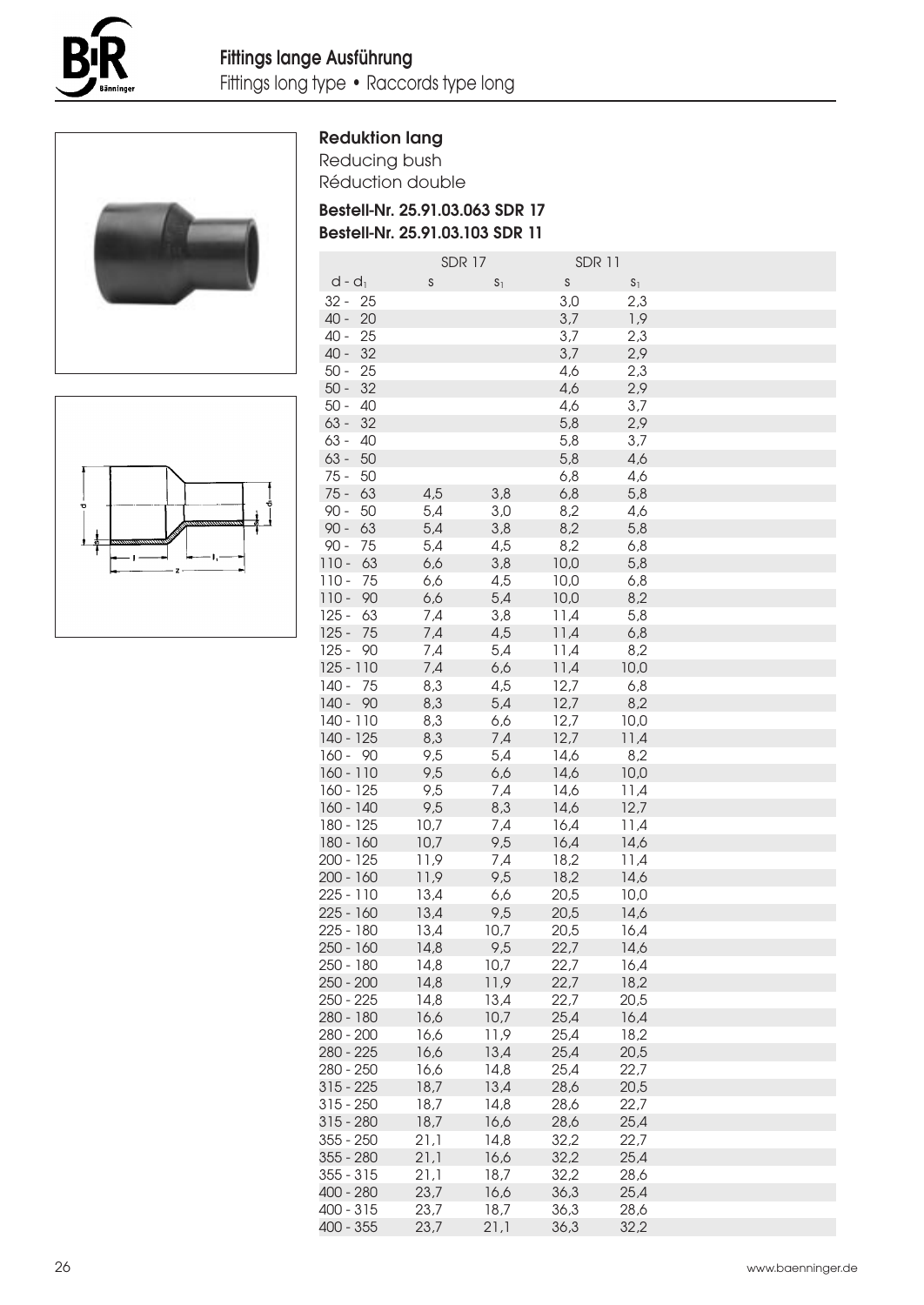





Reducing bush Réduction double

Bestell-Nr. 25.91.03.063 SDR 17 Bestell-Nr. 25.91.03.103 SDR 11

| $d - d_1$     | Ζ   | $\mathsf{l}$ | $\vert$ <sub>1</sub> | Stp                      |  |
|---------------|-----|--------------|----------------------|--------------------------|--|
| 25<br>$32 -$  | 89  | 44           | 37                   | 10                       |  |
| 20<br>40 -    | 94  | 45           | 36                   | 10                       |  |
| 40 -<br>25    | 96  | 47           | 35                   | 10                       |  |
| 40 -<br>32    | 93  | 50           | 39                   | 10                       |  |
| $50 -$<br>25  | 136 | 62           | 48                   | 10                       |  |
| $50 -$<br>32  | 134 | 61           | 50                   | 10                       |  |
| $50 -$<br>40  | 134 | 61           | 56                   | 10                       |  |
| 32<br>$63 -$  | 150 | 69           | 50                   | 10                       |  |
| $63 -$<br>40  | 152 | 69           | 55                   | 10                       |  |
| $63 -$<br>50  | 151 | 69           | 60                   | 10                       |  |
| $75 -$<br>50  | 140 | 63           | 47                   | 5                        |  |
| $75 -$<br>63  | 140 | 62           | 44                   | 5                        |  |
| $90 -$<br>50  | 142 | 64           | 49                   | 5                        |  |
| $90 -$<br>63  | 144 | 69           | 55                   | 5                        |  |
| $90 -$<br>75  | 176 | 79           | 71                   | 5                        |  |
| $110 -$<br>63 | 210 | 95           | 69                   | 5                        |  |
| $110 -$<br>75 | 210 | 95           | 76                   | 5                        |  |
| 90<br>$110 -$ | 210 | 95           | 85                   | 5                        |  |
| $125 -$<br>63 | 225 | 100          | 69                   | 1                        |  |
| $125 -$<br>75 | 225 | 100          | 76                   | 1                        |  |
| $125 -$<br>90 | 225 | 100          | 79                   | 1                        |  |
| $125 - 110$   | 225 | 100          | 85                   | 1                        |  |
| $140 -$<br>75 | 245 | 102          | 76                   | 1                        |  |
| $140 - 90$    | 245 | 104          | 88                   | 1                        |  |
| $140 - 110$   | 245 | 104          | 94                   | 1                        |  |
| 140 - 125     | 245 | 104          | 100                  | 1                        |  |
| $160 - 90$    | 255 | 110          | 87                   | 1                        |  |
| $160 - 110$   | 255 | 110          | 93                   | 1                        |  |
| 160 - 125     | 260 | 113          | 95                   | 1                        |  |
| 160 - 140     | 266 | 113          | 107                  | 1                        |  |
| 180 - 125     | 278 | 116          | 103                  | 1                        |  |
| 180 - 160     | 277 | 115          | 114                  | 1                        |  |
| 200 - 125     | 283 | 123          | 103                  | 1                        |  |
| 200 - 160     | 303 | 142          | 117                  | 1                        |  |
| 225 - 110     | 312 | 130          | 94                   | 1                        |  |
| 225 - 160     | 312 | 130          | 109                  | $\overline{\phantom{a}}$ |  |
| $225 - 180$   | 310 | 130          | 111                  | 1                        |  |
| $250 - 160$   | 339 | 138          | 111                  | $\overline{\phantom{a}}$ |  |
| 250 - 180     | 338 | 137          | 123                  | 1                        |  |
| 250 - 200     | 337 | 137          | 127                  | $\overline{\phantom{a}}$ |  |
| $250 - 225$   | 337 | 137          | 137                  | 1                        |  |
| 280 - 180     | 350 | 146          | 119                  | 1                        |  |
| 280 - 200     | 350 | 146          | 124                  | 1                        |  |
| 280 - 225     | 350 | 146          | 129                  | 1                        |  |
| 280 - 250     | 350 | 146          | 134                  | 1                        |  |
| $315 - 225$   | 380 | 157          | 133                  | 1                        |  |
| $315 - 250$   | 380 | 157          | 138                  | 1                        |  |
| $315 - 280$   | 380 | 157          | 148                  | 1                        |  |
| $355 - 250$   | 415 | 172          | 143                  | 1                        |  |
| 355 - 280     | 415 | 172          | 148                  | 1                        |  |
| $355 - 315$   | 415 | 172          | 158                  | 1                        |  |
| 400 - 280     | 450 | 187          | 153                  | 1                        |  |
| $400 - 315$   | 450 | 187          | 158                  | 1                        |  |
| $400 - 355$   | 450 | 187          | 168                  | 1                        |  |

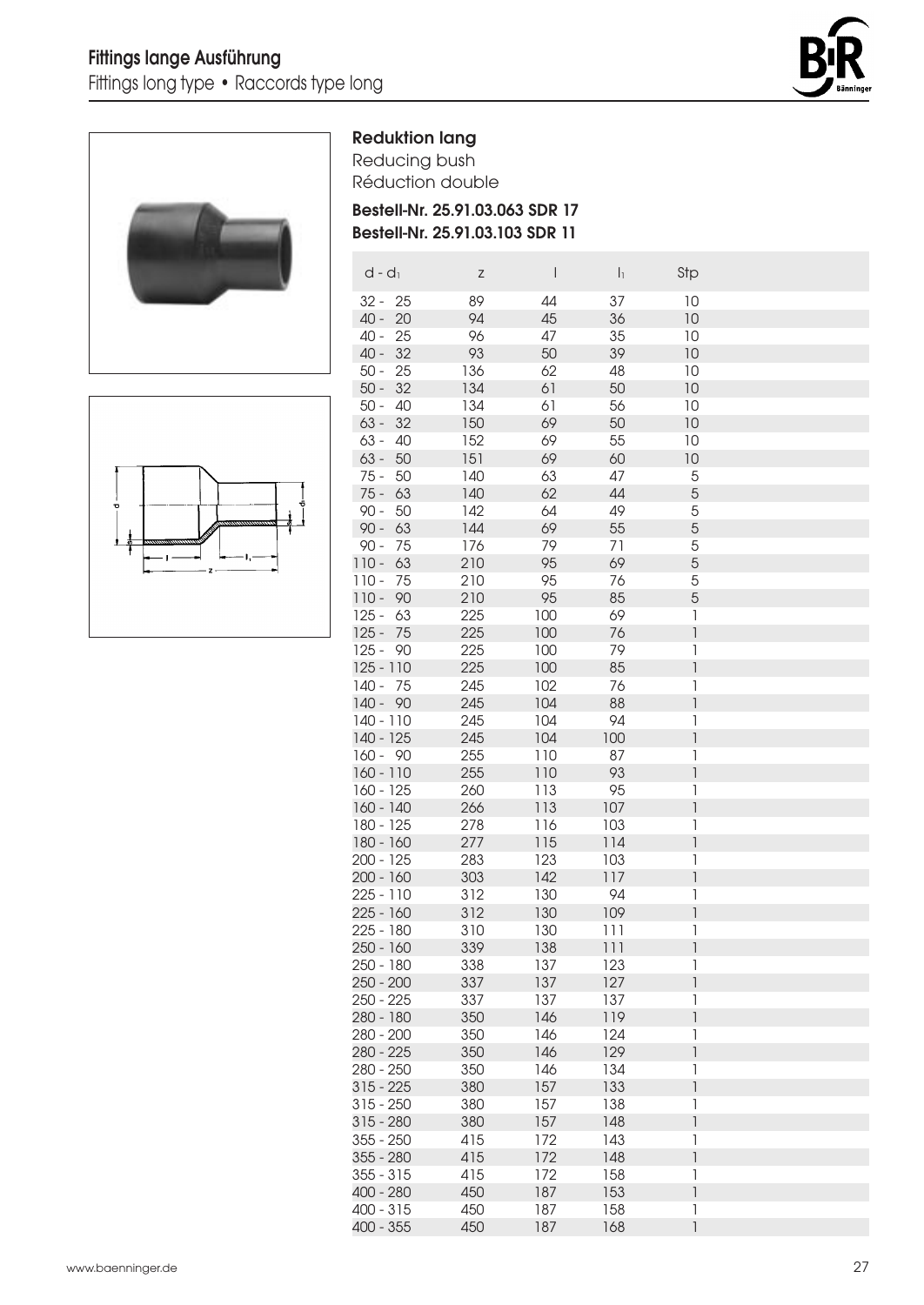

# Fittings aus PE 100, kurze Ausführung mit glatten Enden für die Heizelement-Stumpfschweißung

PE 100 fittings with smooth ends short type for butt-welding with heating elements

Raccords en PE 100 à souder bout à bout; type court



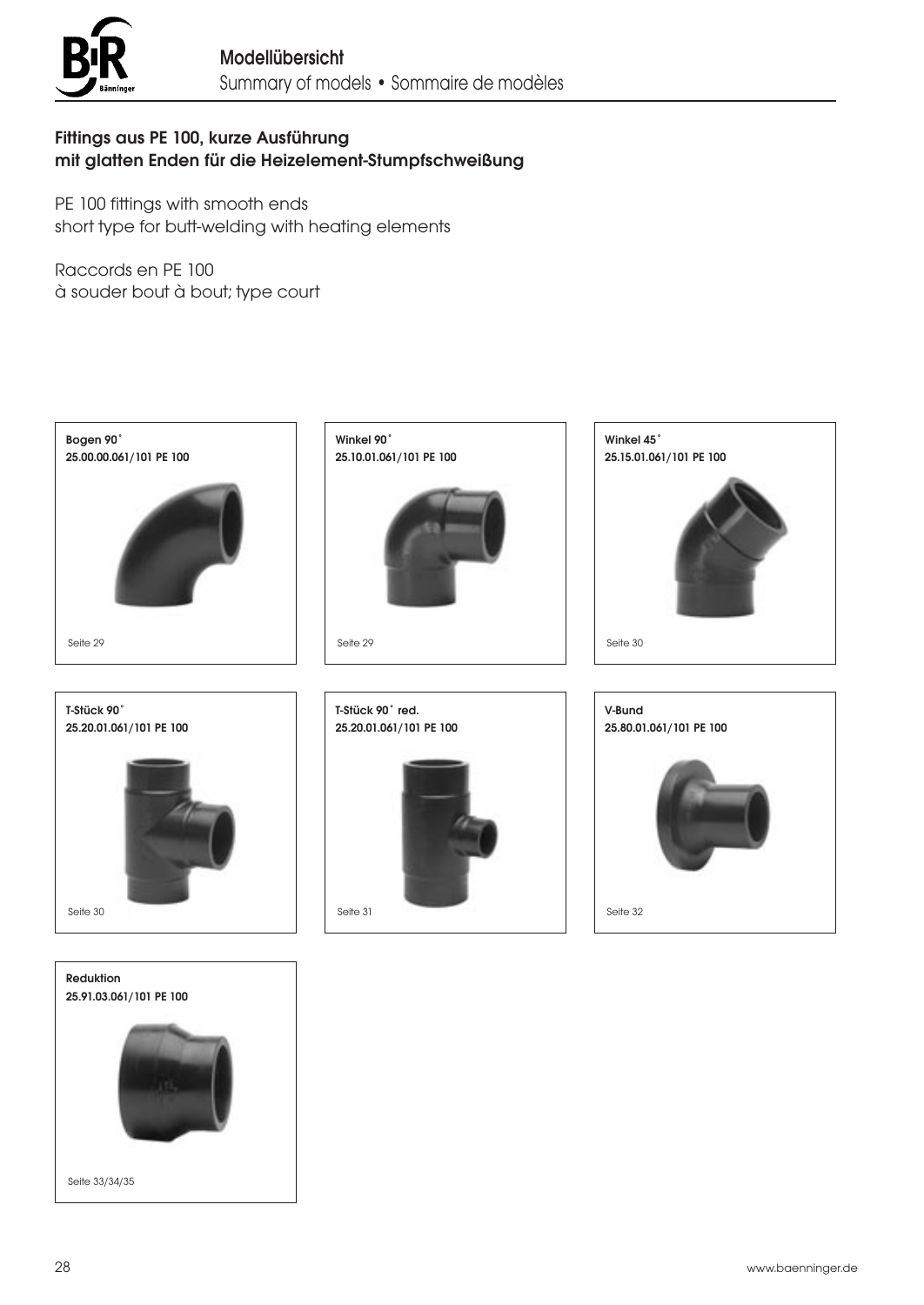



# Bogen 90˚

Bend 90˚ Courbe à 90˚

# Bestell-Nr. 25.00.00.061 SDR 17 PE 100 Bestell-Nr. 25.00.00.101 SDR 11 PE 100



|     |               | S             |                          |             |              |  |
|-----|---------------|---------------|--------------------------|-------------|--------------|--|
| d   | <b>SDR 17</b> | <b>SDR 11</b> | $\overline{\phantom{a}}$ | $\mathsf Z$ | Stp          |  |
| 25  |               | 2,3           | 5                        | 32          | 10           |  |
| 32  |               | 3,0           | 6                        | 37          | 10           |  |
| 40  |               | 3,7           | 8                        | 44          | 10           |  |
| 50  | 3,0           | 4,6           | 10                       | 51          | 5            |  |
| 63  | 3,8           | 5,8           | 12                       | 66          | 5            |  |
| 75  | 4,5           | 6,8           | 14                       | 87          | $\mathbf{2}$ |  |
| 90  | 5,4           | 8,2           | 15                       | 100         | 2            |  |
| 110 | 6,6           | 10,0          | 15                       | 118         | $\mathbf{2}$ |  |
| 125 | 7,4           | 11,4          | 15                       | 138         | 1            |  |
| 140 | 8,3           | 12,7          | 20                       | 155         | 1            |  |
| 160 | 9,5           | 14,6          | 25                       | 178         | 1            |  |
| 180 | 10,7          | 16,4          | 25                       | 195         | 1            |  |
| 200 | 11,9          | 18,2          | 20                       | 210         | 1            |  |
| 225 | 13,4          | 20,5          | 25                       | 236         | 1            |  |
| 250 | 14,8          | 22,7          | 30                       | 279         | 1            |  |
| 280 | 16,6          | 25,4          | 40                       | 316         | 1            |  |
| 315 | 18,7          | 28,6          | 40                       | 352         | 1            |  |





# Winkel 90˚

Elbow 90˚ Coude à 90˚

# Bestell-Nr. 25.10.01.061 SDR 17 PE 100 Bestell-Nr. 25.10.01.101 SDR 11 PE 100

|     | S             |        |      |     |              |  |
|-----|---------------|--------|------|-----|--------------|--|
| d   | <b>SDR 17</b> | SDR 11 | min. | Z   | Stp          |  |
| 25  |               | 2,3    | 13   | 37  | 5            |  |
| 32  |               | 3,0    | 14   | 39  | 5            |  |
| 40  |               | 3,7    | 16   | 46  | 5            |  |
| 50  |               | 4,6    | 22   | 51  | 5            |  |
| 63  |               | 5,8    | 27   | 68  | 5            |  |
| 75  | 4,5           | 6,8    | 27   | 72  | 2            |  |
| 90  | 5,4           | 8,2    | 32   | 95  | $\mathbf{2}$ |  |
| 110 | 6,6           | 10,0   | 40   | 107 | 2            |  |
| 125 | 7,4           | 11,4   | 50   | 128 | 1            |  |
| 140 | 8,3           | 12,7   | 56   | 136 | 1            |  |
| 160 | 9,5           | 14,6   | 63   | 159 | 1            |  |
| 180 | 10,7          | 16,4   | 63   | 179 |              |  |
| 200 | 11,9          | 18,2   | 70   | 198 |              |  |
| 225 | 13,4          | 20,5   | 79   | 219 |              |  |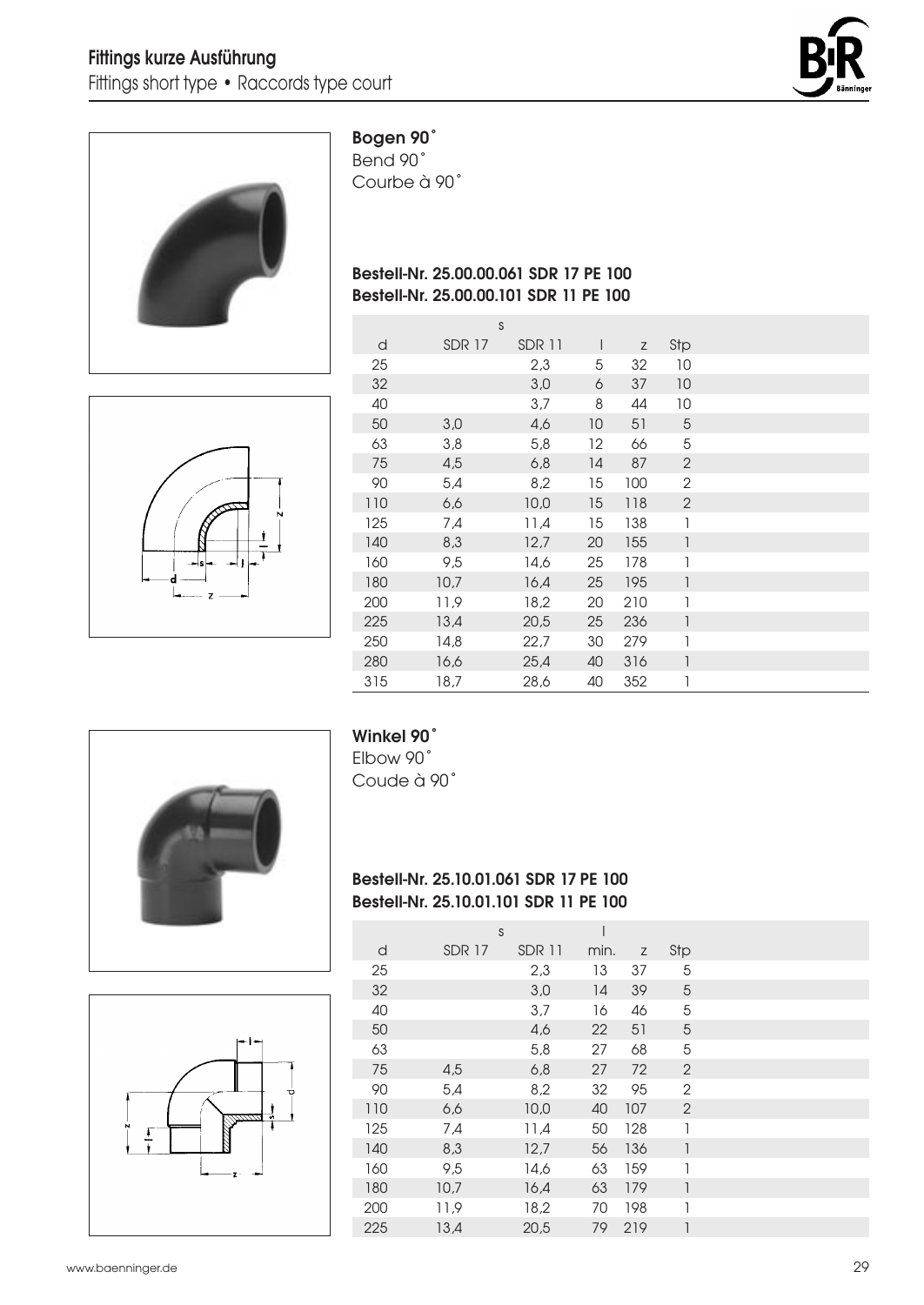



# Winkel 45˚

Elbow 45˚ Coude à 45˚

# Bestell-Nr. 25.15.01.061 SDR 17 PE 100 Bestell-Nr. 25.15.01.101 SDR 11 PE 100



|     |              | S             |      |     |                |  |
|-----|--------------|---------------|------|-----|----------------|--|
| d   | <b>SDR17</b> | <b>SDR 11</b> | min. | Z   | Stp            |  |
| 25  |              | 2,3           | 16   | 25  | 5              |  |
| 32  |              | 3,0           | 16   | 32  | 5              |  |
| 40  |              | 3,7           | 16   | 40  | 5              |  |
| 50  |              | 4,6           | 16   | 40  | 5              |  |
| 63  |              | 5,8           | 21   | 48  | 5              |  |
| 75  | 4,5          | 6,9           | 25   | 68  | $\overline{2}$ |  |
| 90  | 5,4          | 8,2           | 30   | 68  | $\overline{2}$ |  |
| 110 | 6,6          | 10,0          | 38   | 83  | 2              |  |
| 140 | 8,3          | 12,7          | 49   | 105 | 1              |  |
| 160 | 9,5          | 14,6          | 56   | 120 | 1              |  |
| 180 | 10,7         | 16,4          | 63   | 135 | 1              |  |
| 200 | 11,9         | 18,2          | 70   | 150 |                |  |
| 225 | 13,4         | 20,5          | 79   | 169 | 1              |  |
|     |              |               |      |     |                |  |





T-Stück 90˚

Tee 90˚ / Té à 90˚

# Bestell-Nr. 25.20.01.061 SDR 17 PE 100 Bestell-Nr. 25.20.01.101 SDR 11 PE 100

|     |        | S      |      |     |                |  |
|-----|--------|--------|------|-----|----------------|--|
| d   | SDR 17 | SDR 11 | min. | Z   | Stp            |  |
| 25  |        | 2,3    | 21   | 42  | 5              |  |
| 32  |        | 3,0    | 17   | 40  | 5              |  |
| 40  |        | 3,7    | 19   | 45  | 5              |  |
| 50  | 3,0    | 4,6    | 27   | 60  | 5              |  |
| 63  | 3,8    | 5,8    | 25   | 70  | 5              |  |
| 75  | 4,5    | 6,8    | 25   | 75  | $\overline{2}$ |  |
| 90  | 5,4    | 8,2    | 30   | 100 | $\mathbf{2}$   |  |
| 110 | 6,6    | 10,0   | 40   | 115 | $\overline{2}$ |  |
| 125 | 7,4    | 11,4   | 50   | 130 | 1              |  |
| 140 | 8,3    | 12,7   | 50   | 142 | 1              |  |
| 160 | 9,5    | 14,6   | 60   | 162 | 1              |  |
| 180 | 10,7   | 16,4   | 60   | 177 | 1              |  |
| 200 | 11,9   | 18,2   | 65   | 195 | 1              |  |
| 225 | 13,4   | 20,5   | 85   | 225 | 1              |  |
| 250 | 14,8   | 22,8   | 118  | 270 | 1              |  |
| 280 | 16,6   | 25,5   | 131  | 310 | 1              |  |
| 315 | 18,7   | 28,6   | 143  | 348 | 1              |  |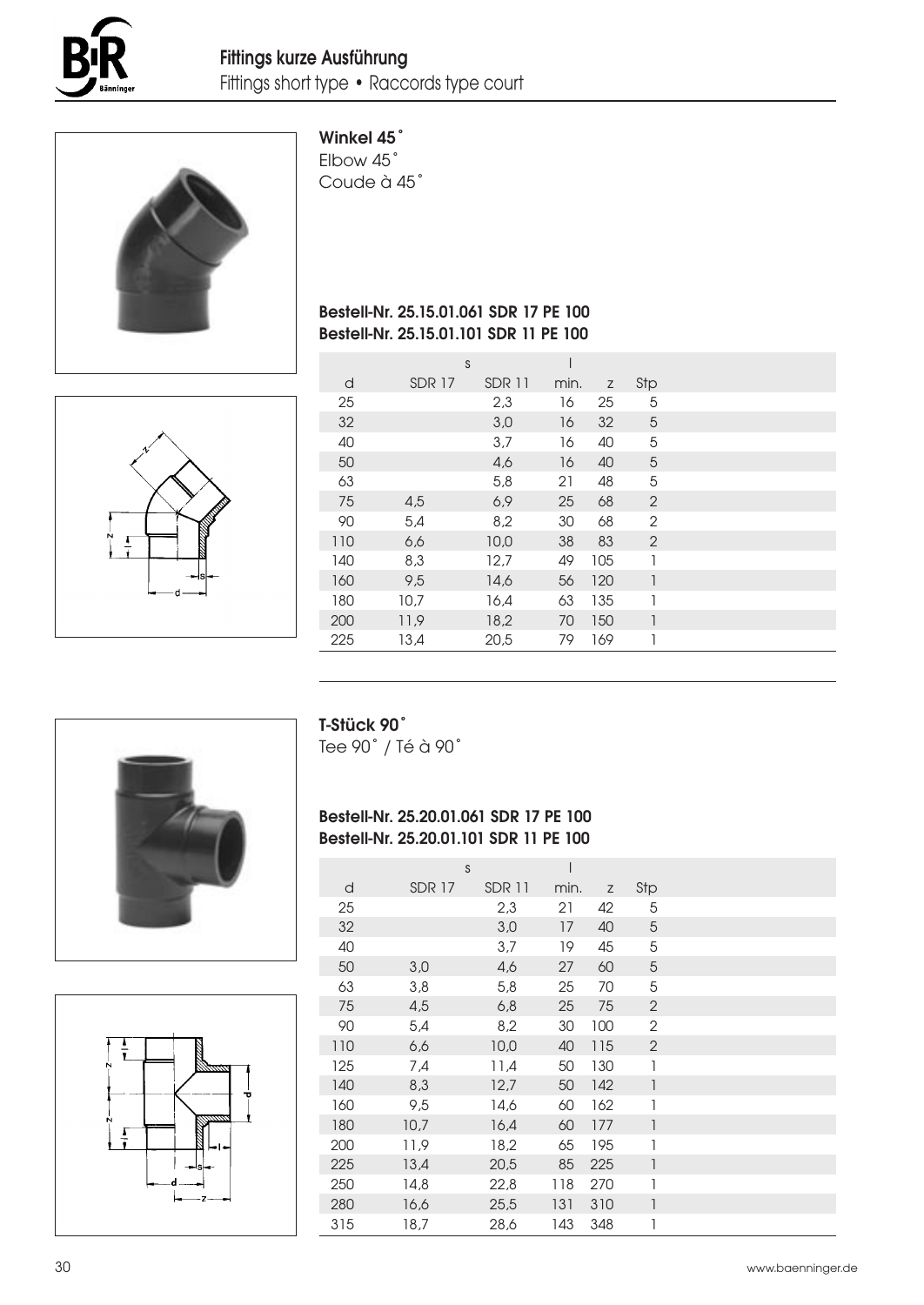



# T-Stück 90˚ red.

Tee 90˚ Té à 90˚

# Bestell-Nr. 25.20.01.061 SDR 17 PE 100 Bestell-Nr. 25.20.01.101 SDR 11 PE 100

|                   |      | SDR 17    |      | SDR 11    |      |  |
|-------------------|------|-----------|------|-----------|------|--|
| $d - d_1 - d$     | S.   | $s1$ red. |      | $s1$ red. | min. |  |
| $110 - 63 - 110$  | 6,6  | $5.8*$    | 10.0 | 5,8       | 48   |  |
| $110 - 90 - 110$  | 6,6  | 5.4       | 10.0 | 8,2       | 48   |  |
| 160 - 110 - 160   | 9.5  | 6.6       | 14.6 | 10.0      | 56   |  |
| $225 - 110 - 225$ | 13.4 | 6,6       | 20.5 | 10,0      | 89   |  |
| 225 - 125 - 225   | 13.4 | 7.4       | 20.5 | 11.4      | 79   |  |
| $225 - 160 - 225$ | 13.4 | 9,5       | 20.5 | 14.6      | 89   |  |
| $*$ SDR 11        |      |           |      |           |      |  |



| $d - d_1 - d_2$<br>Stp<br>min.<br>Z<br>$Z_1$<br>$110 - 63 - 110$<br>32<br>120<br>105<br>38<br>$110 - 90 - 110$<br>120<br>115<br>38<br>160 - 110 - 160<br>145<br>160<br>225 - 110 - 225<br>88<br>220<br>264<br>32<br>$225 - 125 - 225$<br>195<br>205 |  |  |  |
|-----------------------------------------------------------------------------------------------------------------------------------------------------------------------------------------------------------------------------------------------------|--|--|--|
|                                                                                                                                                                                                                                                     |  |  |  |
|                                                                                                                                                                                                                                                     |  |  |  |
|                                                                                                                                                                                                                                                     |  |  |  |
|                                                                                                                                                                                                                                                     |  |  |  |
|                                                                                                                                                                                                                                                     |  |  |  |
|                                                                                                                                                                                                                                                     |  |  |  |
| 225 - 160 - 225<br>235<br>60<br>200                                                                                                                                                                                                                 |  |  |  |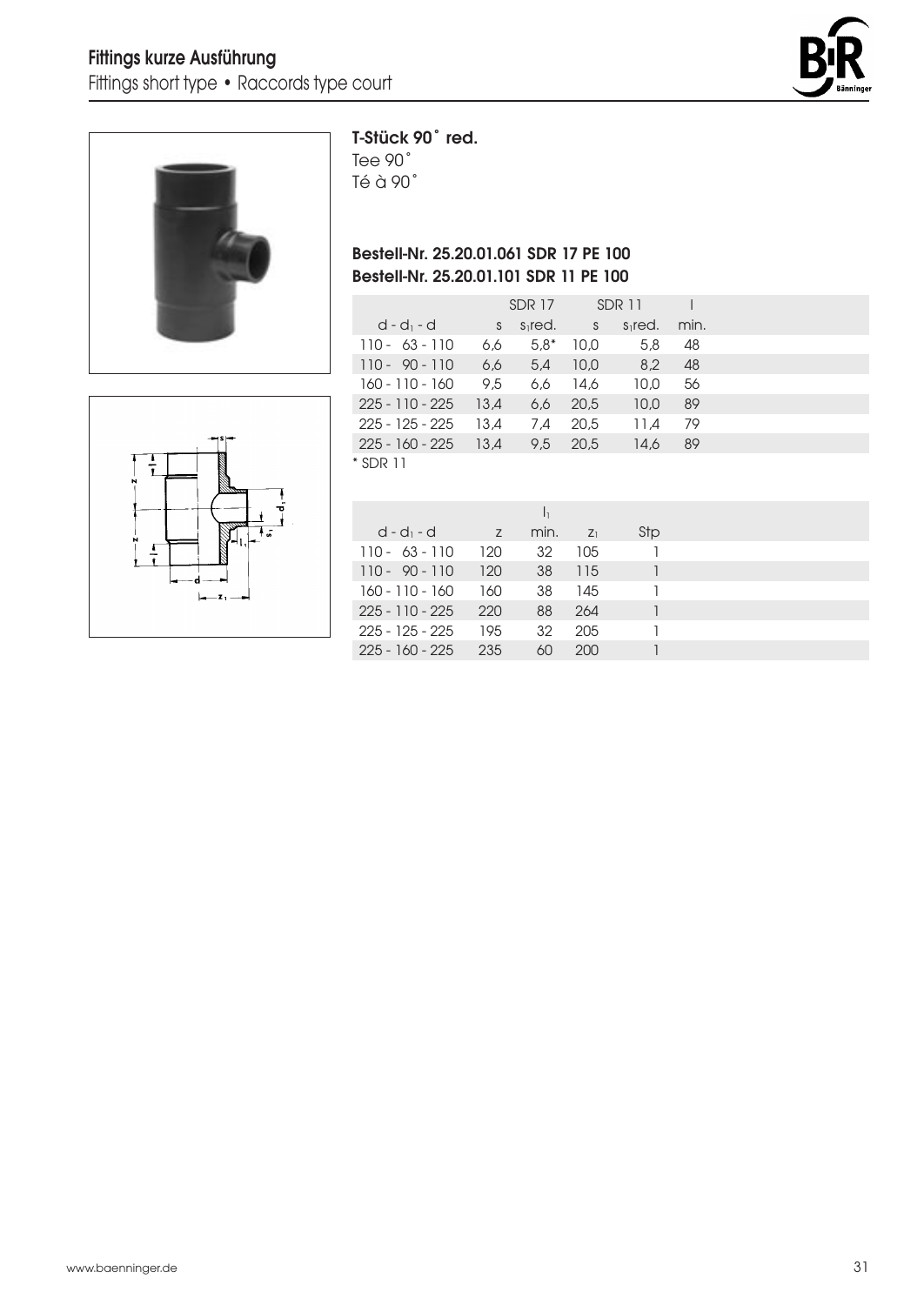



# Vorschweißbund gerillt für Flachdichtring

Flanges adaptor Collet à souder

Auswahlübersicht siehe Seite 43

# Bestell-Nr. 25.80.01.061 SDR 17 PE 100 Bestell-Nr. 25.80.01.101 SDR 11 PE 100



|     | S             |        |       |       |           |     |           |                                       |  |
|-----|---------------|--------|-------|-------|-----------|-----|-----------|---------------------------------------|--|
| d   | <b>SDR 17</b> | SDR 11 | $D_1$ | $d_4$ | h.        |     | z min Stp |                                       |  |
| 25  |               | 2,3    | 58    | 33    | 9         | 35  | 18        | 5                                     |  |
| 32  |               | 3,0    | 68    | 40    | 10        | 35  | 18        | 5                                     |  |
| 40  |               | 3,7    | 78    | 50    | 11        | 40  | 18        | 5                                     |  |
| 50  | 2,9           | 4,6    | 88    | 61    | 12        | 60  | 18        | 5                                     |  |
| 63  | 3,8           | 5,8    | 102   | 75    | 14        | 75  | 18        | $\mathbf{2}$                          |  |
| 75  | 4,5           | 6,8    | 122   | 89    | 16        | 80  | 28        | $\mathbf{2}$                          |  |
| 90  | 5,4           | 8,2    | 138   | 105   | 17        | 90  | 29        | $\mathbf{2}$                          |  |
| 110 | 6,6           | 10,0   | 158   | 125   | 18        | 100 | 41        | $\overline{2}$                        |  |
| 125 | 7,4           | 11,4   | 158   | 132   | 18 25 110 |     | 48        | 1                                     |  |
| 140 | 8,3           | 12,7   | 188   | 155   | 18 25 120 |     | 54        | $\begin{array}{c} \hline \end{array}$ |  |
| 160 | 9,5           | 14,6   | 212   | 175   | 18 25 130 |     | 55        | $\mathbb{I}$                          |  |
| 180 | 10,7          | 16,4   | 212   | 180   | 20 30 140 |     | 60        | $\ensuremath{\mathsf{I}}$             |  |
| 200 | 11,9          | 18,2   | 268   | 232   | 24 32 145 |     | 67        | $\mathbf{1}$                          |  |
| 225 | 13,4          | 20,5   | 268   | 235   | 24 32 150 |     | 72        | $\begin{array}{c} \hline \end{array}$ |  |
| 250 | 14.8          | 22,7   | 320   | 285   | 25 35 160 |     | 77        | $\mathbf{1}$                          |  |
| 280 | 16,6          | 25,4   | 320   | 291   | 25 35 170 |     | 81        | $\overline{\phantom{a}}$              |  |
| 315 | 18,7          | 28,6   | 370   | 335   | 25 35 190 |     | 95        | $\mathbf{1}$                          |  |
| 355 | 21,1          | 32,2   | 430   | 373   | 30 40 205 |     | 30        | $\begin{array}{c} \hline \end{array}$ |  |
| 400 | 23,7          | 36,3   | 482   | 427   | 33 46 220 |     | 42        | 1                                     |  |
| 450 | 26,7          | 40,9   | 585   | 514   | 46 60 120 |     | 14        | $\mathbf{1}$                          |  |
| 500 | 29,7          | 45,4   | 585   | 530   | 46 60 120 |     | 24        | $\mathbf{1}$                          |  |
| 560 | 33,2          | 50,8   | 685   | 615   | 50 60 120 |     | 10        | $\mathbf{1}$                          |  |
| 630 | 37,4          | 57.2   | 685   | 642   | 50 60 120 |     | 30        | 1                                     |  |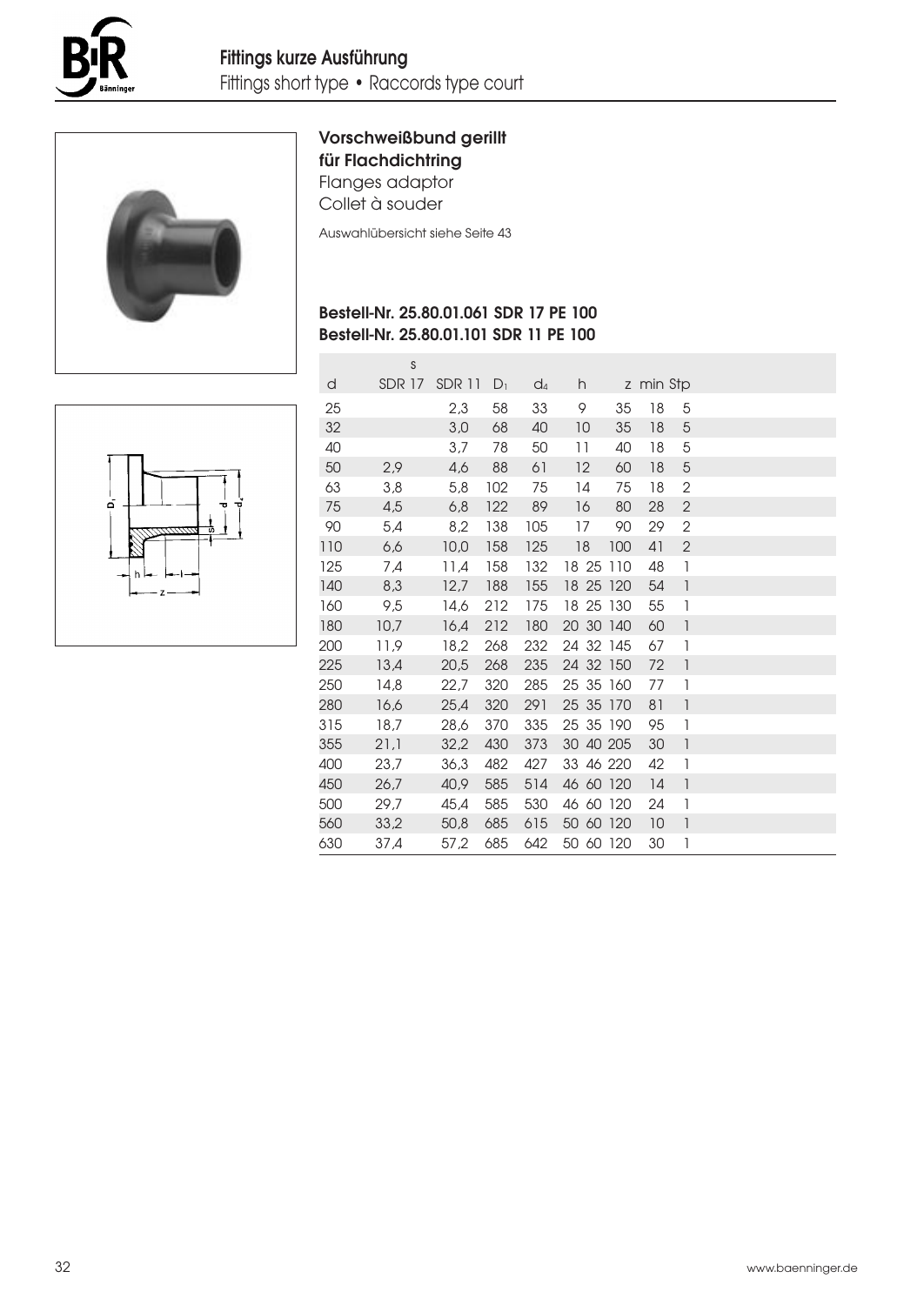



#### Reduktion

Reducing bush Réduction double

# Bestell-Nr. 25.91.03.061 SDR 17 PE 100 Bestell-Nr. 25.91.03.101 SDR 11 PE 100

SDR 17 SDR 11

| $d - d_1$     | S    | S <sub>1</sub> | $\mathsf S$ | S <sub>1</sub> |  |
|---------------|------|----------------|-------------|----------------|--|
| $32 - 25$     |      |                | 3,0         | 2,3            |  |
| 40 -<br>25    |      |                | 3,7         | 2,3            |  |
| 40 -<br>32    |      |                | 3,7         | 3,0            |  |
| $50 -$<br>25  |      |                | 4,6         | 2,3            |  |
| $50 -$<br>32  |      |                | 4,6         | 3,0            |  |
| $50 -$<br>40  | 3,0  | 2,4            | 4,6         | 3,7            |  |
| $63 -$<br>32  | 3,8  | 1,9            | 5,8         | 3,0            |  |
| $63 -$<br>40  | 3,8  | 2,4            | 5,8         | 3,7            |  |
| 63 -<br>50    | 3,8  | 3,0            | 5,8         | 4,6            |  |
| $75 -$<br>40  | 4,5  | 2,4            | 6,9         | 3,7            |  |
| $75 -$<br>50  | 4,5  | 3,0            | 6,9         | 4,6            |  |
| $75 -$<br>63  | 4,5  | 3,8            | 6,9         | 5,8            |  |
| $90 -$<br>50  | 5,4  | $4,6*$         | 8,2         | 4,6            |  |
| $90 -$<br>63  | 5,4  | $5,8*$         | 8,2         | 5,8            |  |
| $90 -$<br>75  | 5,4  | 4,5            | 8,2         | 6,9            |  |
| $110 -$<br>50 | 6,6  | 3,0            | 10,0        | 4,6            |  |
| $110 -$<br>63 | 6,6  | $5,8*$         | 10,0        | 5,8            |  |
| $110 -$<br>75 | 6,6  | 4,5            | 10,0        | 6,9            |  |
| $110 -$<br>90 | 6,6  | 5,4            | 10,0        | 8,2            |  |
| $125 -$<br>63 | 7,4  | 3,8            | 11,4        | 5,8            |  |
| $125 -$<br>75 | 7,4  | 4,5            | 11,4        | 6,9            |  |
| $125 - 90$    | 7,4  | 5,4            | 11,4        | 8,2            |  |
| $125 - 110$   | 7,4  | 6,6            | 11,4        | 10,0           |  |
| $140 - 75$    | 8,3  | 4,5            | 12,7        | 6,9            |  |
| $140 - 90$    | 8,3  | 5,4            | 12,7        | 8,2            |  |
| 140 - 110     | 8,3  | 6,6            | 12,7        | 10,0           |  |
| 140 - 125     | 8,3  | 7,4            | 12,7        | 11,4           |  |
| $160 - 90$    | 9,5  | 5,4            | 14,6        | 8,2            |  |
| 160 - 110     | 9,5  | 6,6            | 14,6        | 10,0           |  |
| 160 - 125     | 9,5  | 7,4            | 14,6        | 11,4           |  |
| 160 - 140     | 9,5  | 8,3            | 14,6        | 12,7           |  |
| $180 - 90$    | 10,7 | 5,4            | 16,4        | 8,2            |  |
| 180 - 110     | 10,7 | 6,6            | 16,4        | 10,0           |  |
| 180 - 125     | 10,7 | 7,4            | 16,4        | 11,4           |  |
| 180 - 140     | 10,7 | 8,3            | 16,4        | 12,7           |  |
| $180 - 160$   | 10,7 | 9,5            | 16,4        | 14,6           |  |
| 200 - 125     | 11,9 | 7,4            | 18,2        | 11,4           |  |
| 200 - 140     | 11,9 | 8,3            | 18,2        | 12,7           |  |
| $200 - 160$   | 11,9 | 9,5            | 18,2        | 14,6           |  |
| $200 - 180$   | 11,9 | 10,7           | 18,2        | 16,4           |  |
| 225 - 110     | 13,4 | 6,6            | 20,5        | 10,0           |  |
| 225 - 140     | 13,4 | 8,3            | 20,5        | 12.7           |  |

225 - 160 13,4 9,5 20,5 14,8 225 - 180 13,4 10,7 20,5 16,4 225 - 200 13,4 11,9 20,5 18,2

\* SDR 11

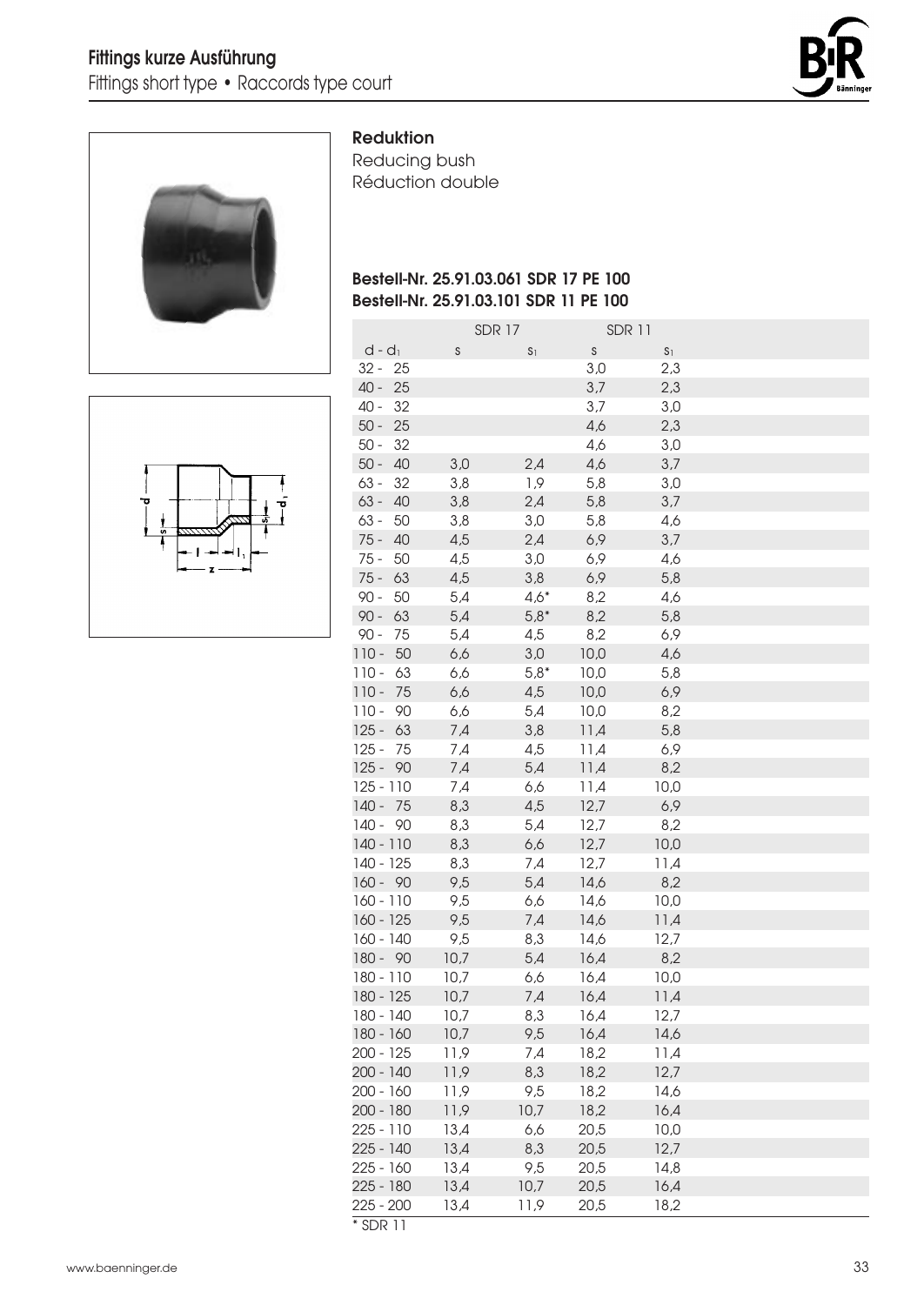



#### Reduktion

Reducing bush Réduction double

# Bestell-Nr. 25.91.03.061 SDR 17 PE 100 Bestell-Nr. 25.91.03.101 SDR 11 PE 100

|             |      | <b>SDR 17</b>  | <b>SDR11</b> |                |  |
|-------------|------|----------------|--------------|----------------|--|
| $d - d_1$   | S    | S <sub>1</sub> | $\mathsf{S}$ | S <sub>1</sub> |  |
| $250 - 160$ | 14,8 | 9,5            | 22,8         | 14,6           |  |
| $250 - 180$ | 14,8 | 10,7           | 22,8         | 16,4           |  |
| $250 - 200$ | 14.8 | 11,9           | 22.8         | 18,2           |  |
| $250 - 225$ | 14,8 | 13,4           | 22,8         | 20,5           |  |
| $280 - 200$ | 16.6 | 11,9           | 25.4         | 18,2           |  |
| $280 - 225$ | 16,6 | 13,4           | 25,4         | 20,5           |  |
| $280 - 250$ | 16,6 | 14,8           | 25,4         | 22,7           |  |
| $315 - 200$ | 18,7 | 11,9           | 28,6         | 18,2           |  |
| $315 - 225$ | 18,7 | 13,4           | 28,6         | 20,5           |  |
| $315 - 250$ | 18,7 | 14,8           | 28,6         | 22,7           |  |
| $315 - 280$ | 18,7 | 16,6           | 28,6         | 25,5           |  |
| $355 - 225$ | 21,1 | 13,4           | 32,2         | 20,5           |  |
| $355 - 250$ | 21.1 | 14.8           | 32.2         | 22.7           |  |
| $355 - 280$ | 21.1 | 16.6           | 32.2         | 25.4           |  |
| $355 - 315$ | 21,1 | 18,7           | 32,2         | 28,6           |  |
| $400 - 280$ | 23,7 | 16.6           | 36,3         | 25,4           |  |
| $400 - 315$ | 23,7 | 18,7           | 36,3         | 28,6           |  |
| $400 - 355$ | 23,7 | 21,1           | 36,3         | 32,2           |  |
| 450 - 400   | 26,7 | 23,7           | 41,0         | 36,4           |  |
| $500 - 450$ | 29,7 | 26,7           | 45,5         | 41,0           |  |
| $560 - 500$ | 33.2 | 29.7           | 51,0         | 45,5           |  |
| $630 - 500$ | 37,4 | 29,7           | 57,3         | 45,5           |  |
| $630 - 560$ | 37,4 | 33,2           | 57,3         | 51,0           |  |

| $d - d_1$  | $\mathsf Z$ |    | $\mathsf{I}_1$ | Stp |  |
|------------|-------------|----|----------------|-----|--|
| $32 - 25$  | 38          | 16 | 14             | 10  |  |
| $40 - 25$  | 47          | 19 | 4              | 10  |  |
| $40 - 32$  | 39          | 19 | 15             | 10  |  |
| $50 - 25$  | 53          | 19 | 17             | 10  |  |
| $50 - 32$  | 44          | 18 | 14             | 10  |  |
| $50 - 40$  | 46          | 20 | 19             | 10  |  |
| $63 - 32$  | 63          | 23 | 22             | 10  |  |
| $63 - 40$  | 58          | 24 | 18             | 10  |  |
| $63 - 50$  | 54          | 25 | 20             | 10  |  |
| $75 - 40$  | 70          | 29 | 22             | 5   |  |
| $75 - 50$  | 71          | 28 | 23             | 5   |  |
| $75 - 63$  | 70          | 29 | 31             | 5   |  |
| $90 - 50$  | 73          | 26 | 22             | 5   |  |
| $90 - 63$  | 71          | 29 | 24             | 5   |  |
| $90 - 75$  | 80          | 33 | 33             | 5   |  |
| $110 - 50$ | 90          | 33 | 29             | 5   |  |
| $110 - 63$ | 91          | 42 | 23             | 5   |  |
| $110 - 75$ | 90          | 34 | 35             | 5   |  |
| $110 - 90$ | 88          | 40 | 28             | 5   |  |

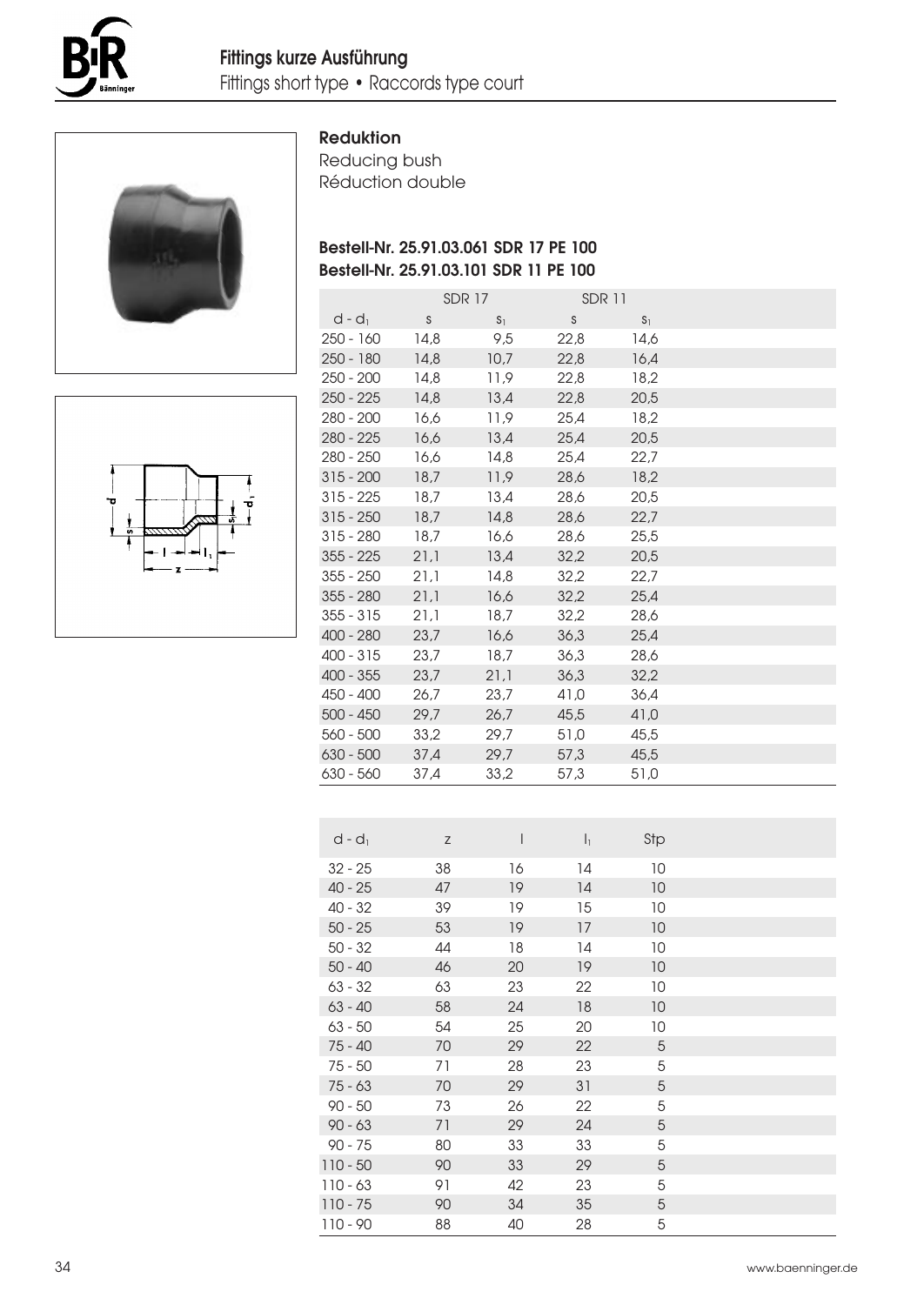



### Reduktion

Reducing bush / Réduction double

# Bestell-Nr. 25.91.03.061 SDR 17 PE 100 Bestell-Nr. 25.91.03.101 SDR 11 PE 100

|         | $d - d_1$   | Ζ   | $\overline{\phantom{a}}$ | $\mathsf{I}_1$ | Stp                                   |
|---------|-------------|-----|--------------------------|----------------|---------------------------------------|
| $125 -$ | 63          | 100 | 40                       | 34             | 1                                     |
| $125 -$ | 75          | 103 | 48                       | 31             | 1                                     |
|         | $125 - 90$  | 100 | 38                       | 30             | 1                                     |
|         | $125 - 110$ | 100 | 40                       | 48             | 1                                     |
|         | $140 - 75$  | 110 | 49                       | 37             | 1                                     |
|         | $140 - 90$  | 126 | 45                       | 28             | $\ensuremath{\mathsf{I}}$             |
|         | $140 - 110$ | 126 | 45                       | 34             | $\begin{array}{c} \hline \end{array}$ |
|         | 140 - 125   | 128 | 45                       | 42             | 1                                     |
|         | $160 - 90$  | 120 | 53                       | 37             | 1                                     |
|         | $160 - 110$ | 125 | 50                       | 39             | $\overline{\phantom{a}}$              |
|         | $160 - 125$ | 120 | 54                       | 45             | 1                                     |
|         | 160 - 140   | 98  | 44                       | 43             | $\overline{\phantom{a}}$              |
|         | 180 - 90    | 130 | 59                       | 37             | 1                                     |
|         | 180 - 110   | 130 | 60                       | 40             | $\begin{array}{c} \hline \end{array}$ |
|         | 180 - 125   | 152 | 62                       | 42             | 1                                     |
|         | 180 - 140   | 130 | 59                       | 46             | $\begin{array}{c} \hline \end{array}$ |
|         | 180 - 160   | 131 | 60                       | 55             | 1                                     |
|         | $200 - 125$ | 160 | 60                       | 45             | $\begin{array}{c} \hline \end{array}$ |
|         | 200 - 140   | 140 | 60                       | 48             | 1                                     |
|         | $200 - 160$ | 140 | 60                       | 54             | $\overline{1}$                        |
|         | 200 - 180   | 140 | 60                       | 61             | 1                                     |
|         | 225 - 110   | 190 | 68                       | 37             | $\overline{1}$                        |
|         | 225 - 140   | 160 | 65                       | 57             | 1                                     |
|         | $225 - 160$ | 190 | 65                       | 50             | $\overline{\phantom{a}}$              |
|         | 225 - 180   | 190 | 65                       | 55             | $\begin{array}{c} \hline \end{array}$ |
|         | $225 - 200$ | 160 | 71                       | 71             | $\overline{\phantom{a}}$              |
|         | $250 - 160$ | 210 | 70                       | 50             | 1                                     |
|         | $250 - 180$ | 200 | 70                       | 55             | $\ensuremath{\mathsf{I}}$             |
|         | $250 - 200$ | 200 | 70                       | 60             | $\begin{array}{c} \hline \end{array}$ |
|         | $250 - 225$ | 200 | 70                       | 65             | $\ensuremath{\mathsf{I}}$             |
|         | 280 - 200   | 220 | 80                       | 60             | $\begin{array}{c} \hline \end{array}$ |
|         | 280 - 225   | 220 | 80                       | 65             | 1                                     |
|         | 280 - 250   | 220 | 80                       | 70             | 1                                     |
|         | $315 - 200$ | 230 | 95                       | 85             | $\overline{\phantom{a}}$              |
|         | 315 - 225   | 245 | 90                       | 65             | 1                                     |
|         | $315 - 250$ | 245 | 90                       | 70             | 1                                     |
|         | $315 - 280$ | 245 | 90                       | 80             | 1                                     |
|         | $355 - 225$ | 140 | 57                       | 40             | $\overline{\phantom{a}}$              |
|         | $355 - 250$ | 265 | 95                       | 70             | 1                                     |
|         | $355 - 280$ | 270 | 95                       | 80             | 1                                     |
|         | $355 - 315$ | 270 | 95                       | 90             | 1                                     |
|         | 400 - 280   | 295 | 105                      | 80             | 1                                     |
|         | $400 - 315$ | 300 | 105                      | 90             | 1                                     |
|         | 400 - 355   | 295 | 105                      | 95             | $\overline{\phantom{a}}$              |
|         | 450 - 400   | 120 | 60                       | 40             | 1                                     |
|         | $500 - 450$ | 120 | 60                       | 40             | 1                                     |
|         | 560 - 500   | 130 | 67                       | 40             | 1                                     |
|         | 630 - 500   | 150 | 67                       | 40             | 1                                     |
|         | 630 - 560   | 130 | 64                       | 40             | 1                                     |

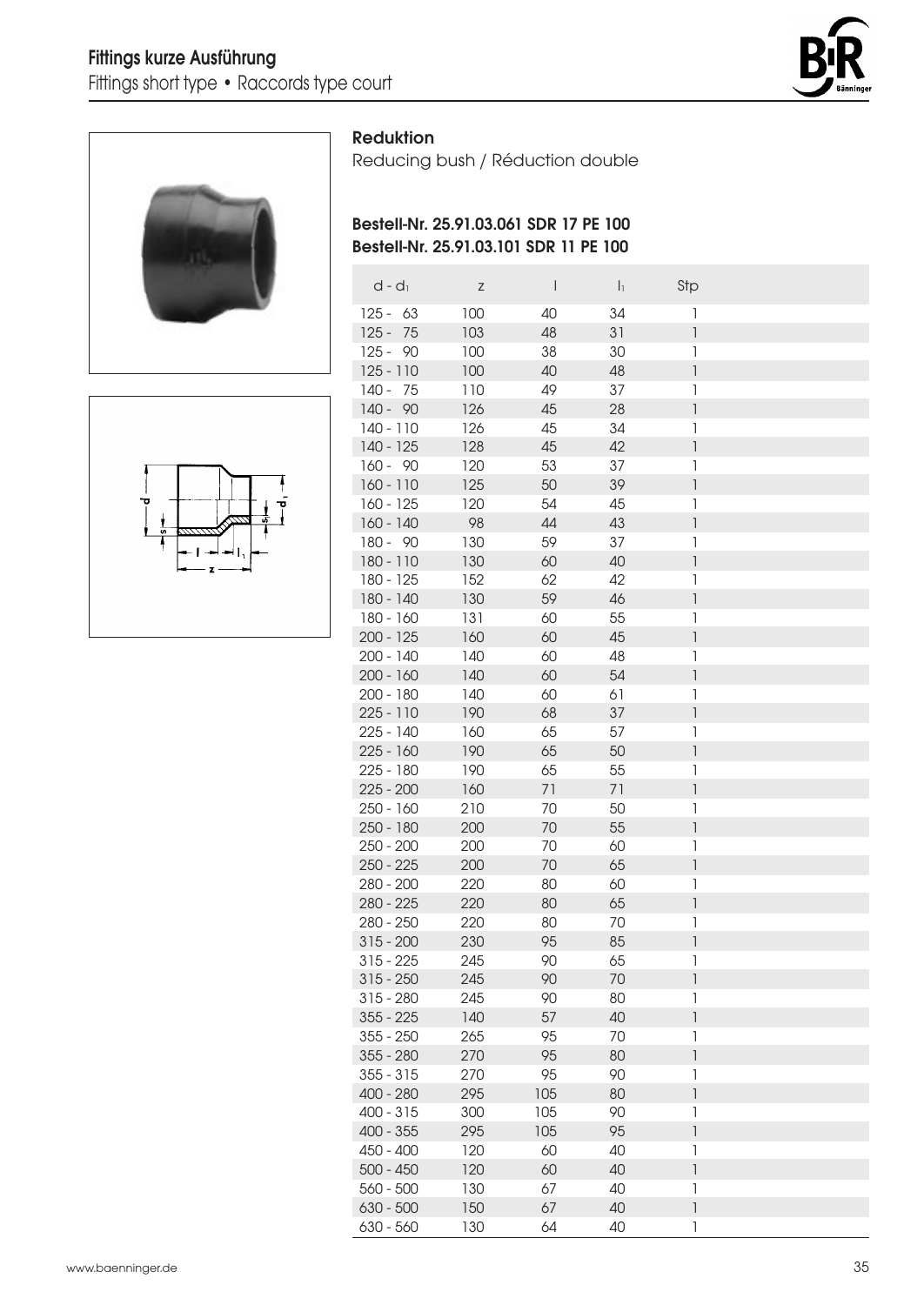

Verschraubungen für PE

Unions for PE 80 Manchons pour PE 80



Rohrverschraubung 25.54.02.103



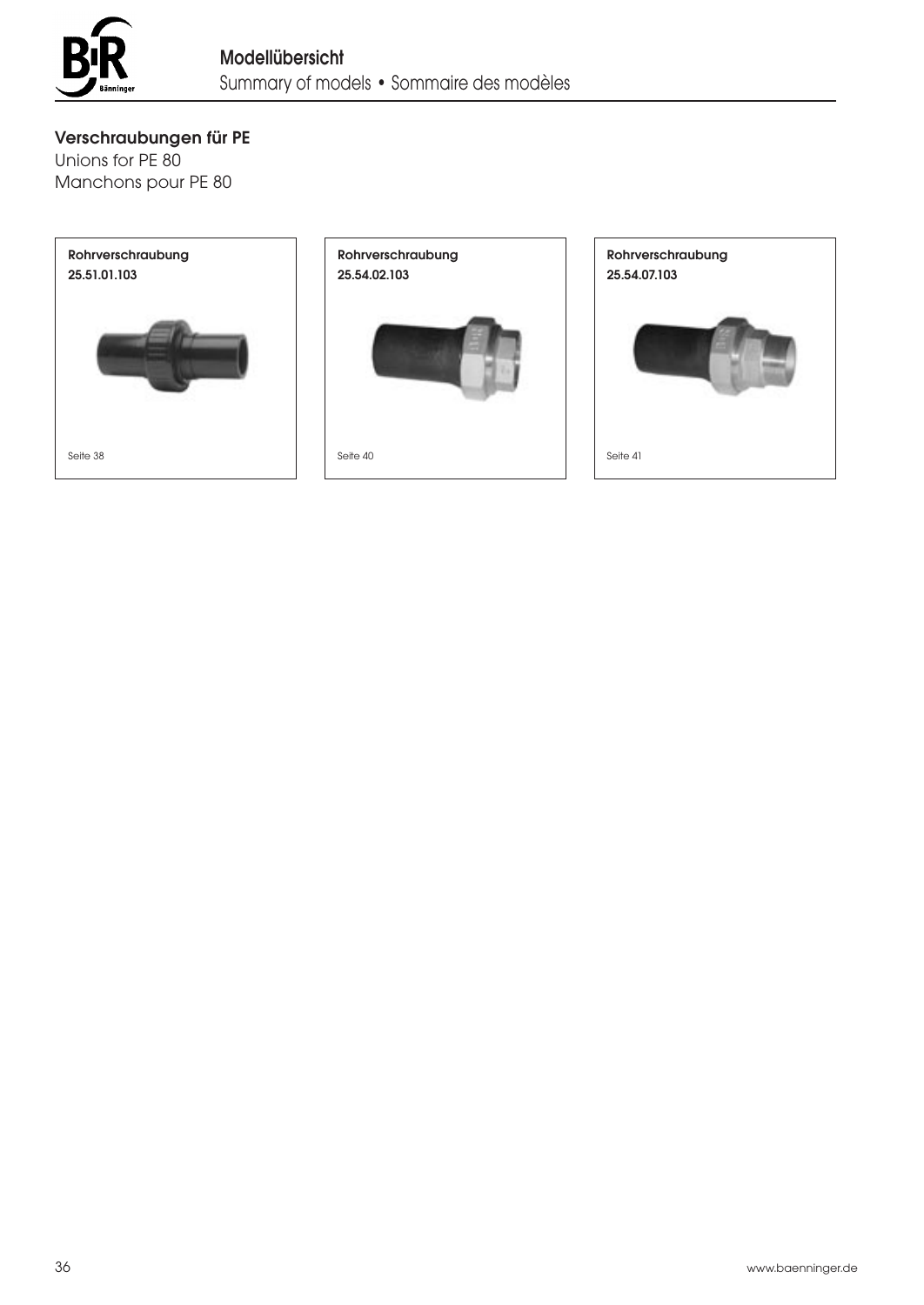



#### Rohrverschraubung PE Runddichtring

- 1 Einlegeteil aus PE
- 2 Einschraubteil aus PE
- 3 Überwurfmutter aus PVC
- 4 Runddichtring aus EPDM
- 4 Runddichtring aus Viton A
- 5 Druckring aus PVC-U

# $\dot{3}$  $\overline{5}$ À 2

#### Rohrverschraubung PE/V2A Anschluß für Metallgewinde 1 Einlegeteil aus PE 2 Einschraubteil aus V2A 3 Überwurfmutter aus V2A

- 4 Flachdichtring aus EPDM
- 5 Druckring aus PVC-U



#### Rohrverschraubung PE/V2A Anschluß für Metallgewinde

- 1 Einlegeteil aus PE
- 2 Einschraubteil aus V2A
- 3 Überwurfmutter aus V2A
- 4 Flachdichtring aus EPDM
- 5 Druckring aus PVC-U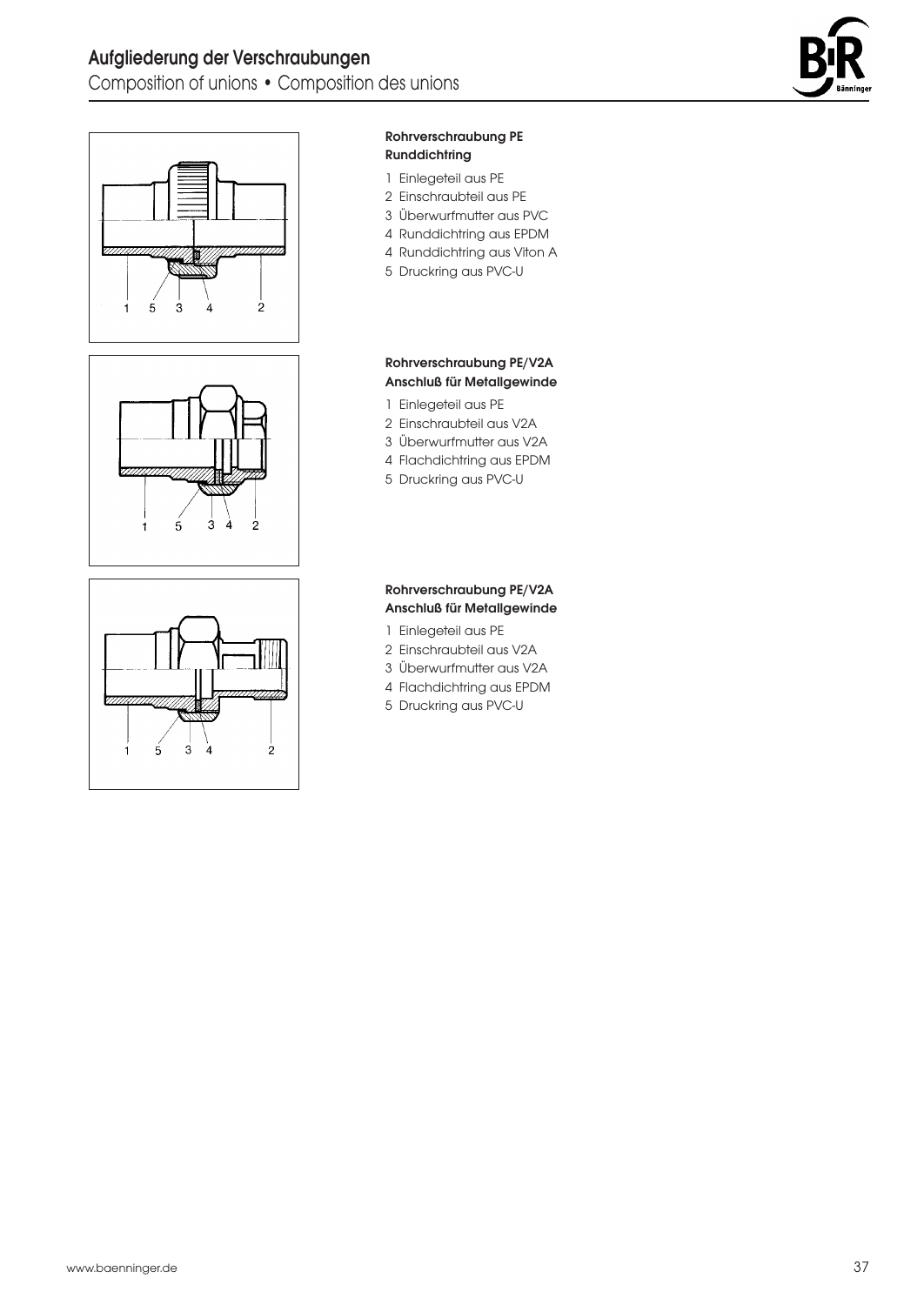



# Rohrverschraubungen PE, Runddichtring

Union PE Union PE



# Bestell-Nr. 25.51.01.103 SDR 11

| d  | <sub>S</sub> | G              |        |    | $\lfloor \qquad \rfloor \qquad \lfloor \qquad \rfloor$ | $\Box$ | Stp |  |
|----|--------------|----------------|--------|----|--------------------------------------------------------|--------|-----|--|
| 25 | 2,3          | $1^{1}/_{4}$   | 112 36 |    | 56                                                     | 53     | 5   |  |
| 32 | 3.0          | $1^{1}/_{2}$   | 130    | 42 | 65                                                     | 60     | -5  |  |
| 40 | 3.7          | $\overline{2}$ | 142    | 45 | 71                                                     | 74     | - 5 |  |
| 50 | 4,6          | $2^{1}/_{4}$   | 162    | 52 | -81                                                    | 83     | -5  |  |
| 63 | 5,8          | $2^{3}/_{4}$   | 178    | 57 | 89                                                     | 103    | - 5 |  |



# Überwurfmutter

Union nut Ecrou



#### Bestell-Nr. 621.69.00

| d  | G            | D   |    | Stp | bar |  |
|----|--------------|-----|----|-----|-----|--|
| 25 | $1^{1}/_{4}$ | 51  | 25 | 50  | 10  |  |
| 32 | $1^{1}/2$    | 58  | 27 | 50  | 10  |  |
| 40 | 2            | 72  | 30 | 10  | 10  |  |
| 50 | $2^{1}/4$    | 80  | 34 | 10  | 10  |  |
| 63 | $2^{3}/_{4}$ | 100 | 38 | 5   | 10  |  |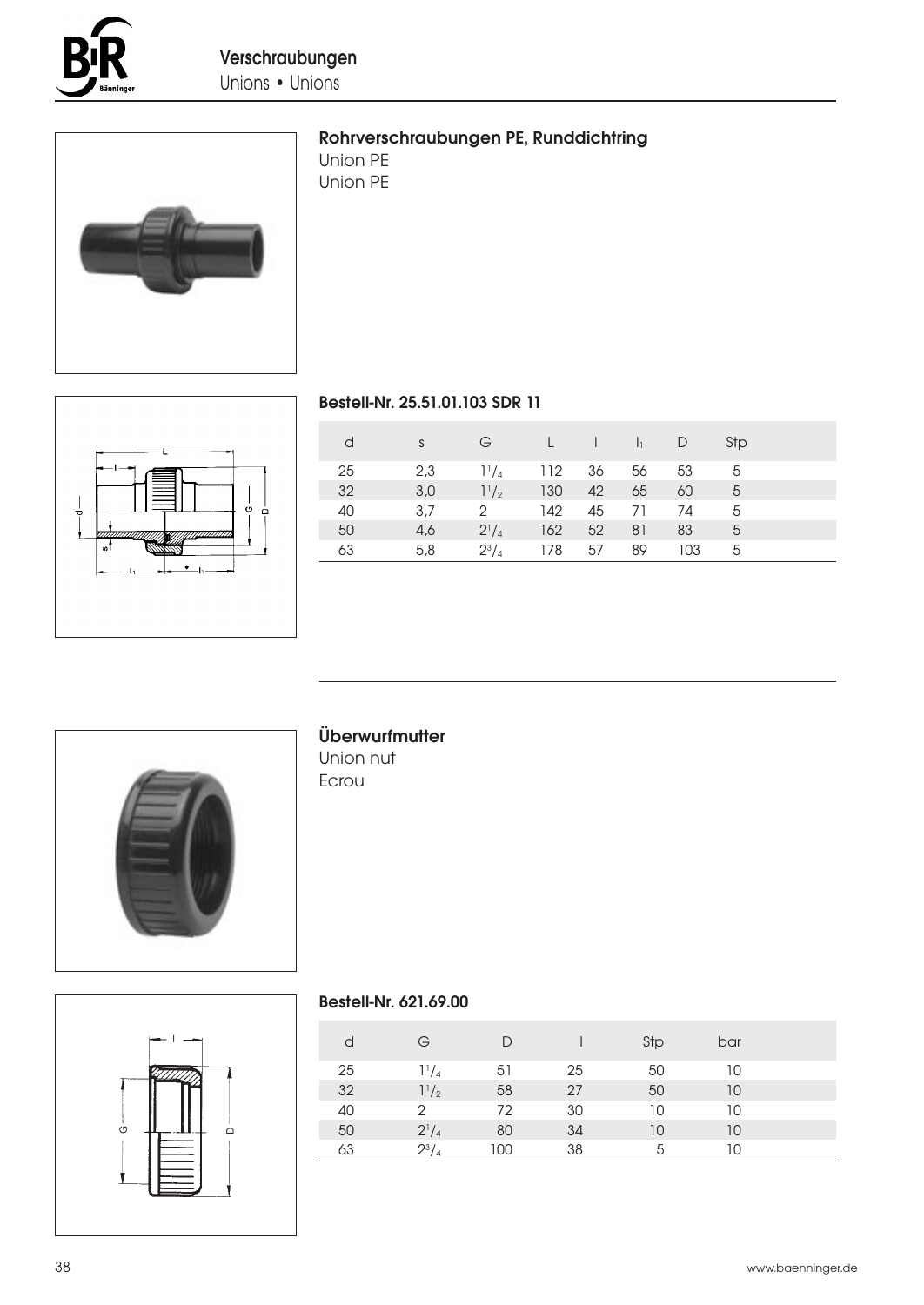# Verschraubungen

Unions • Unions





#### Einschraubteil PE

Union bush Pièce filetée



# Bestell-Nr. 25.64.103 SDR 11

| d  | S   | G            |    |    | h  |  |
|----|-----|--------------|----|----|----|--|
| 25 | 2,3 | $1^{1}/4$    | 56 | 36 | 13 |  |
| 32 | 3,0 | $1^{1}/2$    | 65 | 42 | 14 |  |
| 40 | 3,7 | 2            | 71 | 45 | 16 |  |
| 50 | 4,6 | $2^{1}/4$    | 81 | 52 | 18 |  |
| 63 | 5,8 | $2^{3}/_{4}$ | 89 | 57 | 20 |  |



# Einlegteil PE Union end

Pièce folle



#### Bestell-Nr. 25.60.103 SDR 11

| d  | S   | D  |    |    | h |  |
|----|-----|----|----|----|---|--|
| 25 | 2,3 | 39 | 56 | 36 |   |  |
| 32 | 3,0 | 44 | 65 | 42 |   |  |
| 40 | 3,7 | 56 | 71 | 45 |   |  |
| 50 | 4,6 | 62 | 81 | 52 |   |  |
| 63 | 5,8 | 78 | 89 | 57 | 8 |  |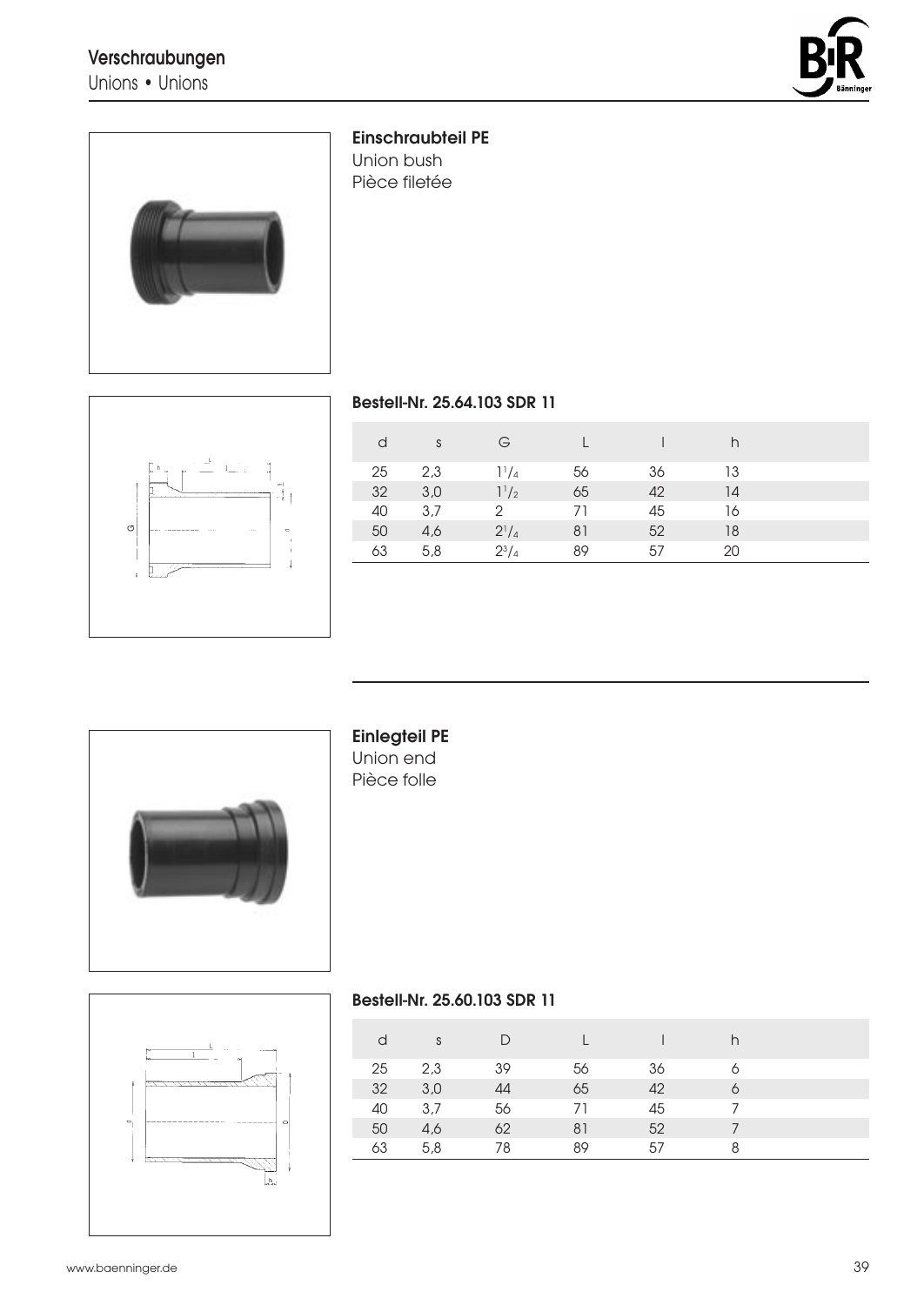



# Rohrverschraubung PE/V2A Flachdichtring, Anschluß für Metallgewinde Union PE/stainless steel Union PE/acier inoxydable

# $\overline{\mathsf{sw}}$  $SW<sub>1</sub>$ ڝ ċ

#### Bestell-Nr. 25.54.02.103 SDR 11

| $d - R_{p}$         | S    | G              | Œ   | $\perp$ |     | $l_1$ $l_2$ z |     | Stp |
|---------------------|------|----------------|-----|---------|-----|---------------|-----|-----|
| $25 - \frac{3}{4}$  | 2,3  | $1^{1}/_{4}$   | 82  | 36      | 56  | 23            | -67 |     |
| $32 - 1$            | 3,0  | $1^{1/2}$      | -94 | 42      | 65  | 26            | -77 |     |
| 40 - $1\frac{1}{4}$ | 3,7  | $\mathbf{2}$   | 102 | 45      | 71  | 28            | 83  |     |
| $50 - 1\frac{1}{2}$ | 4,6  | $2^{1}/_{4}$   | 113 | 52      | 81  | 29            | 94  |     |
| $63 - 2$            | 5,8  | $2^{3}/_{4}$   | 126 | 57      | 89  | 34            | 102 |     |
| $75 - 2^{1}/2$      | 6,9  | $3^{1}/_{2}$   | 179 | 71      | 130 | 46            | 152 |     |
| $90 - 3$            | 8,2  | 4              | 205 | 76      | 150 | - 52          | 175 |     |
| $90 - 4$            | 8,2  | 5 <sup>5</sup> | 219 | 76      | 164 | -60           | 180 |     |
| $110 - 4$           | 10,0 | 5              | 233 | 88      | 170 | 60            | 197 |     |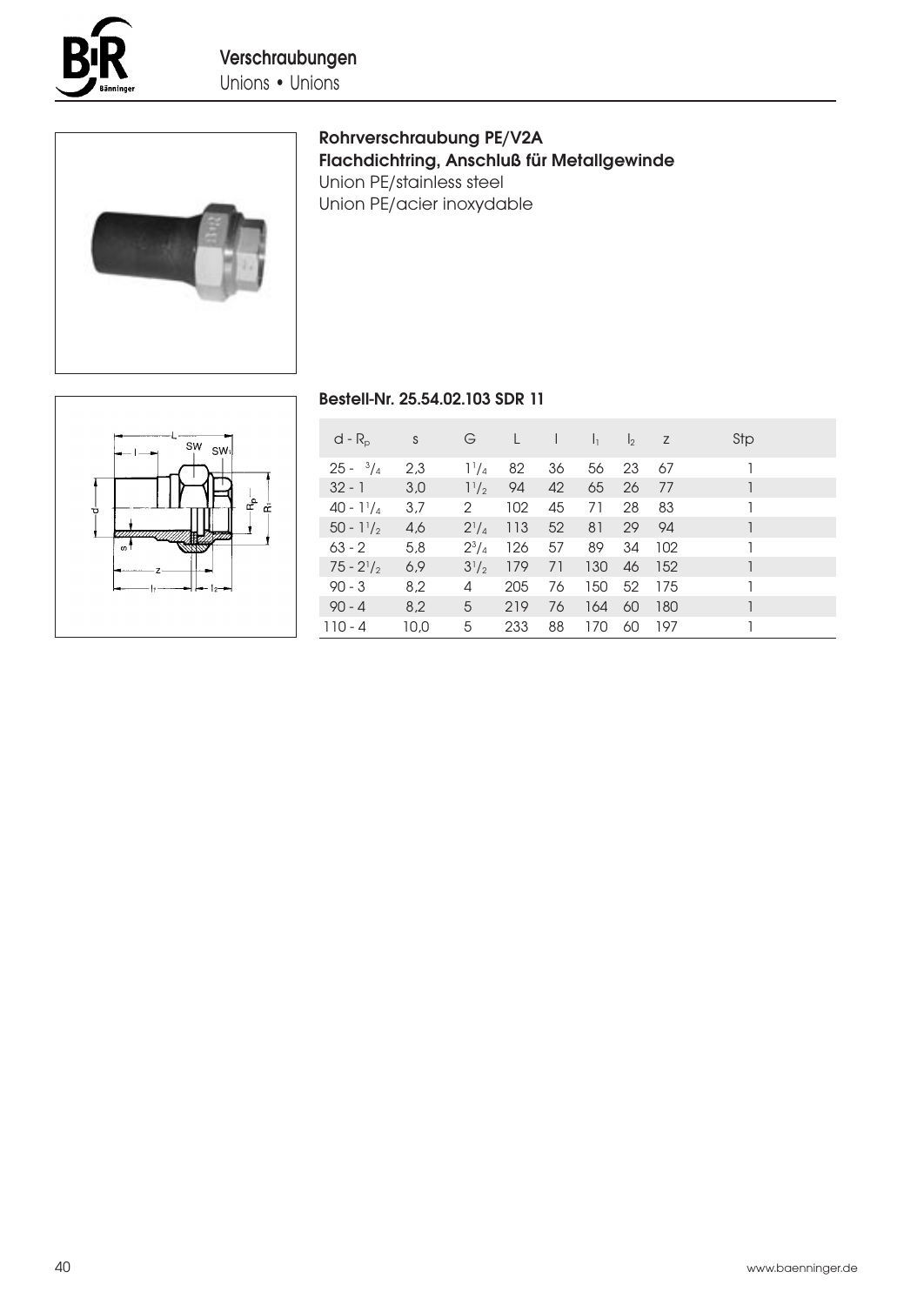Unions • Unions





Rohrverschraubung PE/V2A Flachdichtring, Anschluß für Metallgewinde Union PE/stainless steel Union PE/acier inoxydable



# Bestell-Nr. 25.54.07.103 SDR 11

| $d - R$             | S    | G            |     |    | $\mathbf{I}$ | $\mathsf{I}_2$ | Stp |
|---------------------|------|--------------|-----|----|--------------|----------------|-----|
| $25 - \frac{3}{4}$  | 2,3  | $1^1$ / $_4$ | 109 | 36 | 56           | 50             |     |
| $32 - 1$            | 3,0  | $1^{1}/_{2}$ | 122 | 42 | 65           | 54             |     |
| 40 - $1\frac{1}{4}$ | 3,7  | 2            | 128 | 45 | 71           | 54             |     |
| $50 - 1\frac{1}{2}$ | 4,6  | $2^{1}/_{4}$ | 146 | 52 | 81           | 62             |     |
| $63 - 2$            | 5,8  | $2^{3}/_{4}$ | 161 | 57 | 89           | 69             |     |
| $75 - 2^{1}/2$      | 6,9  | $3^{1}/_{2}$ | 152 | 71 | 130          | 78             |     |
| $90 - 3$            | 8,2  | 4            | 240 | 76 | 150          | 87             |     |
| $90 - 4$            | 8,2  | 5            | 257 | 76 | 164          | 100            |     |
| $110 - 4$           | 10,0 | 5            | 273 | 88 | 170          | 100            |     |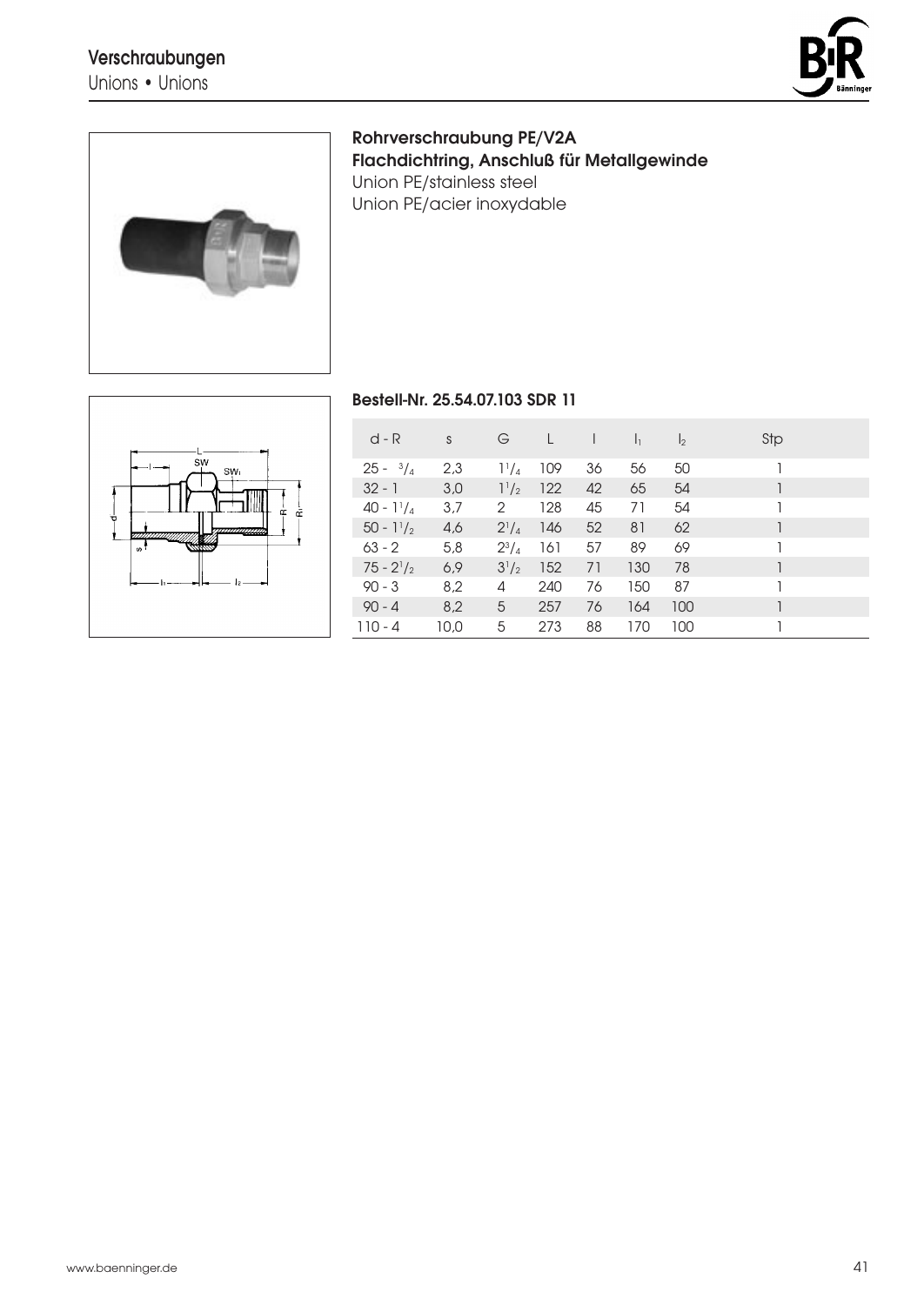

Zubehör Accessories Accessoires



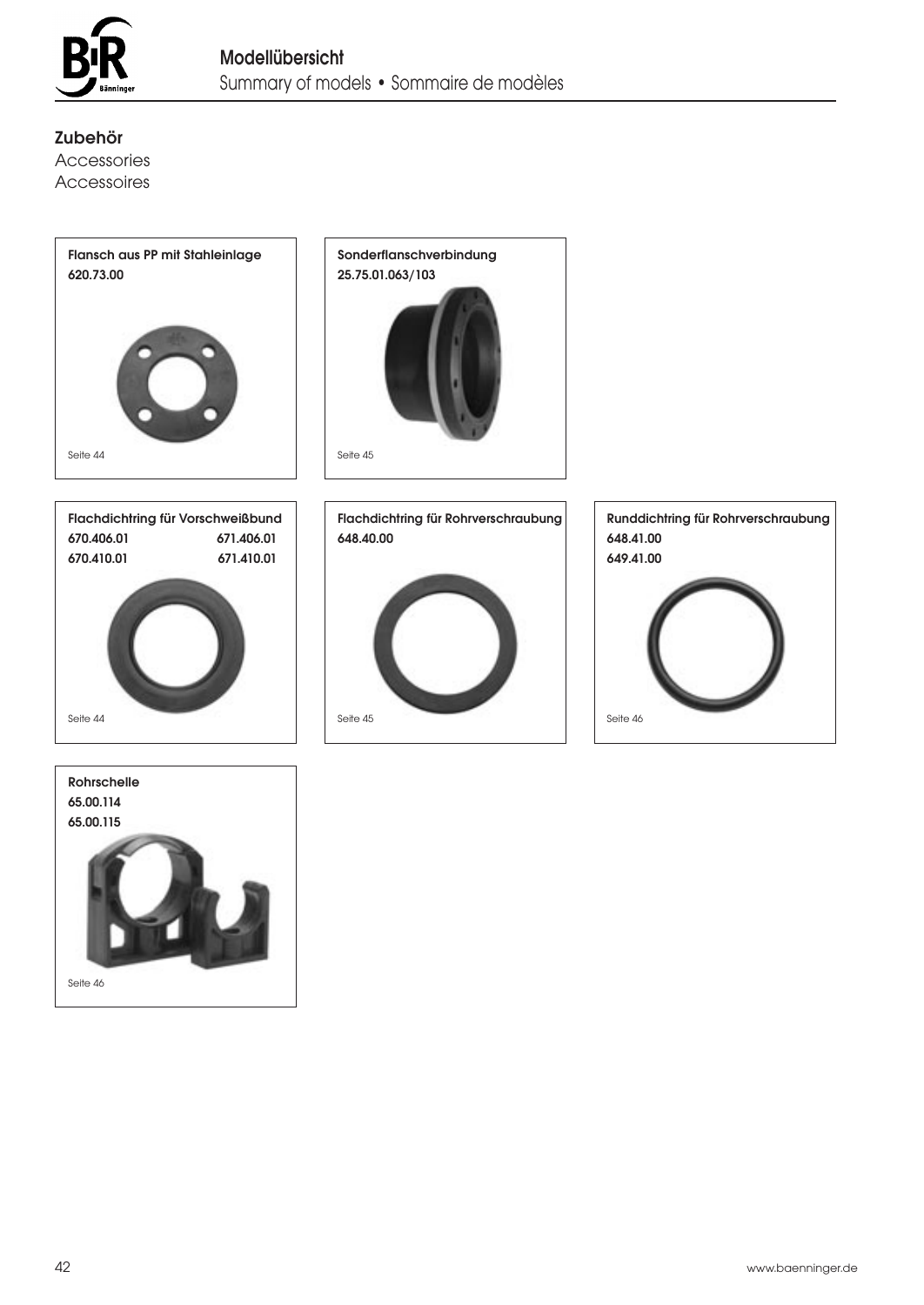

# Auswahlübersicht für Flanschverbindungen mit Vorschweißbund, Flansch und Dichtung

Summary of available flange couplings with flange adaptor, flange and gasket

Schéma des raccordements par collet à souder, bride et joint

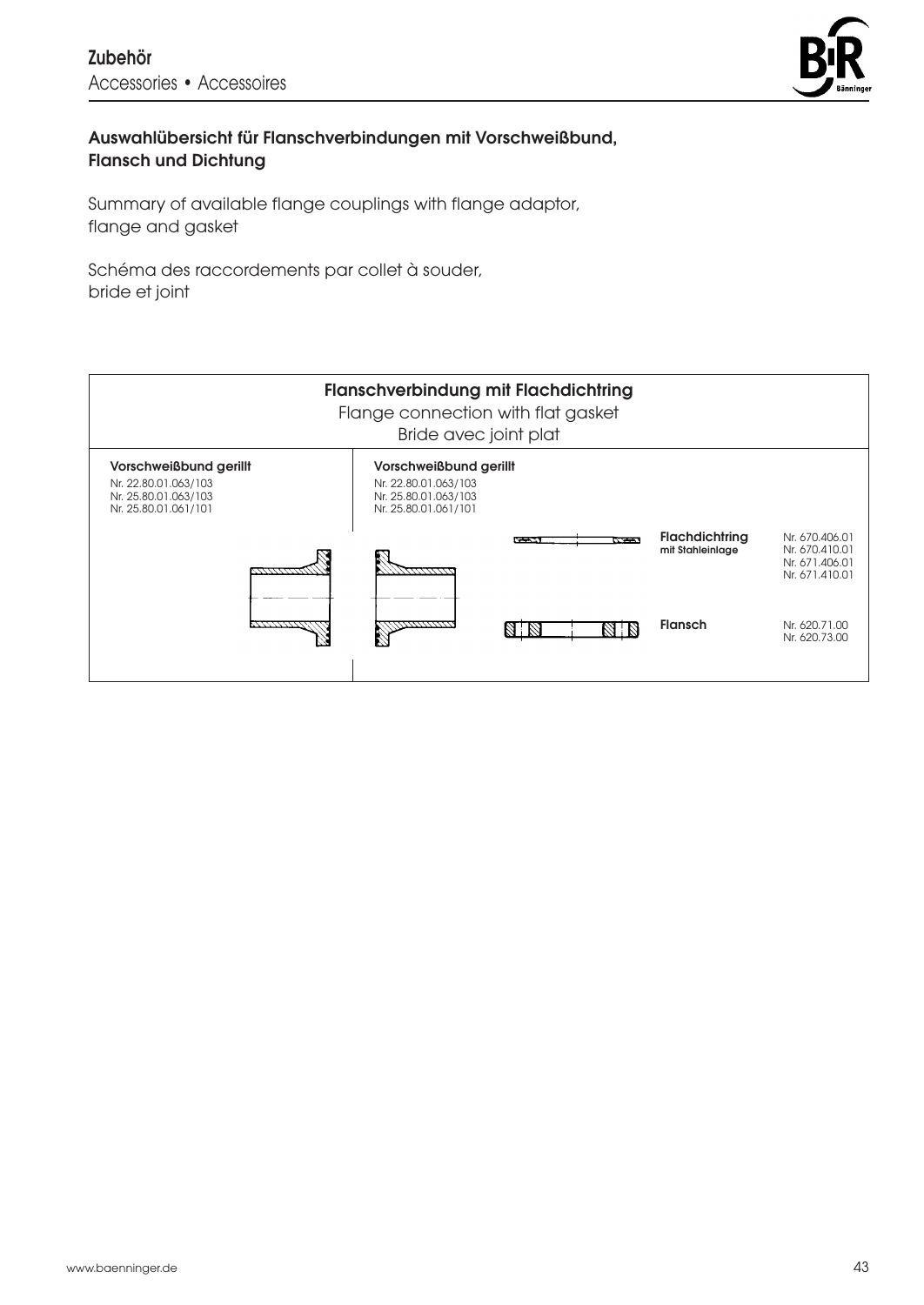







| d   | DΝ  | D   | k   | b  | C   |    | AL | Stp            |  |
|-----|-----|-----|-----|----|-----|----|----|----------------|--|
| 25  | 20  | 105 | 75  | 14 | 34  | 14 | 4  | $\overline{2}$ |  |
| 32  | 25  | 115 | 85  | 14 | 42  | 14 | 4  | $\overline{2}$ |  |
| 40  | 32  | 140 | 100 | 16 | 51  | 18 | 4  | 2              |  |
| 50  | 40  | 150 | 110 | 18 | 62  | 18 | 4  | 2              |  |
| 63  | 50  | 165 | 125 | 18 | 78  | 18 | 4  | 2              |  |
| 75  | 65  | 185 | 145 | 18 | 92  | 18 | 4  | $\overline{2}$ |  |
| 90  | 80  | 200 | 160 | 18 | 108 | 18 | 8  | 2              |  |
| 110 | 100 | 220 | 180 | 18 | 128 | 18 | 8  | $\overline{2}$ |  |
| 125 | 100 | 220 | 180 | 18 | 135 | 18 | 8  | 2              |  |
| 140 | 125 | 250 | 210 | 24 | 158 | 18 | 8  | $\overline{2}$ |  |
| 160 | 150 | 285 | 240 | 24 | 178 | 22 | 8  | $\overline{2}$ |  |
| 180 | 150 | 285 | 240 | 24 | 188 | 22 | 8  | $\overline{2}$ |  |
| 200 | 200 | 340 | 295 | 24 | 235 | 22 | 8  |                |  |
| 225 | 200 | 340 | 295 | 24 | 238 | 22 | 8  |                |  |
| 250 | 250 | 406 | 350 | 31 | 288 | 22 | 12 |                |  |
| 280 | 250 | 406 | 350 | 34 | 294 | 22 | 12 |                |  |
| 315 | 300 | 460 | 400 | 34 | 338 | 22 | 12 |                |  |
| 355 | 350 | 520 | 460 | 39 | 376 | 22 | 16 |                |  |
| 400 | 400 | 580 | 515 | 43 | 430 | 26 | 16 | 1              |  |





| <b>Flachdichtring mit</b> |
|---------------------------|
| Stahleinlage für          |
| <b>Vorschweißbund</b>     |
| Flat gasket               |

Joint plat

Bestell-Nr. 670.406.01 für SDR 17 EPDM Bestell-Nr. 670.410.01 für SDR 11 EPDM

Bestell-Nr. 671.406.01 für SDR 17 NBR Bestell-Nr. 671.410.01 für SDR 11 NBR

|     |              |               | $d_1$         |                           |       |     |  |
|-----|--------------|---------------|---------------|---------------------------|-------|-----|--|
| d   | $\mathsf{D}$ | <b>SDR 17</b> | <b>SDR 11</b> | S <sub>1</sub>            | $S_2$ | Stp |  |
| 25  | 61           |               | 22            | 3                         | 4     |     |  |
| 32  | 71           |               | 28            | $\ensuremath{\mathsf{3}}$ | 4     |     |  |
| 40  | 82           |               | 34            | 3                         | 4     |     |  |
| 50  | 92           |               | 42            | 3                         | 4     |     |  |
| 63  | 107          |               | 53            | 4                         | 5     |     |  |
| 75  | 127          | 69            | 63            | $\overline{4}$            | 5     |     |  |
| 90  | 142          | 84            | 76            | 4                         | 5     |     |  |
| 110 | 162          | 100           | 93            | 5                         | 6     |     |  |
| 125 | 162          | 114           | 105           | 5                         | 6     |     |  |
| 140 | 192          | 127           | 117           | 5                         | 6     |     |  |
| 160 | 218          | 146           | 135           | 6                         | 8     |     |  |
| 180 | 218          | 164           | 151           | 6                         | 8     | 1   |  |
| 200 | 273          | 181           | 168           | 6                         | 8     |     |  |
| 225 | 273          | 203           | 188           | 6                         | 8     | 1   |  |
| 250 | 328          | 226           | 208           | 6                         | 8     |     |  |
| 280 | 328          | 252           | 233           | 6                         | 8     | 1   |  |
| 315 | 378          | 283           | 262           | 6                         | 8     |     |  |
| 355 | 435          | 319           | 294           | 6                         | 8     | 1   |  |
| 400 | 489          | 359           | 331           | 6                         | 8     |     |  |
| 450 | 594          | 403           | 372           | 7                         | 10    | 1   |  |
| 500 | 594          | 447           | 413           | 7                         | 10    |     |  |
| 560 | 695          | 494           | 451           | 7                         | 10    | 1   |  |
| 630 | 695          | 555           | 507           | 7                         | 10    |     |  |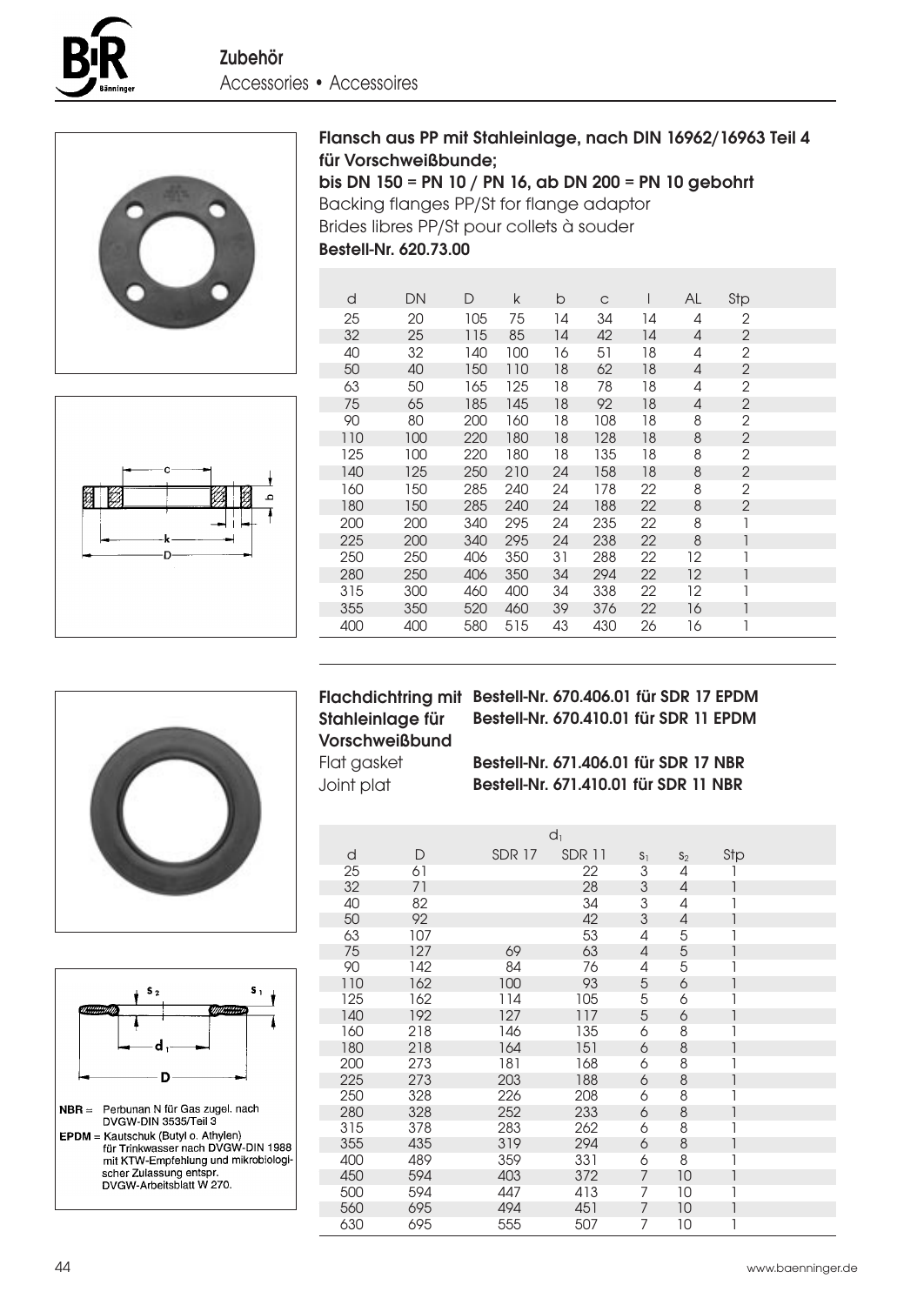# Zubehör Accessories • Accessoires





d

 $\overline{\mathsf{k}}$ D N

S

# Sonderflanschverbindung

Flanschanschlussmaße nach DIN 2501 PN 10, PN 16 auf Anfrage

Special flange connections / Brides à raccontements spéciaux

# Bestell-Nr. 25.75.01.063 SDR 17 Bestell-Nr. 25.75.01.103 SDR 11

|     |     |               | S      |     |             |       |     |  |
|-----|-----|---------------|--------|-----|-------------|-------|-----|--|
| d   | DN  | <b>SDR 17</b> | SDR 11 | D   | Z           | K     | Stp |  |
| 160 | 125 | 9,5           | 14,6   | 250 | 300 210     |       |     |  |
| 180 | 125 | 10,7          | 16,4   | 250 | 300 210     |       |     |  |
| 200 | 150 | 11,9          | 18,2   |     | 285 300 240 |       |     |  |
| 250 | 200 | 14,8          | 22,8   | 340 | 300 295     |       |     |  |
| 315 | 250 | 18,7          | 28,7   |     | 395 300 350 |       |     |  |
| 355 | 300 | 21,1          | 32,3   |     | 445 300     | - 400 | 1   |  |
| 400 | 350 | 23,7          | 36,4   | 505 | 400         | 460   |     |  |
| 450 | 400 | 26.7          | 41,1   | 565 | 400         | -515  |     |  |
| 560 | 500 | 33,2          | 51,0   | 670 | 400         | 620   |     |  |

Anmerkung: mit O-Ring EPDM und verzinktem Stahlflansch Remark: with O-Ring EPDM and galvanized steel flange Remarque: avec EPDM joint orique et bride en acier zingue

Ausführung: lange Form für Heizelement-Stumpfschweißung und Heizwendel-Schweißung Execution: for butt welding with heating elements or by electric fusion

Exécution: à souder bout á bout on par électrosoudage

# Flachdichtring für Rohrverschraubungen Flat gasket

Joint plat

25.54.02.103 25.54.07.103



#### Bestell-Nr. 648.40.00 EPDM

| d                   | DN |    | dı |   | Stp |  |
|---------------------|----|----|----|---|-----|--|
| $25 - \frac{3}{4}$  | 20 | 39 | 26 | 3 | 10  |  |
| $32 - 1$            | 25 | 44 | 32 | 3 | 10  |  |
| $40 - 1\frac{1}{4}$ | 32 | 55 | 42 | 3 | 10  |  |
| $50 - 1\frac{1}{2}$ | 40 | 62 | 46 | 3 | 10  |  |
| $63 - 2$            | 50 | 78 | 60 |   | 10  |  |